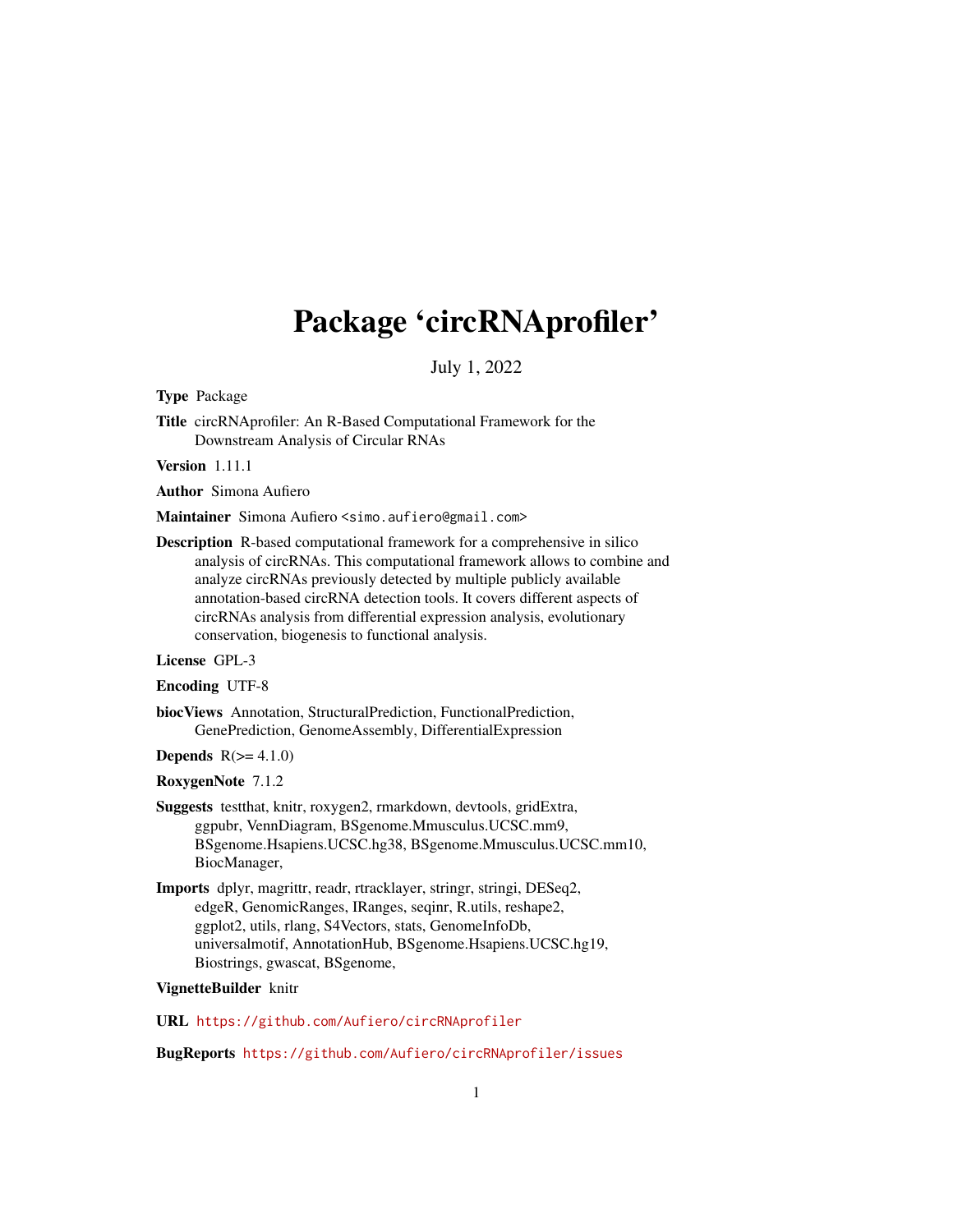git\_url https://git.bioconductor.org/packages/circRNAprofiler git\_branch master git\_last\_commit 8361385 git\_last\_commit\_date 2022-05-04 Date/Publication 2022-07-01

# R topics documented:

| $\overline{3}$                 |
|--------------------------------|
| $\overline{3}$                 |
| $\overline{4}$<br>annotateBSJs |
| 5                              |
| 6                              |
| 8                              |
| 8                              |
| 9                              |
| 11                             |
| 12                             |
| 13                             |
| 14                             |
| 15                             |
| 17                             |
| 17                             |
| 19                             |
| 21                             |
| 23                             |
| 24                             |
| 25                             |
| 26                             |
| 27                             |
| 27                             |
| 28                             |
| 29                             |
| 29                             |
| 30                             |
| 31                             |
| 32                             |
| 33                             |
| 34                             |
| 35                             |
| 36                             |
| 37                             |
| 37                             |
| -39                            |
| 40                             |
| 42                             |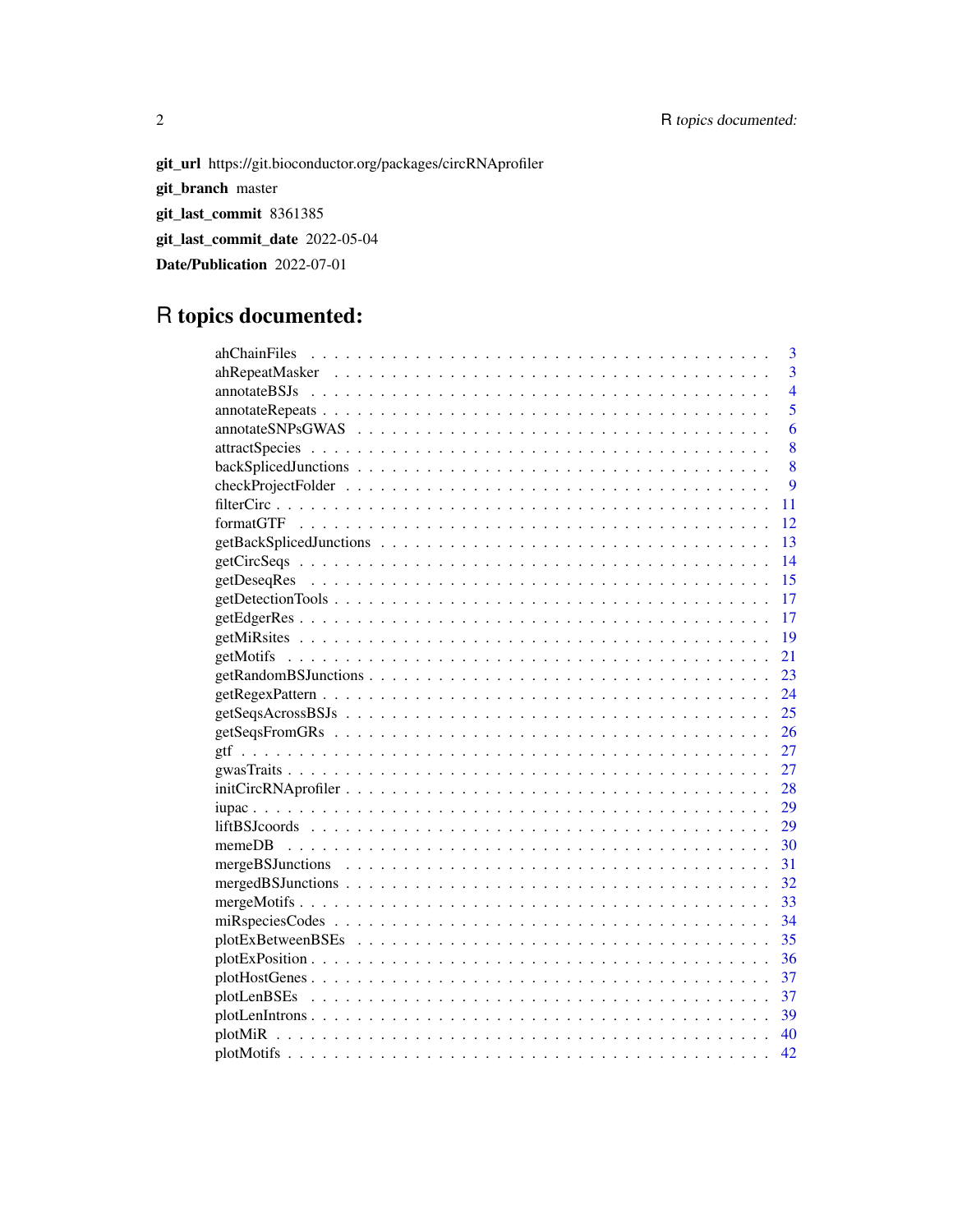#### <span id="page-2-0"></span>ahChainFiles 3

| Index |  |  |  |  |  |  |  |  |  |  |  |  |  |  |  |  |  |
|-------|--|--|--|--|--|--|--|--|--|--|--|--|--|--|--|--|--|
|       |  |  |  |  |  |  |  |  |  |  |  |  |  |  |  |  |  |
|       |  |  |  |  |  |  |  |  |  |  |  |  |  |  |  |  |  |

ahChainFiles *ahChainFile*

### Description

A data frame containing the AnnotationHub id related to the \*.chain.gz file, specific for each species and genome. The file name reflects the assembly conversion data contained within in the format <db1>To<Db2>.over.chain.gz. For example, a file named mm10ToHg19.over.chain.gz file contains the liftOver data needed to convert mm10 (Mouse GRCm38) coordinates to hg19 (Human GRCh37).

#### Usage

data(ahChainFiles)

#### Format

A data frame with 1113 rows and 2 columns

id is the AnnotationHub id

chainFile is the \*.chain.gz file

#### Examples

data(ahChainFiles)

ahRepeatMasker *ahRepeatMasker*

### Description

A data frame containing the AnnotationHub id related to the repeatMasker db, specific for each species and genome.

#### Usage

data(ahRepeatMasker)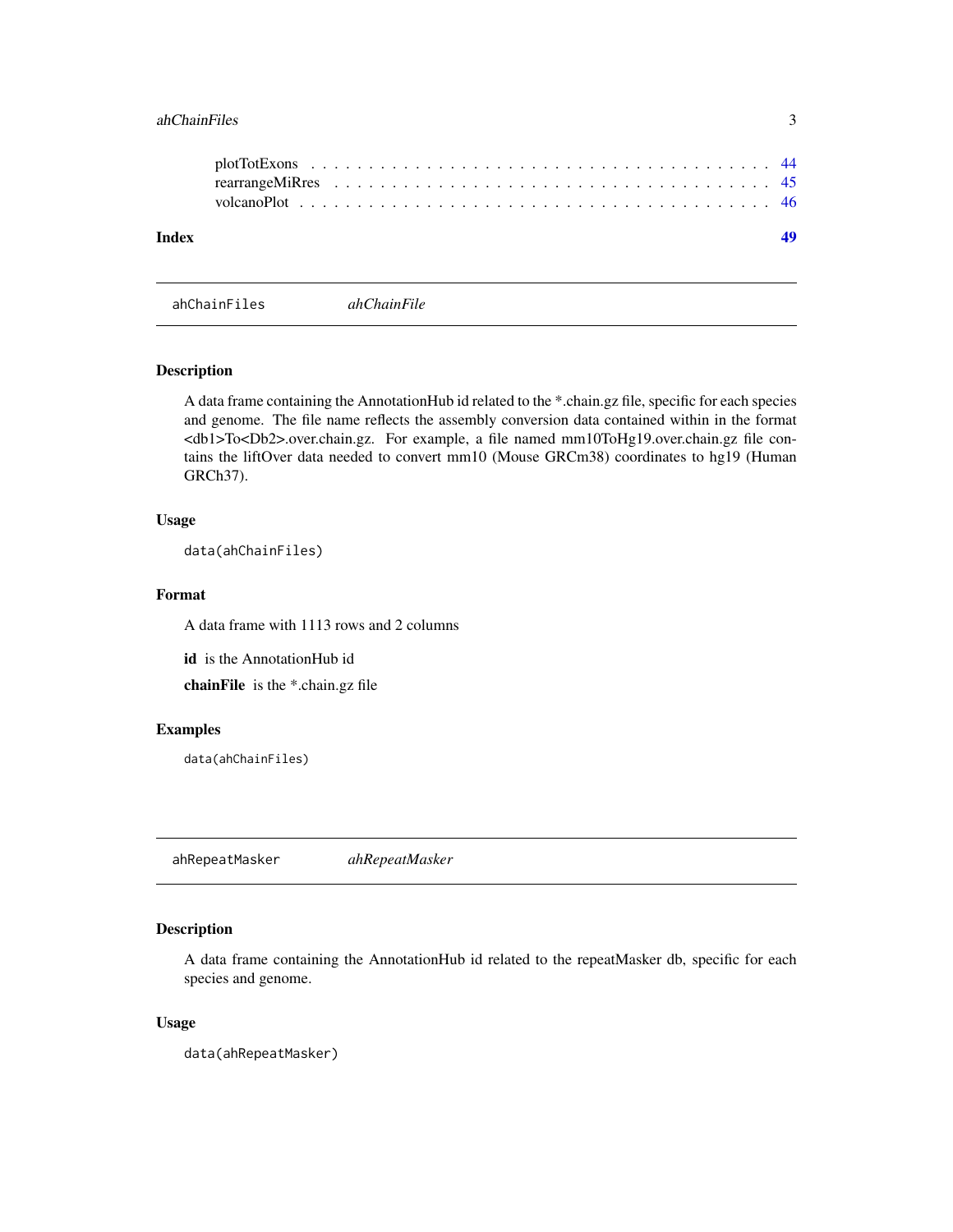### Format

A data frame with 84 rows and 3 columns

id is the AnnotationHub id species is the species genome is the genome assembly

### Examples

data(ahRepeatMasker)

<span id="page-3-1"></span>annotateBSJs *Annotate circRNA features.*

### Description

The function annotateBSJs() annotates the circRNA structure and the introns flanking the corresponding back-spliced junctions. The genomic features are extracted from the user provided gene annotation.

### Usage

```
annotateBSJs(
  backSplicedJunctions,
  gtf,
  isRandom = FALSE,
  pathToTranscripts = NULL
\mathcal{L}
```
### Arguments

backSplicedJunctions

|                   | A data frame containing the back-spliced junction coordinates (e.g. detected or<br>randomly selected). For detected back-spliced junctions see getBackSplicedJunctions<br>and mergeBSJunctions (to group circRNAs detected by multiple detection tools).<br>For randomly selected back-spliced junctions see getRandomBSJunctions.      |
|-------------------|-----------------------------------------------------------------------------------------------------------------------------------------------------------------------------------------------------------------------------------------------------------------------------------------------------------------------------------------|
| gtf               | A data frame containing genome annotation information. It can be generated<br>with formatGTF.                                                                                                                                                                                                                                           |
| isRandom          | A logical indicating whether the back-spliced junctions have been randomly<br>generated with getRandomBSJunctions. Deafult value is FALSE.                                                                                                                                                                                              |
| pathToTranscripts |                                                                                                                                                                                                                                                                                                                                         |
|                   | A string containing the path to the transcripts.txt file. The file transcripts.txt<br>contains the transcript ids of the circRNA host gene to analyze. It must have<br>one column with header id. By default pathToTranscripts is set to NULL and<br>the file it is searched in the working directory. If transcripts txt is located in |

<span id="page-3-0"></span>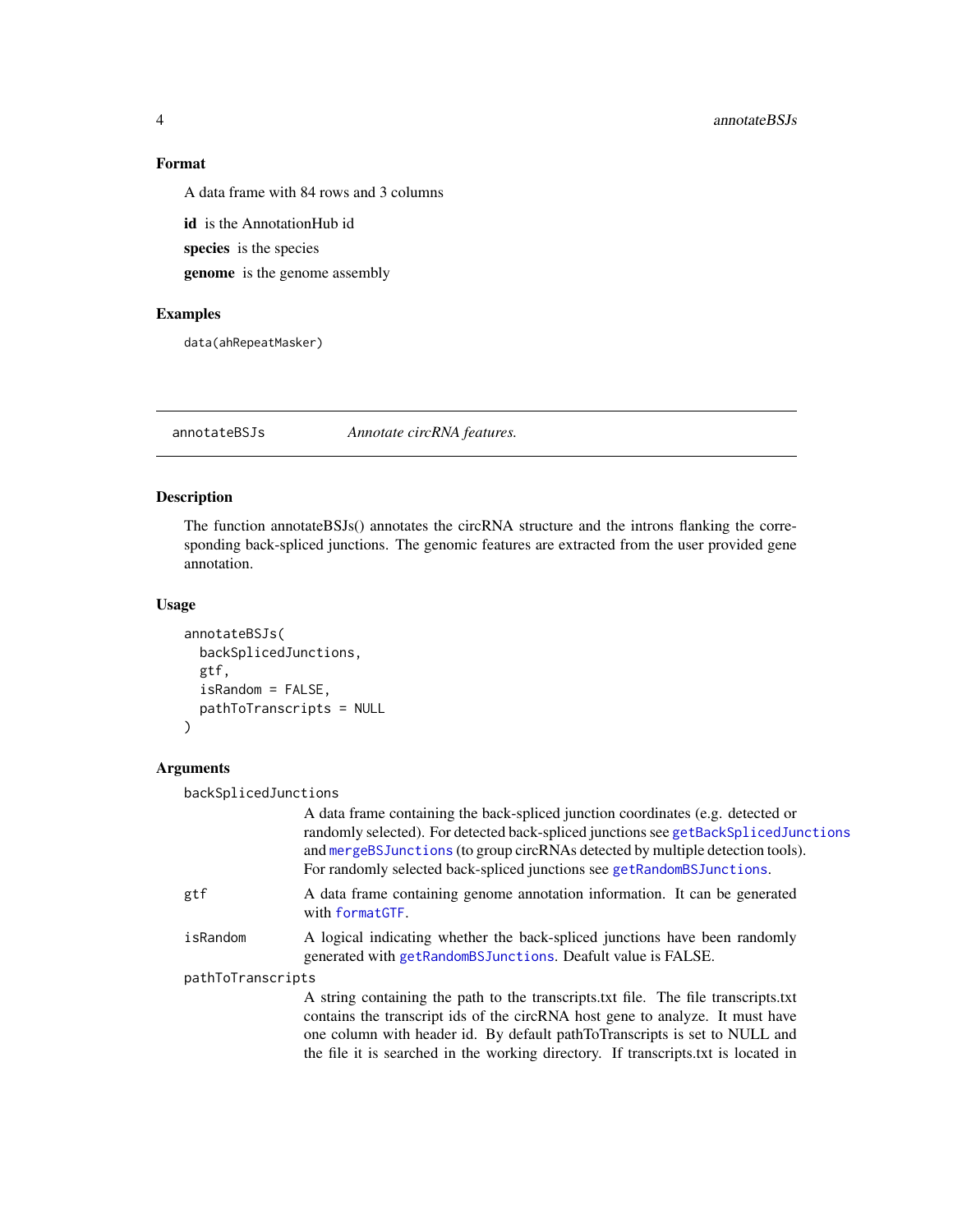a different directory then the path needs to be specified. If this file is empty or absent the longest transcript of the circRNA host gene containing the backspliced junctions are considered in the annotation analysis.

### <span id="page-4-0"></span>Value

A data frame.

#### Examples

```
# Load a data frame containing detected back-spliced junctions
data("mergedBSJunctions")
# Load short version of the gencode v19 annotation file
data("gtf")
```

```
# Annotate the first back-spliced junctions
annotatedBSJs <- annotateBSJs(mergedBSJunctions[1, ], gtf)
```
annotateRepeats *Annotate repetitive elements*

### Description

The function annotateRepeats() annotates repetitive elements located in the region flanking the back-spliced junctions of each circRNA. Repetitive elements are provided by AnnotationHub storage which collected repeats from RepeatMasker database. See [AnnotationHub](#page-0-0) and [http://www.](http://www.repeatmasker.org) [repeatmasker.org](http://www.repeatmasker.org) for more details. An empty list is returned if none overlapping repeats are found.

#### Usage

```
annotateRepeats(targets, annotationHubID = "AH5122", complementary = TRUE)
```
#### Arguments

| targets         | A list containing the target regions to analyze. It can be generated with get SeqsFromGRs.                                                                                                                                                                     |
|-----------------|----------------------------------------------------------------------------------------------------------------------------------------------------------------------------------------------------------------------------------------------------------------|
| annotationHubID |                                                                                                                                                                                                                                                                |
|                 | A string specifying the AnnotationHub id to use. Type data (ahRepeatMasker)<br>to see all possible options. E.g. if AH5122 is specified, repetitive elements from<br>Homo sapiens, genome hg19 will be downloaded and annotated. Default value<br>is "AH5122". |
| complementary   | A logical specifying whether to filter and report only back-spliced junctions of<br>circRNAs which flanking introns contain complementary repeats, that is, repeats<br>belonging to a same family but located on opposite strands.                             |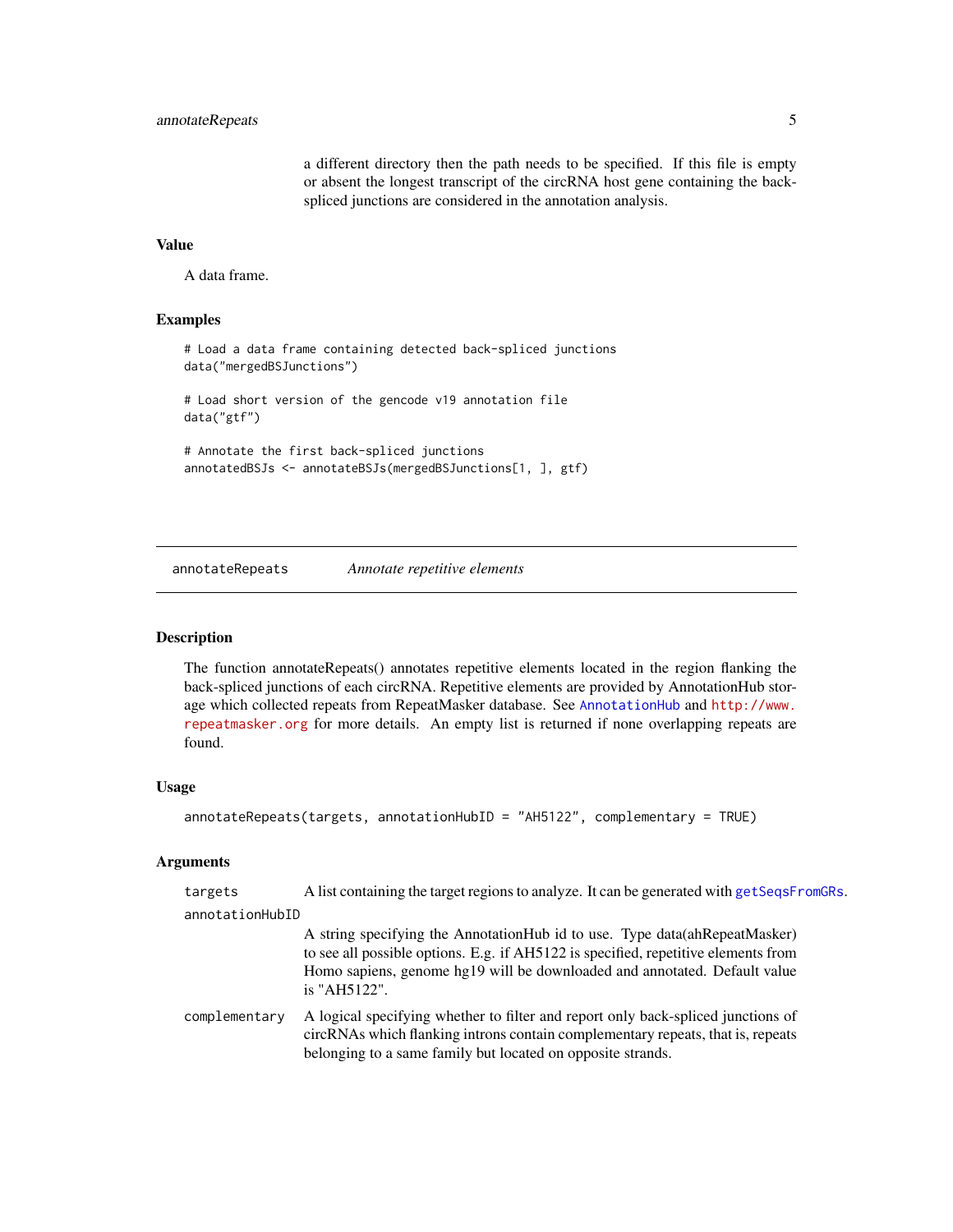#### <span id="page-5-0"></span>Value

A list.

#### Examples

```
# Load data frame containing detected back-spliced junctions
data("mergedBSJunctions")
# Load short version of the gencode v19 annotation file
data("gtf")
# Annotate the first back-spliced junctions
annotatedBSJs <- annotateBSJs(mergedBSJunctions[1, ], gtf)
# Get genome
if (requireNamespace("BSgenome.Hsapiens.UCSC.hg19", quietly = TRUE)){
genome <- BSgenome::getBSgenome("BSgenome.Hsapiens.UCSC.hg19")
# Retrieve targets
targets <- getSeqsFromGRs(
   annotatedBSJs,
   genome,
   lIntron = 200,lExon = 10,
    type = "ie"\lambda# Annotate repeats
# repeats <- annotateRepeats(targets, annotationHubID = "AH5122", complementary = TRUE)
}
```
annotateSNPsGWAS *Annotate GWAS SNPs*

#### Description

The function annotateSNPsGWAS() annotates GWAS SNPs located in the region flanking the backspliced junctions of each circRNA. SNPs information including the corresponding genomic coordinates are retrieved from the GWAs catalog database. The user can restric the analysis to specific traits/diseases. These must go in the file traits.txt. If this file is absent or empty, all traits in the GWAS catalog are considered in the analysis. An empty list is returned if none overlapping SNPs are found.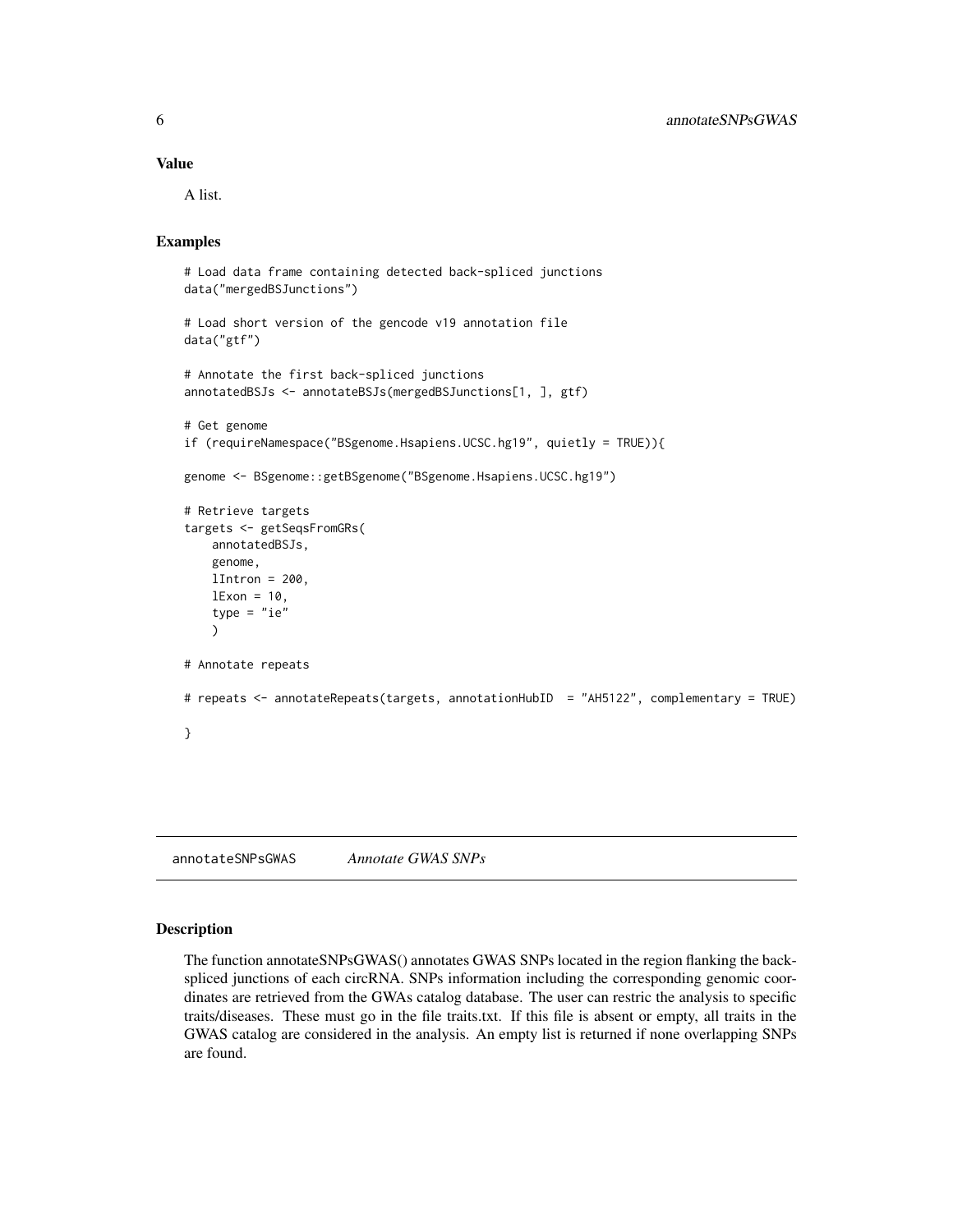### <span id="page-6-0"></span>annotateSNPsGWAS 7

### Usage

```
annotateSNPsGWAS(
  targets,
  assembly = "hg19",makeCurrent = TRUE,
  pathToTraits = NULL
\overline{)}
```
#### Arguments

| targets      | A list containing the target regions to analyze. It can be generated with get SeqsFromGRs.                                                                                                                                                                                                                                                                                                                                                                                                              |
|--------------|---------------------------------------------------------------------------------------------------------------------------------------------------------------------------------------------------------------------------------------------------------------------------------------------------------------------------------------------------------------------------------------------------------------------------------------------------------------------------------------------------------|
| assembly     | A string specifying the human genome assembly. Possible options are hg38 or<br>hg19. Current image for GWAS SNPS coordinates is hg38. If hg19 is specified<br>SNPs coordinates are realtime liftOver to hg19 coordinates.                                                                                                                                                                                                                                                                               |
| makeCurrent  | A logical specifying whether to download the current image of the GWAS cat-<br>alog. If TRUE is specified, the function makeCurrentGwascat from the gwas-<br>cat package is used to get the more recent image (slow). Default value is<br>TRUE. If FALSE is specified the image data(ebicat37) or data(ebicat38) are<br>used. NOTE: This second option is not available anymore since data(ebicat37)<br>or data(ebicat38) from gwascat are deprecated.                                                  |
| pathToTraits | A string containing the path to the traits.txt file. The file traits.txt contains dis-<br>eases/traits specified by the user. It must have one column with header id. By<br>default pathToTraits is set to NULL and the file it is searched in the working<br>directory. If traits txt is located in a different directory then the path needs to be<br>specified. If this file is absent or empty SNPs associated with all diseases/traits<br>in the GWAS catalog are considered in the SNPs analysis. |

### Value

A list.

### Examples

```
# Load data frame containing detected back-spliced junctions
data("mergedBSJunctions")
```

```
# Load short version of the gencode v19 annotation file
data("gtf")
```

```
# Annotate the first back-spliced junctions
annotatedBSJs <- annotateBSJs(mergedBSJunctions[1, ], gtf)
```

```
# Get genome
if (requireNamespace("BSgenome.Hsapiens.UCSC.hg19", quietly = TRUE)){
genome <- BSgenome::getBSgenome("BSgenome.Hsapiens.UCSC.hg19")
```

```
# Retrieve targets
targets <- getSeqsFromGRs(
   annotatedBSJs,
```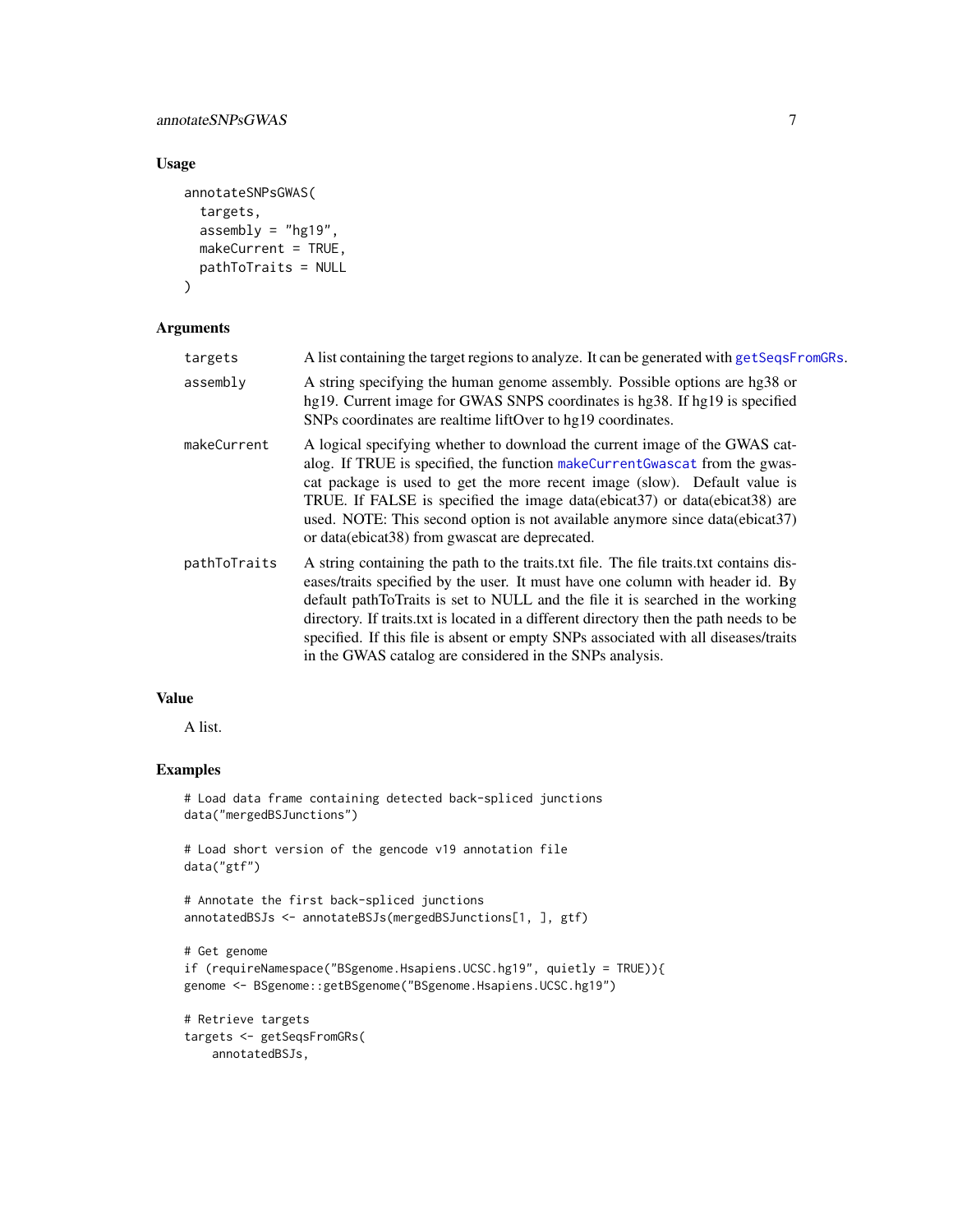```
genome,
    lIntron = 200,
    lExon = 10,
    type = "ie"\lambda# Annotate GWAS SNPs - slow
#snpsGWAS <- annotateSNPsGWAS(targets, makeCurrent = TRUE, assembly = "hg19")
}
```
attractSpecies *attractSpecies*

### Description

A data frame containing the species for which RBP motifs are available in ATtRACT db. See also <http://attract.cnic.es>.

#### Usage

```
data(attractSpecies)
```
### Format

A data frame with 37 rows and 1 columns

species is the species

#### Examples

data(attractSpecies)

<span id="page-7-1"></span>backSplicedJunctions *backSplicedJunctions*

### Description

A data frame containing genomic coordinates (genome assembly hg19) of circRNAs detected by three detection tools (CircMarker(cm), MapSplice2 (m) and NCLscan (n)) in the human left ventricle tissues of 3 controls, 3 patients with dilated cardiomyopathies (DCM) and 3 patients with hypertrophic cardiomyopathies (HCM). This data frame was generated with [getBackSplicedJunctions](#page-12-1).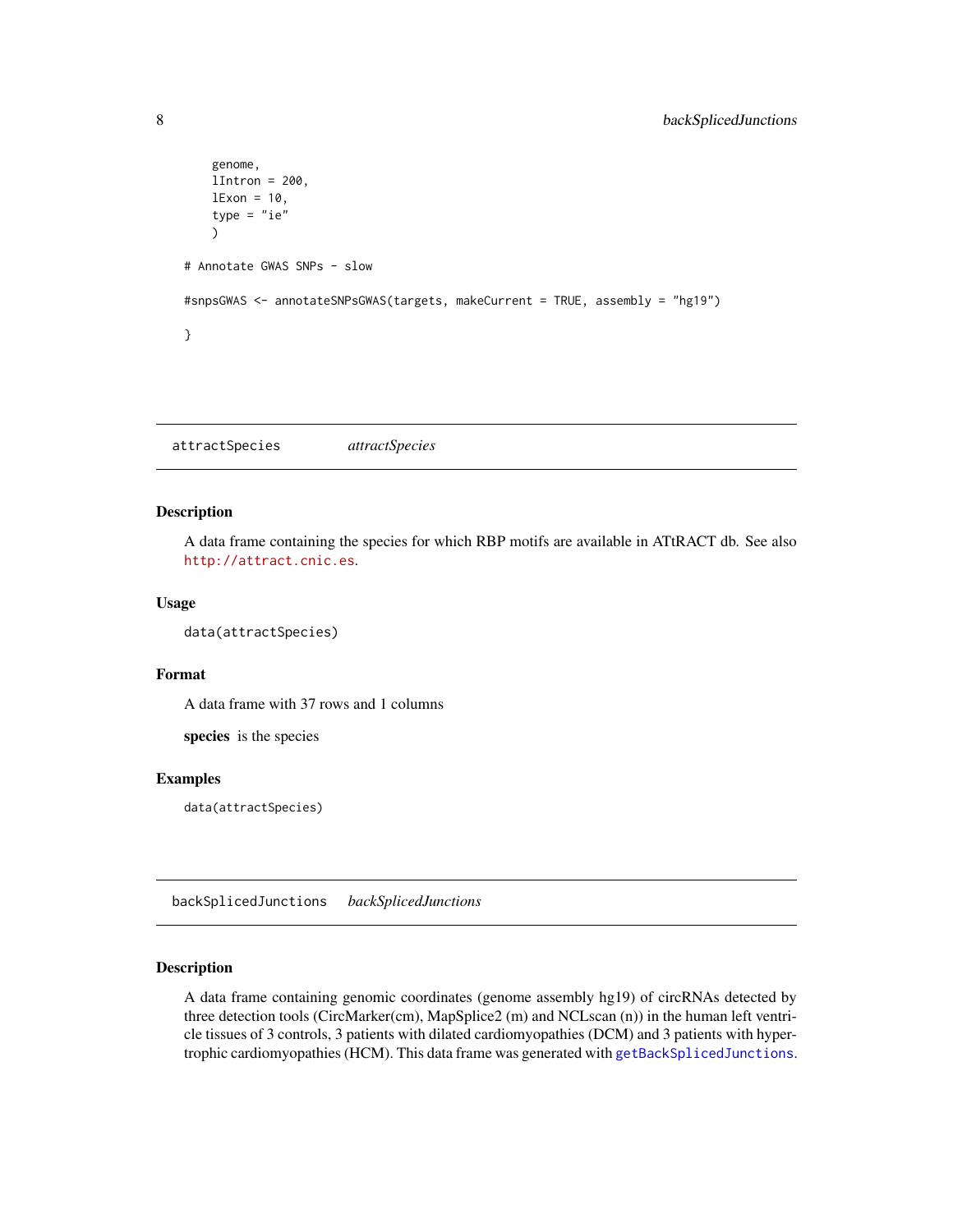#### <span id="page-8-0"></span>Usage

data(backSplicedJunctions)

#### Format

A data frame with 63521 rows and 16 columns

id Unique identifier

gene is the gene name whose exon coordinates overlap that of the given back-spliced junctions

strand is the strand where the gene is transcribed

chrom the chromosome from which the circRNA is derived

- startUpBSE is the 5' coordinate of the upstream back-spliced exon in the transcript. This corresponds to the back-spliced junction / acceptor site
- endDownBSE is the 3' coordinate of the downstream back-spliced exon in the transcript. This corresponds to the back-spliced junction / donor site

tool are the tools that identified the back-spliced junctions

- C1 Number of occurences of each circRNA in control 1
- C2 Number of occurences of each circRNA in control 2
- C3 Number of occurences of each circRNA in control 3
- D1 Number of occurences of each circRNA in DCM 1
- D2 Number of occurences of each circRNA in DCM 2
- D3 Number of occurences of each circRNA in DCM 3
- H1 Number of occurences of each circRNA in HCM 1
- H2 Number of occurences of each circRNA in HCM 2
- H3 Number of occurences of each circRNA in HCM 3

#### Examples

data(backSplicedJunctions)

checkProjectFolder *Check project folder*

#### Description

The function checkProjectFolder() verifies that the project folder is set up correctly. It checks that the mandatory files (.gtf file, the folders with the circRNAs\_X.txt files and experiemnt.txt) are present in the working directory.The function [initCircRNAprofiler](#page-27-1) can be used to initialize the project folder.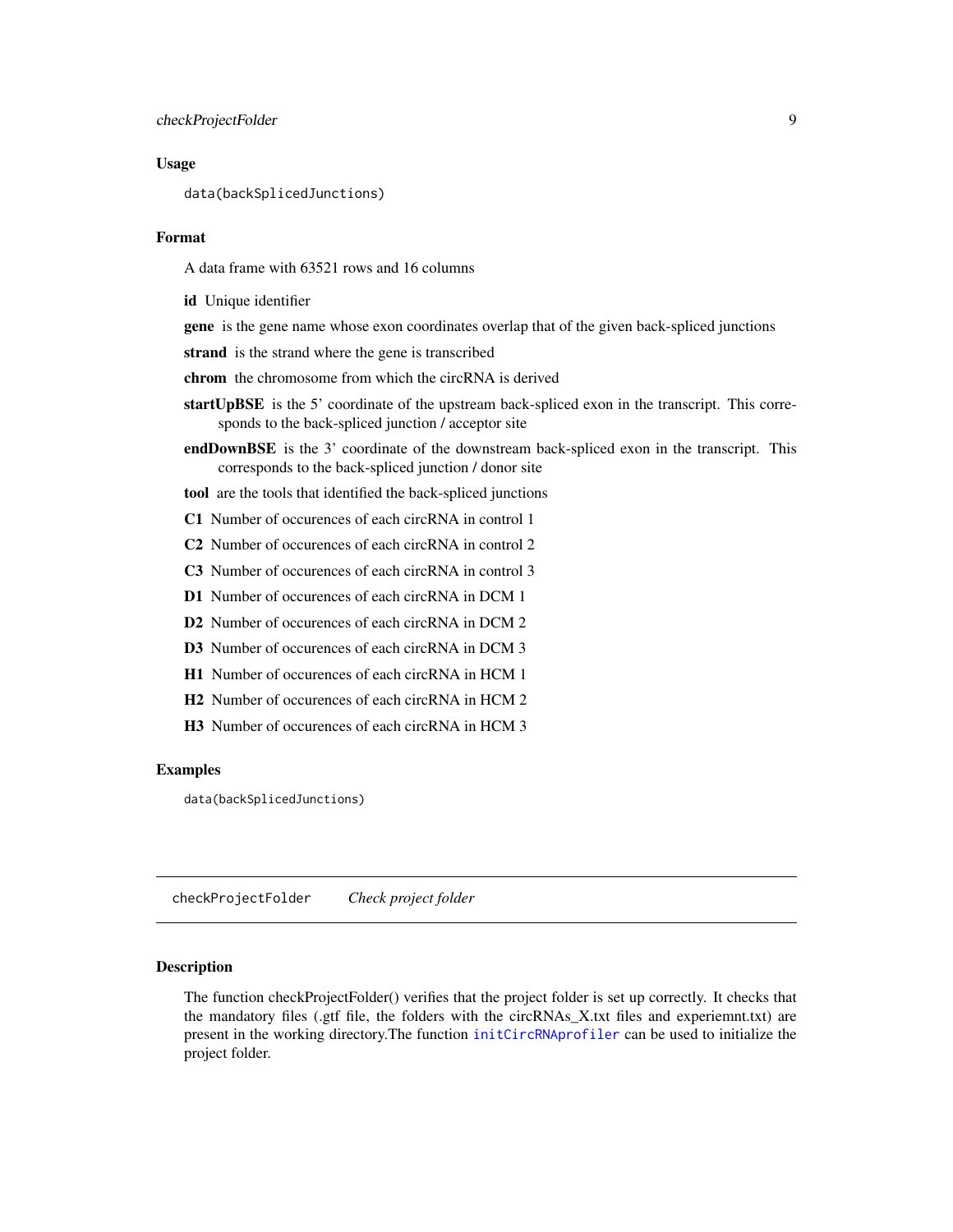### Usage

```
checkProjectFolder(
  pathToExperiment = NULL,
  pathToGTF = NULL,
  pathToMotifs = NULL,
  pathToMiRs = NULL,
  pathToTranscripts = NULL,
  pathToTraits = NULL
)
```
#### Arguments

pathToExperiment

A string containing the path to the experiment.txt file. The file experiment.txt contains the experiment design information. It must have at least 3 columns with headers: - label (1st column): unique names of the samples (short but informative). - fileName (2nd column): name of the input files - e.g. circRNAs\_X.txt, where x can be can be 001, 002 etc. - group (3rd column): biological conditions - e.g. A or B; healthy or diseased if you have only 2 conditions. By default pathToExperiment is set to NULL and the file it is searched in the working directory. If experiment.txt is located in a different directory then the path needs to be specified.

- pathToGTF A string containing the path to the the GTF file. Use the same annotation file used during the RNA-seq mapping procedure. By default pathToGTF is set to NULL and the file it is searched in the working directory. If .gtf is located in a different directory then the path needs to be specified.
- pathToMotifs A string containing the path to the motifs.txt file. The file motifs.txt contains motifs/regular expressions specified by the user. It must have 3 columns with headers: - id (1st column): name of the motif. - e.g. RBM20 or motif1. motif (2nd column): motif/pattern to search. - length (3rd column): length of the motif. By default pathToMotifs is set to NULL and the file it is searched in the working directory. If motifs.txt is located in a different directory then the path needs to be specified. If this file is absent or empty only the motifs of RNA Binding Proteins in the ATtRACT or MEME database are considered in the motifs analysis.
- pathToMiRs A string containing the path to the miRs.txt file. The file miRs.txt contains the microRNA ids from miRBase specified by the user. It must have one column with header id. The first row must contain the miR name starting with the ">", e.g >hsa-miR-1-3p. The sequences of the miRs will be automatically retrieved from the mirBase latest release or from the given mature.fa file, that should be present in the working directory. By default pathToMiRs is set to NULL and the file it is searched in the working directory. If miRs.txt is located in a different directory then the path needs to be specified. If this file is absent or empty, all miRs of the species specified in input are considered in the miRNA analysis.

#### pathToTranscripts

A string containing the path to the transcripts.txt file. The file transcripts.txt contains the transcript ids of the circRNA host gene to analyze. It must have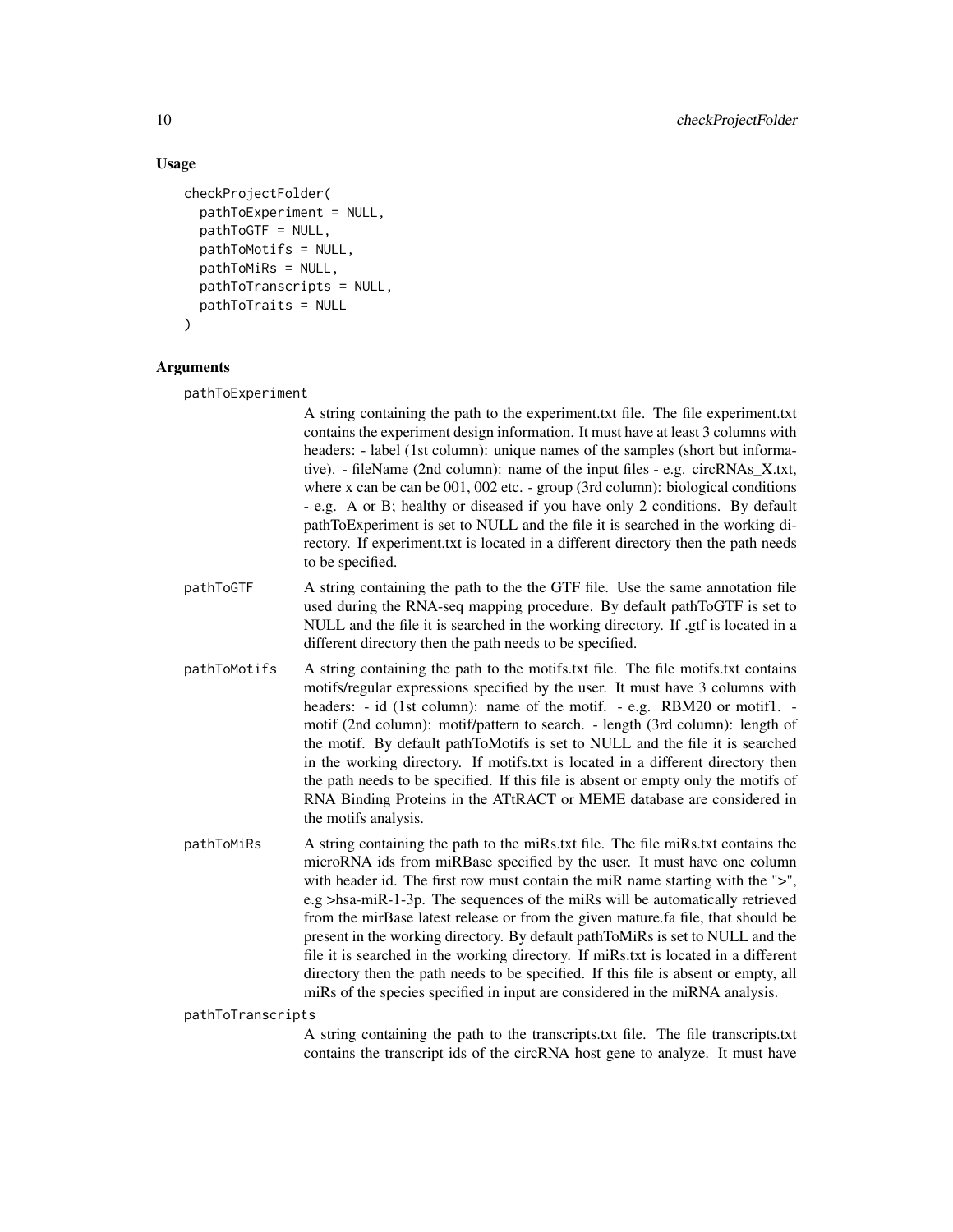<span id="page-10-0"></span>

|              | one column with header id. By default pathToTranscripts is set to NULL and<br>the file it is searched in the working directory. If transcripts txt is located in<br>a different directory then the path needs to be specified. If this file is empty<br>or absent the longest transcript of the circRNA host gene containing the back-<br>spliced junctions are considered in the annotation analysis.                                                                            |
|--------------|-----------------------------------------------------------------------------------------------------------------------------------------------------------------------------------------------------------------------------------------------------------------------------------------------------------------------------------------------------------------------------------------------------------------------------------------------------------------------------------|
| pathToTraits | A string containing the path to the traits txt file. contains diseases/traits specified<br>by the user. It must have one column with header id. By default pathToTraits<br>is set to NULL and the file it is searched in the working directory. If traits txt<br>is located in a different directory then the path needs to be specified. If this file<br>is absent or empty SNPs associated with all diseases/traits in the GWAS catalog<br>are considered in the SNPs analysis. |

### Value

An integer. If equals to 0 the project folder is correctly set up.

### Examples

checkProjectFolder()

filterCirc *Filter circRNAs*

### Description

The functions filterCirc() filters circRNAs on different criteria: condition and read counts. The info reported in experiment.txt file are needed for filtering step.

#### Usage

```
filterCirc(
  backSplicedJunctions,
  allSamples = FALSE,
  min = 3,
  pathToExperiment = NULL
\mathcal{L}
```
### Arguments

```
backSplicedJunctions
                 A data frame containing back-spliced junction coordinates and counts. See
                 getBackSplicedJunctions and mergeBSJunctions (to group circRNA de-
                 tected by multiple detection tools) on how to generated this data frame.
allSamples A string specifying whether to apply the filter to all samples. Default valu is
                 FALSE.
```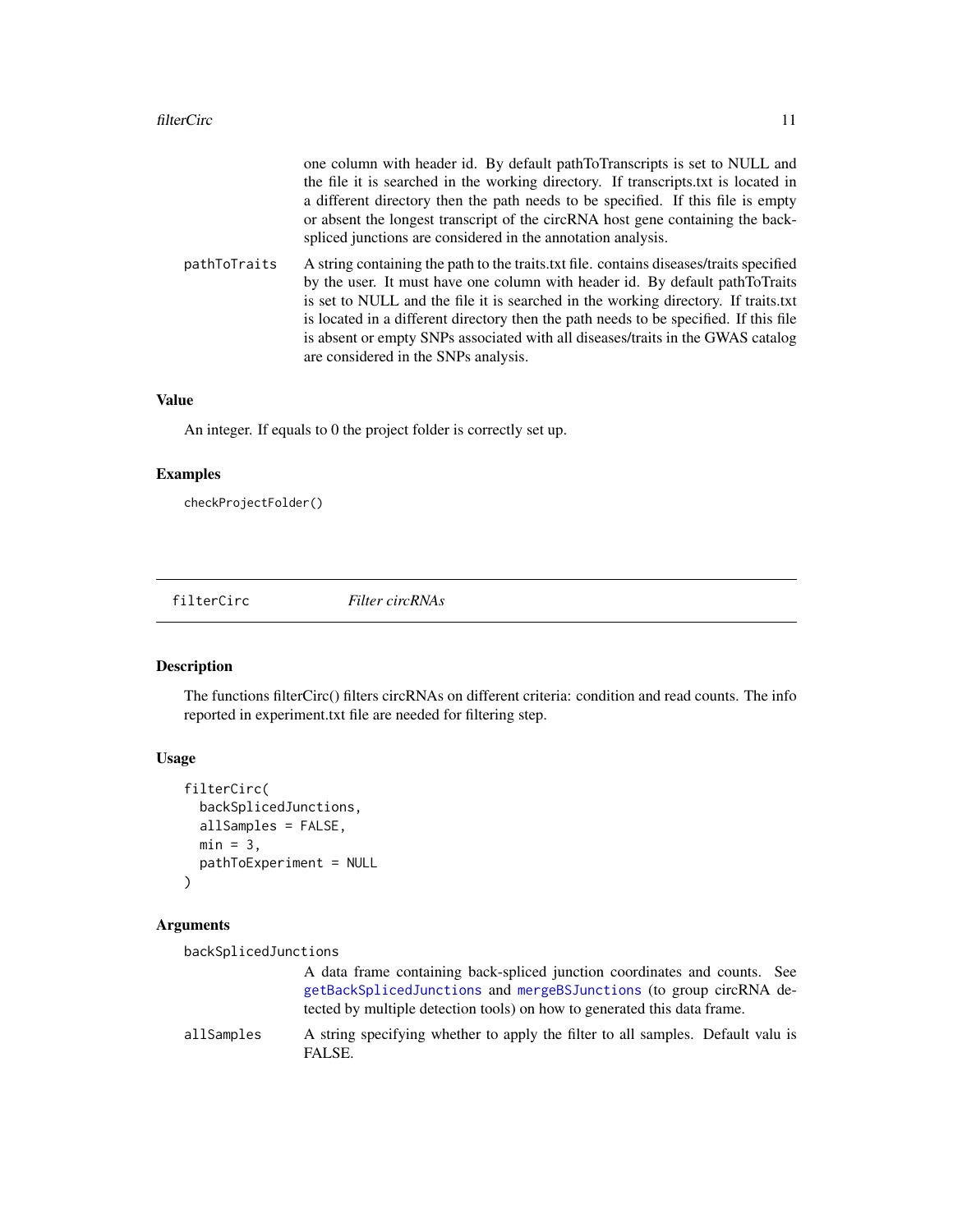<span id="page-11-0"></span>

| min | An integer specifying the read counts cut-off. If all Samples $=$ TRUE and min $=$    |
|-----|---------------------------------------------------------------------------------------|
|     | 0 all circRNAs are kept. If all Samples $=$ TRUE and min $=$ 3, a circRNA is kept if  |
|     | all samples have at least 3 counts. If all Samples $=$ FALSE and min $=$ 2 the filter |
|     | is applied to the samples of each condition separately meaning that a circRNA is      |
|     | kept if at least 2 counts are present in all sample of 1 of the conditions. Default   |
|     | value is 3.                                                                           |

#### pathToExperiment

A string containing the path to the experiment.txt file. The file experiment.txt contains the experiment design information. It must have at least 3 columns with headers:

- label: (1st column) unique names of the samples (short but informative).
- fileName: (2nd column) name of the input files e.g. circRNAs\_X.txt, where x can be can be 001, 002 etc.
- group: (3rd column) biological conditions e.g. A or B; healthy or diseased if you have only 2 conditions.

By default pathToExperiment is set to NULL and the file it is searched in the working directory. If experiment.txt is located in a different directory then the path needs to be specified.

### Value

A data frame.

#### Examples

```
# Load a data frame containing detected back-spliced junctions
data("mergedBSJunctions")
```

```
pathToExperiment <- system.file("extdata", "experiment.txt",
   package ="circRNAprofiler")
```

```
# Filter circRNAs
filteredCirc <- filterCirc(
   mergedBSJunctions,
   allSamples = FALSE,
   min = 5,
   pathToExperiment)
```
<span id="page-11-1"></span>formatGTF *Format annotation file*

### Description

The function formatGTF() formats the given annotation file.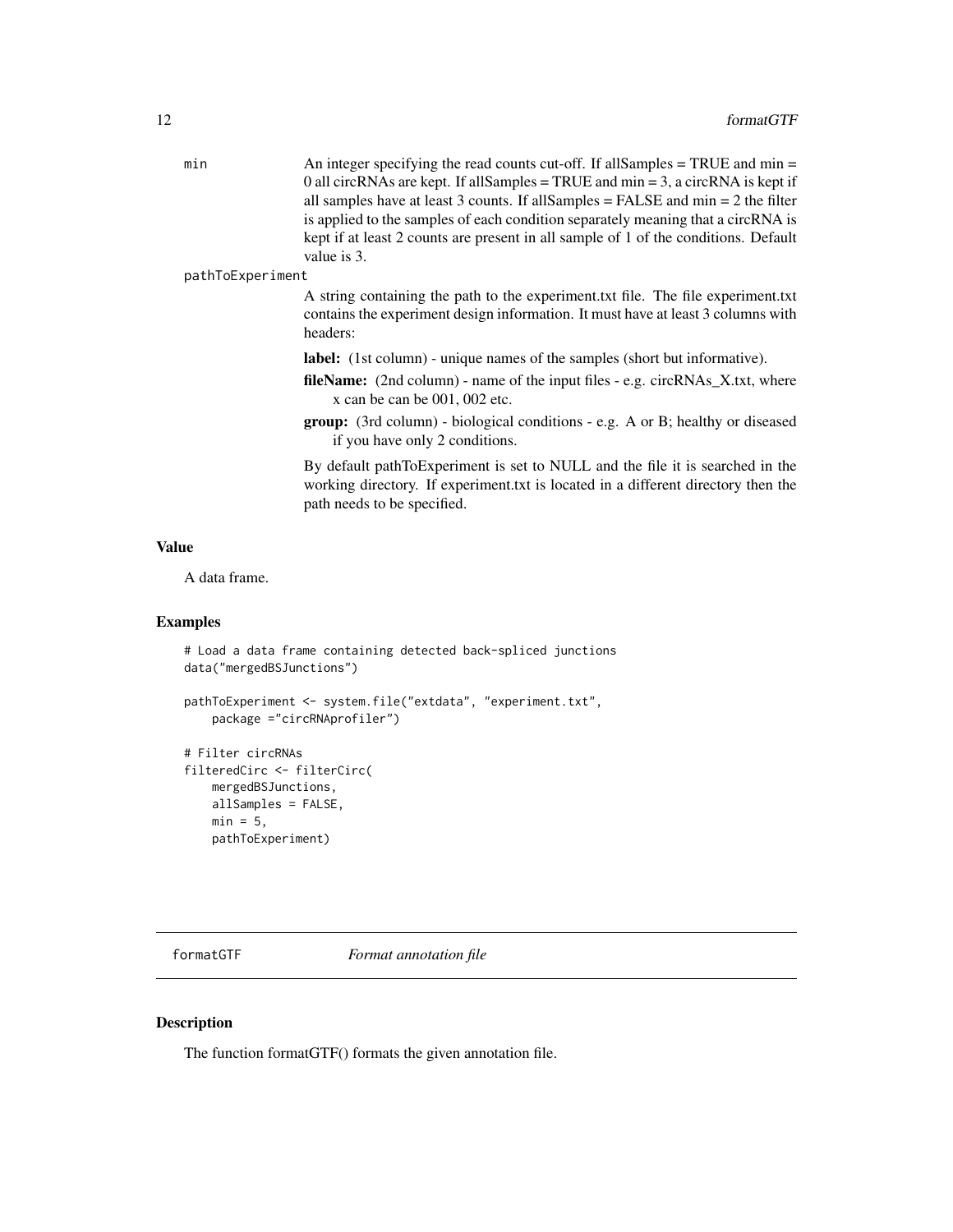#### <span id="page-12-0"></span>Usage

formatGTF(pathToGTF = NULL)

#### Arguments

```
pathToGTF A string containing the path to the GTF file. Use the same annotation file used
                  during the RNA-seq mapping procedure. If .gtf file is not present in the current
                  working directory the full path should be specified.
```
### Value

A data frame.

#### Examples

gtf <- formatGTF()

<span id="page-12-1"></span>getBackSplicedJunctions

*Import detected circRNAs*

#### Description

The function getBackSplicedJunctions() reads the circRNAs\_X.txt with the detected circRNAs, adapts the content and generates a unique data frame with all circRNAs identified by each circRNA detection tool and the occurrences found in each sample (named as reported in the column label in experiment.txt).

#### Usage

```
getBackSplicedJunctions(gtf, pathToExperiment = NULL)
```
#### Arguments

gtf A data frame containing the annotation information. It can be generated with [formatGTF](#page-11-1).

pathToExperiment

A string containing the path to the experiment.txt file. The file experiment.txt contains the experiment design information. It must have at least 3 columns with headers:

label: (1st column) - unique names of the samples (short but informative).

- fileName: (2nd column) name of the input files e.g. circRNAs X.txt, where x can be can be 001, 002 etc.
- group: (3rd column) biological conditions e.g. A or B; healthy or diseased if you have only 2 conditions.

By default pathToExperiment is set to NULL and the file it is searched in the working directory. If experiment.txt is located in a different directory then the path needs to be specified.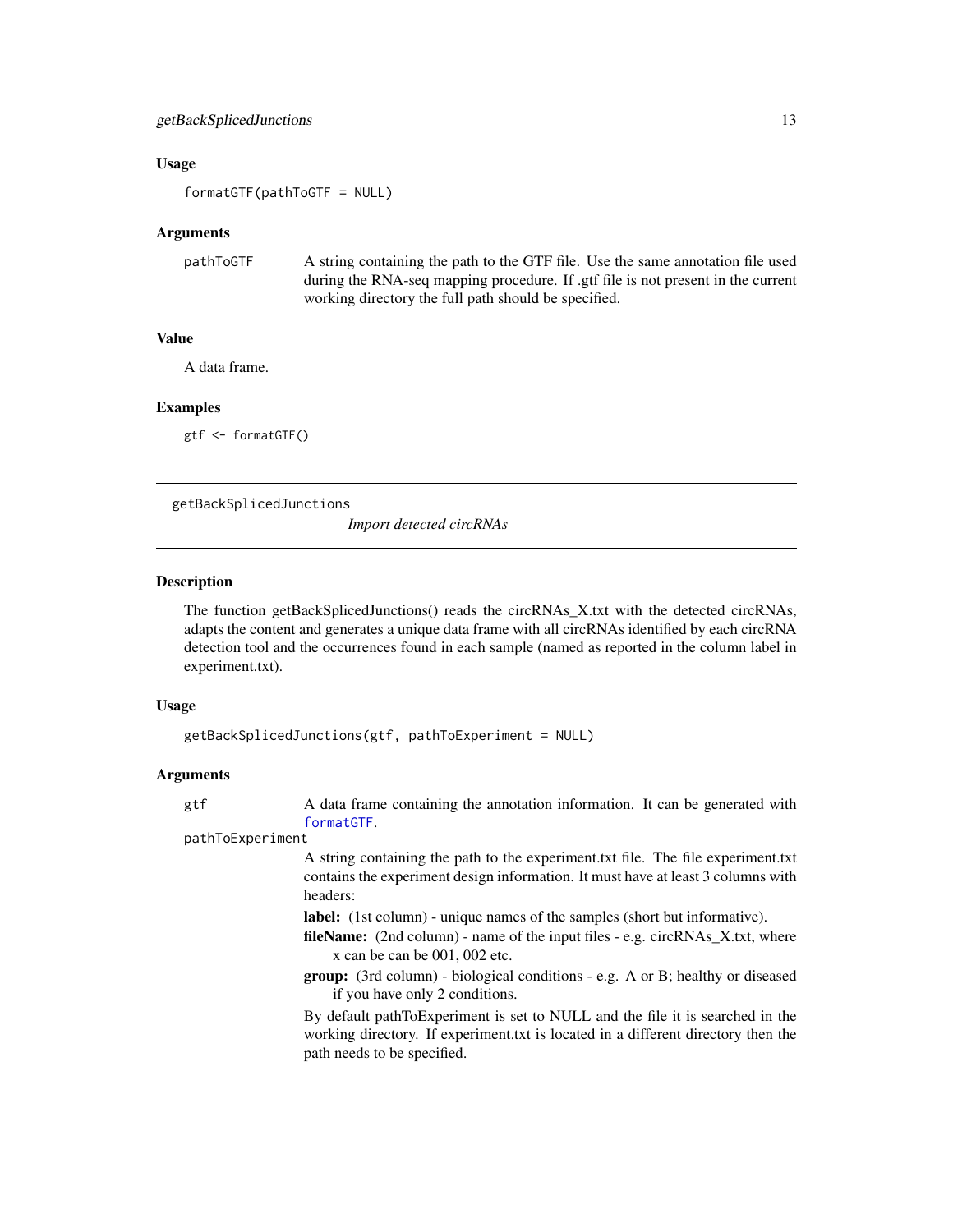### Value

A data frame.

#### See Also

[backSplicedJunctions](#page-7-1) for a description of the data frame containing back-spliced junctions coordinates.

### Examples

```
check <- checkProjectFolder()
if(check == 0)# Create gtf object
gtf <- formatGTF(pathToGTF)
# Read and adapt detected circRNAs
```
backSplicedJunctions<- getBackSplicedJunctions(gtf)}

<span id="page-13-1"></span>getCircSeqs *Retrieve circRNA sequences*

### Description

The function getCircSeqs() retrieves the circRNA sequences. The circRNA sequence is given by the sequences of the exons in between the back-spliced-junctions.The exon sequences are retrieved and then concatenated together to recreate the circRNA sequence. To recreate the back-spliced junction sequence 50 nucleotides are taken from the 5' head and attached at the 3' tail of each circRNA sequence.

### Usage

```
getCircSeqs(annotatedBSJs, gtf, genome)
```
### Arguments

| annotatedBSJs | A data frame with the annotated back-spliced junctions. It can be generated with<br>annotateBSJs.                                                                    |
|---------------|----------------------------------------------------------------------------------------------------------------------------------------------------------------------|
| gtf           | A data frame containing genome annotation information. It can be generated<br>with formatGTF.                                                                        |
| genome        | A BSgenome object containing the genome sequences. It can be generated<br>with getBSgenome. See available genomes to see the BSgenome package<br>currently available |

### Value

A list.

<span id="page-13-0"></span>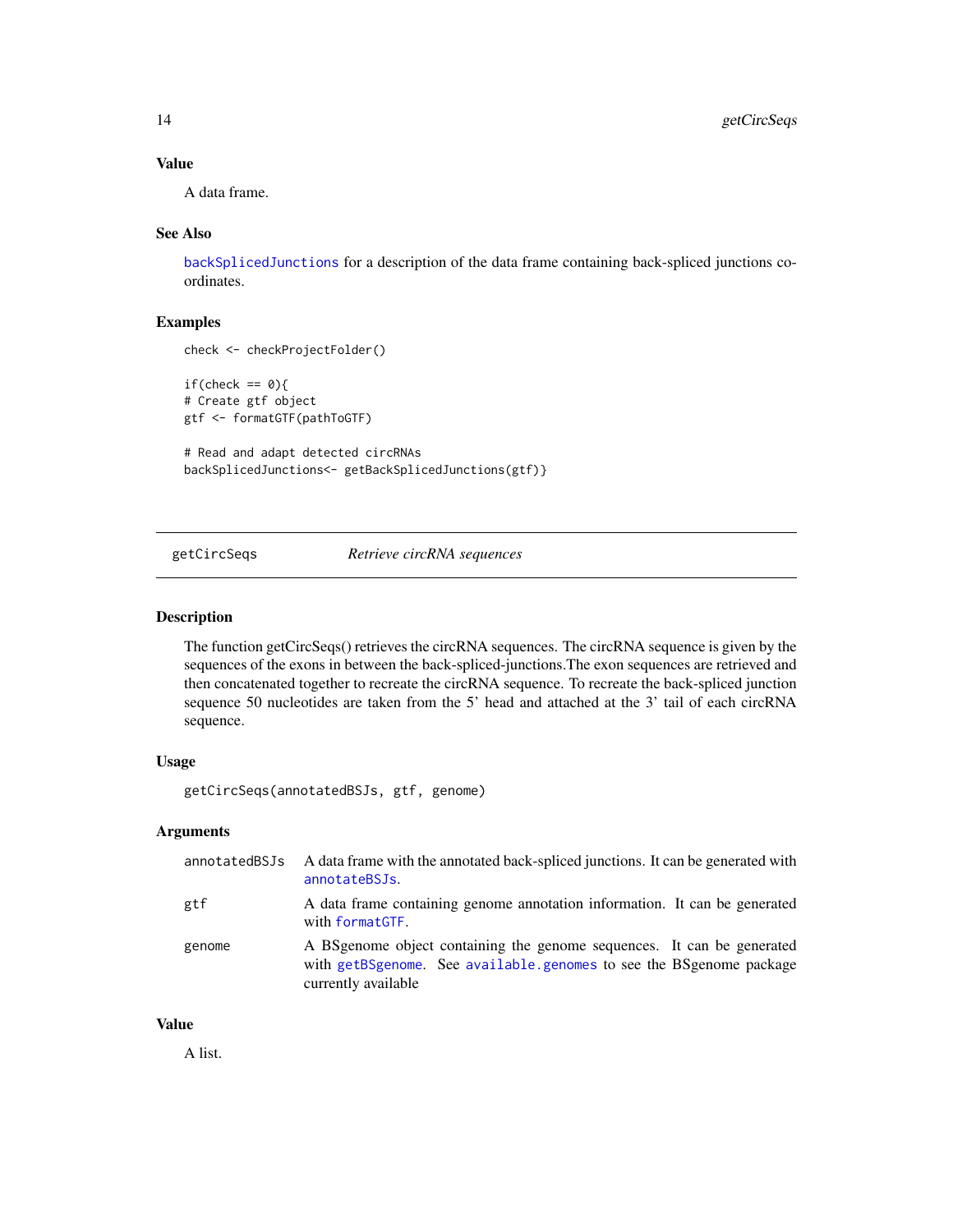### <span id="page-14-0"></span>getDeseqRes 15

#### Examples

```
# Load a data frame containing detected back-spliced junctions
data("mergedBSJunctions")
# Load short version of the gencode v19 annotation file
data("gtf")
# Annotate the first back-spliced junctions
annotatedBSJs <- annotateBSJs(mergedBSJunctions[1, ], gtf)
# Get genome
if (requireNamespace("BSgenome.Hsapiens.UCSC.hg19", quietly = TRUE)){
genome <- BSgenome::getBSgenome("BSgenome.Hsapiens.UCSC.hg19")
# Retrieve target sequences
targets <- getCircSeqs(
   annotatedBSJs,
   gtf,
   genome)
}
```
<span id="page-14-1"></span>

### getDeseqRes *Differential circRNA expression analysis adapted from DESeq2*

#### Description

The helper functions getDeseqRes() identifies differentially expressed circRNAs. The latter uses respectively the R Bioconductor packages DESeq2 which implements a beta-binomial model to model changes in circRNA expression.

#### Usage

```
getDeseqRes(
 backSplicedJunctions,
  condition,
 pAdjustMethod = "BH",
 pathToExperiment = NULL,
  ...
)
```
#### Arguments

backSplicedJunctions

A data frame containing the back-spliced junction coordinates and counts in each analyzed sample. See [getBackSplicedJunctions](#page-12-1) and [mergeBSJunctions](#page-30-1)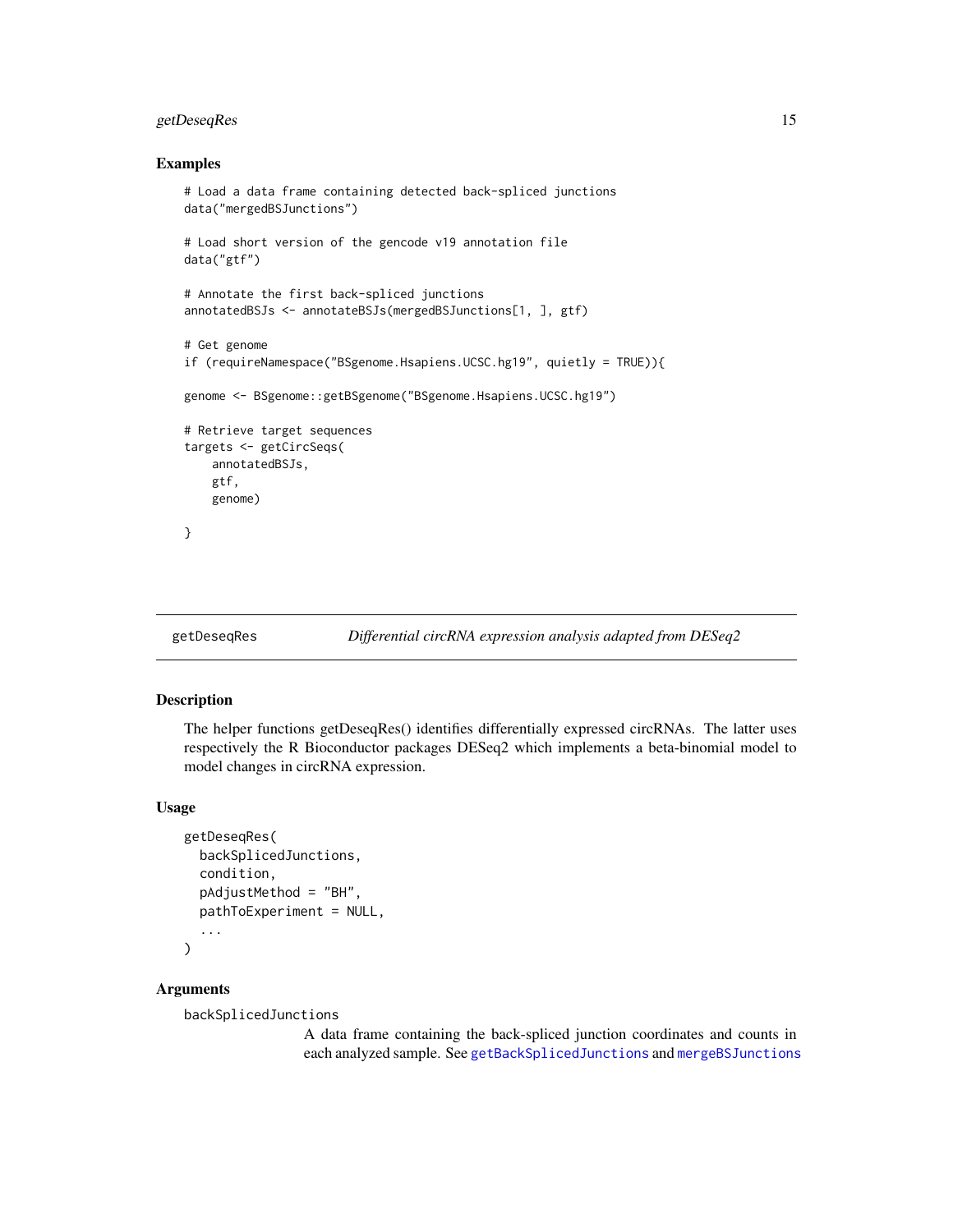(to group circRNA detected by multiple detection tools) on how to generated this data frame.

<span id="page-15-0"></span>condition A string specifying which conditions to compare. Only 2 conditions at the time can be analyzed. Separate the 2 conditions with a dash, e.g. A-B. Use the same name used in column condition in experiment.txt. log2FC calculation is perfomed by comparing the condition positioned forward against the condition positioned backward in the alphabet. E.g. if there are 2 conditions A and B then a negative log2FC means that in condition B there is a downregulation of the corresponding circRNA. If a positive log2FC is found means that there is an upregulation in condition B of that circRNA.

pAdjustMethod A character string stating the method used to adjust p-values for multiple testing. See **p**. adjust. Deafult value is "BH".

pathToExperiment

A string containing the path to the experiment.txt file. The file experiment.txt contains the experiment design information. It must have at least 3 columns with headers:

label: (1st column) - unique names of the samples (short but informative).

fileName: (2nd column) - name of the input files - e.g. circRNAs\_X.txt, where x can be can be 001, 002 etc.

group: (3rd column) - biological conditions - e.g. A or B; healthy or diseased if you have only 2 conditions.

By default pathToExperiment is set to NULL and the file it is searched in the working directory. If experiment.txt is located in a different directory then the path needs to be specified.

... Arguments to be passed to the DESeq function used internally from DESeq2 package. If nothing is specified the default values of the function [DESeq](#page-0-0) are used.

#### Value

A data frame.

#### Examples

```
# Load a data frame containing detected back-spliced junctions
data("mergedBSJunctions")
```

```
pathToExperiment <- system.file("extdata", "experiment.txt",
   package ="circRNAprofiler")
```

```
# Filter circRNAs
filteredCirc <- filterCirc(
   mergedBSJunctions,
    allSamples = FALSE,
   min = 5,
   pathToExperiment)
```
# Find differentially expressed circRNAs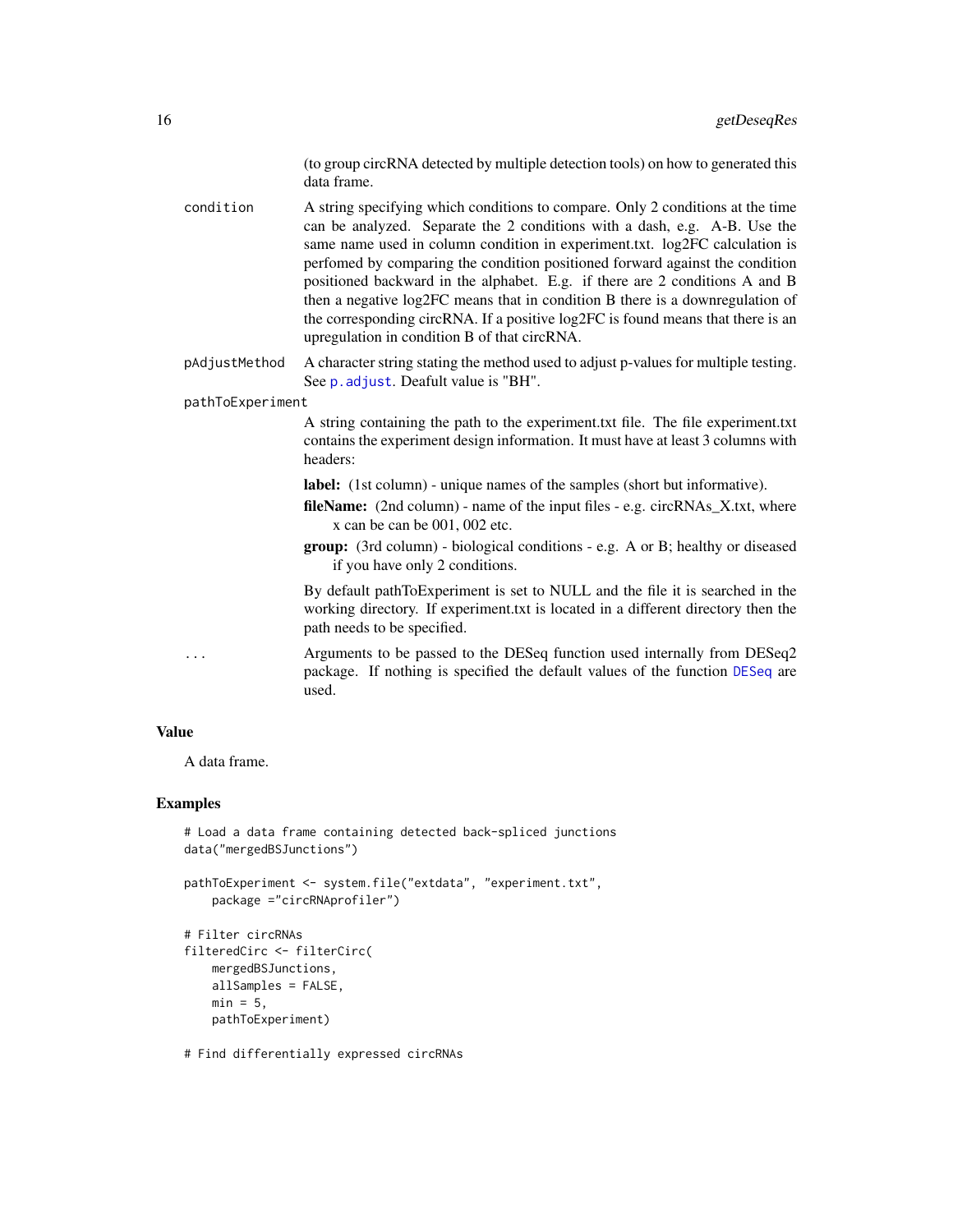### <span id="page-16-0"></span>getDetectionTools 17

```
deseqResBvsA <- getDeseqRes(
    filteredCirc,
    condition = "A-B",
   pAdjustMethod = "BH",
   pathToExperiment)
```
<span id="page-16-1"></span>getDetectionTools *Create data frame with circRNA detection codes*

#### Description

The function getDetectionTools() creates a data frame containing the codes corresponding to each circRNA detection tool for which a specific import function has been developed.

### Usage

getDetectionTools()

### Value

A data frame

#### Examples

getDetectionTools()

<span id="page-16-2"></span>getEdgerRes *Differential circRNA expression analysis adapted from EdgeR*

#### Description

The helper functions edgerRes() identifies differentially expressed circRNAs. The latter uses respectively the R Bioconductor packages EdgeR which implements a beta-binomial model to model changes in circRNA expression. The info reported in experiment.txt file are needed for differential expression analysis.

#### Usage

```
getEdgerRes(
  backSplicedJunctions,
  condition,
  normMethod = "TMM",
 pAdjustMethod = "BH",
 pathToExperiment = NULL
)
```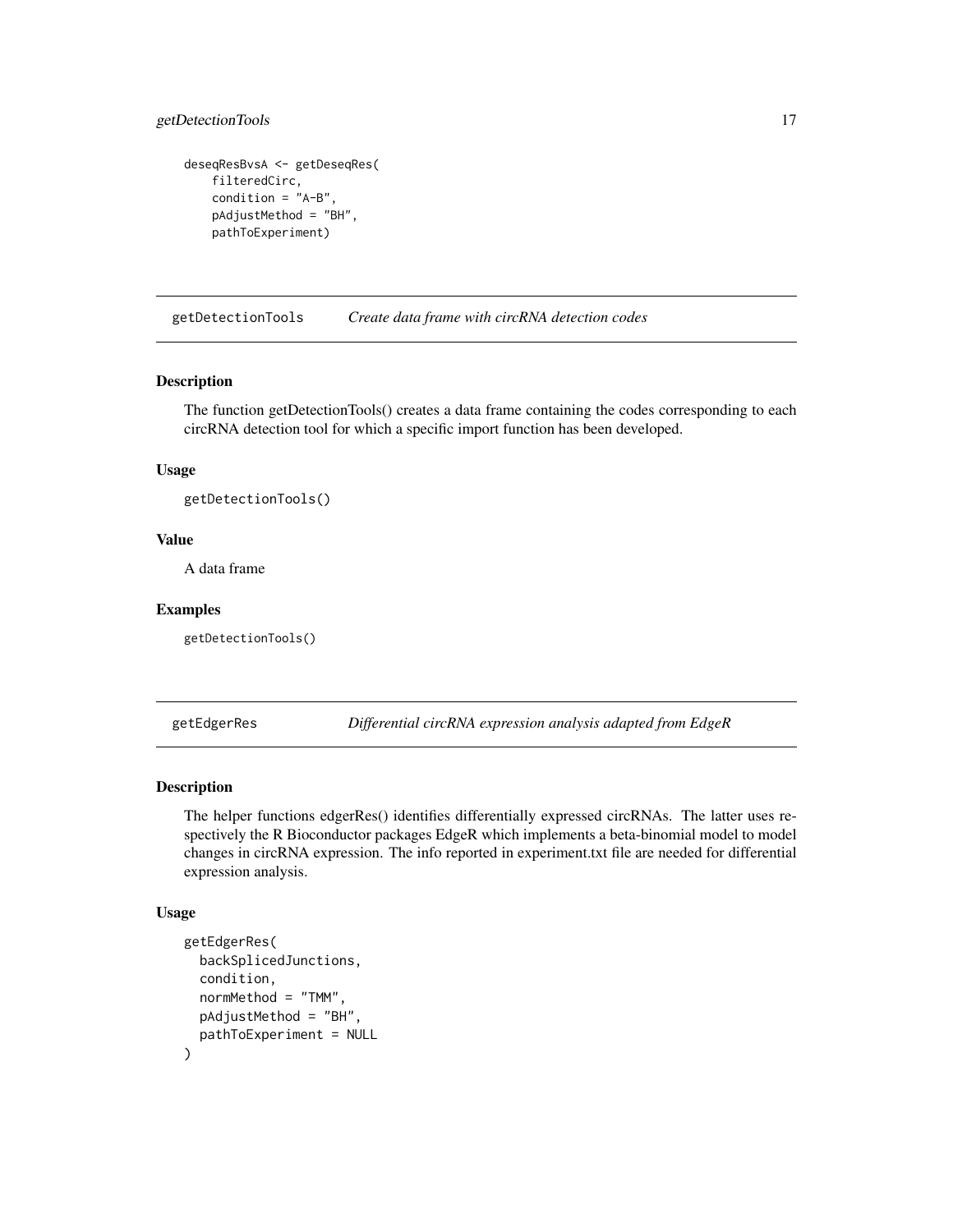### <span id="page-17-0"></span>Arguments

| backSplicedJunctions |                                                                                                                                                                                                                                                                                                                                                                                                                                                                                                                                                                                                                               |
|----------------------|-------------------------------------------------------------------------------------------------------------------------------------------------------------------------------------------------------------------------------------------------------------------------------------------------------------------------------------------------------------------------------------------------------------------------------------------------------------------------------------------------------------------------------------------------------------------------------------------------------------------------------|
|                      | A data frame containing the back-spliced junction coordinates and counts in<br>each analyzed sample. See getBackSplicedJunctions and mergeBSJunctions<br>(to group circRNA detected by multiple detection tools) on how to generated this<br>data frame.                                                                                                                                                                                                                                                                                                                                                                      |
| condition            | A string specifying which conditions to compare. Only 2 conditions at the time<br>can be analyzed. Separate the 2 conditions with a dash, e.g. A-B. Use the<br>same name used in column condition in experiment.txt. log2FC calculation is<br>perfomed by comparing the condition positioned forward against the condition<br>positioned backward in the alphabet. E.g. if there are 2 conditions A and B<br>then a negative log2FC means that in condition B there is a downregulation of<br>the corresponding circRNA. If a positive log2FC is found means that there is an<br>upregulation in condition B of that circRNA. |
| normMethod           | A character string specifying the normalization method to be used. It can be<br>"TMM","RLE","upperquartile" or"none". The value given to the method argu-<br>ment is given to the calcNormFactors used internally. Deafult value is "TMM".                                                                                                                                                                                                                                                                                                                                                                                    |
| pAdjustMethod        | A character string stating the method used to adjust p-values for multiple testing.<br>See p. adjust. Deafult value is "BH".                                                                                                                                                                                                                                                                                                                                                                                                                                                                                                  |
| pathToExperiment     |                                                                                                                                                                                                                                                                                                                                                                                                                                                                                                                                                                                                                               |
|                      | A string containing the path to the experiment.txt file. The file experiment.txt<br>contains the experiment design information. It must have at least 3 columns with<br>headers:                                                                                                                                                                                                                                                                                                                                                                                                                                              |
|                      | label: (1st column) - unique names of the samples (short but informative).<br><b>fileName:</b> (2nd column) - name of the input files - e.g. circRNAs_X.txt, where<br>x can be can be 001, 002 etc.                                                                                                                                                                                                                                                                                                                                                                                                                           |
|                      | group: (3rd column) - biological conditions - e.g. A or B; healthy or diseased<br>if you have only 2 conditions.                                                                                                                                                                                                                                                                                                                                                                                                                                                                                                              |
|                      | By default pathToExperiment is set to NULL and the file it is searched in the<br>working directory. If experiment txt is located in a different directory then the<br>path needs to be specified.                                                                                                                                                                                                                                                                                                                                                                                                                             |
|                      |                                                                                                                                                                                                                                                                                                                                                                                                                                                                                                                                                                                                                               |

### Value

A data frame.

### Examples

```
# Load a data frame containing detected back-spliced junctions
data("mergedBSJunctions")
pathToExperiment <- system.file("extdata", "experiment.txt",
   package ="circRNAprofiler")
# Filter circRNAs
filteredCirc <- filterCirc(
   mergedBSJunctions,
```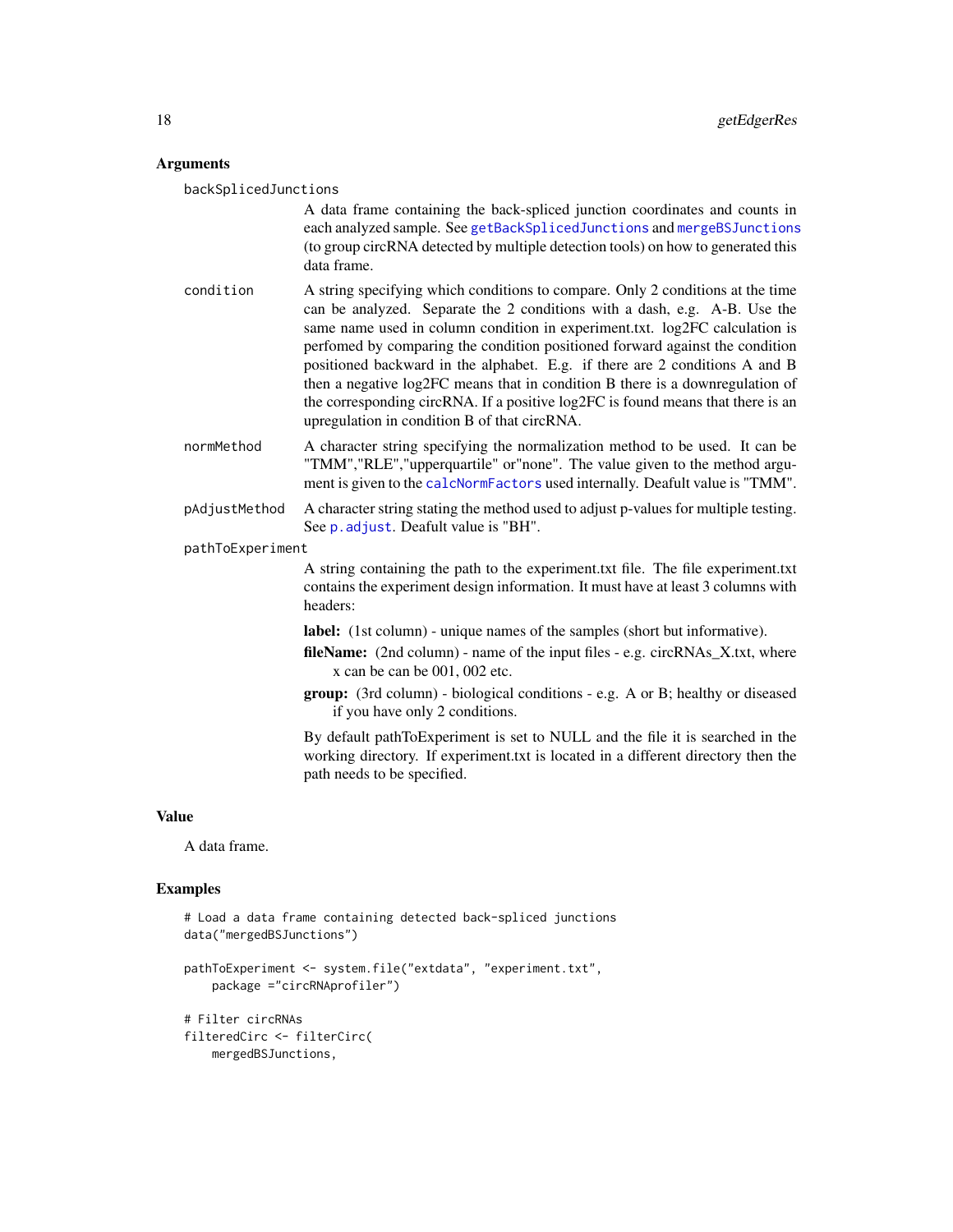### <span id="page-18-0"></span>getMiRsites 19

```
allSamples = FALSE,
   min = 5,
   pathToExperiment)
# Find differentially expressed circRNAs
deseqResBvsA <- getEdgerRes(
   filteredCirc,
   condition = "A-B",
   normMethod = "TMM",
   pAdjustMethod = "BH",
   pathToExperiment)
```
<span id="page-18-1"></span>getMiRsites *Screen target sequences for miR binding sites*

#### Description

The function getMirSites() searches miRNA binding sites within the circRNA sequences. The user can restrict the analisis only to a subset of miRs. In this case, miR ids must go in miR.txt file. If the latter is absent or empty, all miRs of the specified miRspeciesCode are considered in the analysis.

### Usage

```
getMiRsites(
  targets,
  miRspeciesCode = "hsa",
 miRBaseLatestRelease = TRUE,
  totalMatches = 7,
  maxNonCanonicalMatches = 1,
  pathToMiRs = NULL
)
```
#### Arguments

| targets              | A list containing the target sequences to analyze. This data frame can be gener-<br>ated with getCircSeqs.                                                                                                                                                                                                                                            |
|----------------------|-------------------------------------------------------------------------------------------------------------------------------------------------------------------------------------------------------------------------------------------------------------------------------------------------------------------------------------------------------|
|                      | miRspeciesCode A string specifying the species code (3 letters) as reported in miRBase db. E.g.<br>to analyze the mouse microRNAs specify "mmu", to analyze the human mi-<br>croRNAs specify "hsa". Type data (miRspeciesCode) to see the available codes<br>and the corresponding species reported in miRBase 22 release. Default value is<br>"hsa". |
| miRBaseLatestRelease |                                                                                                                                                                                                                                                                                                                                                       |
|                      | A logical specifying whether to download the latest release of the mature se-<br>quences of the microRNAs from miRBase (http://www.mirbase.org/ftp.                                                                                                                                                                                                   |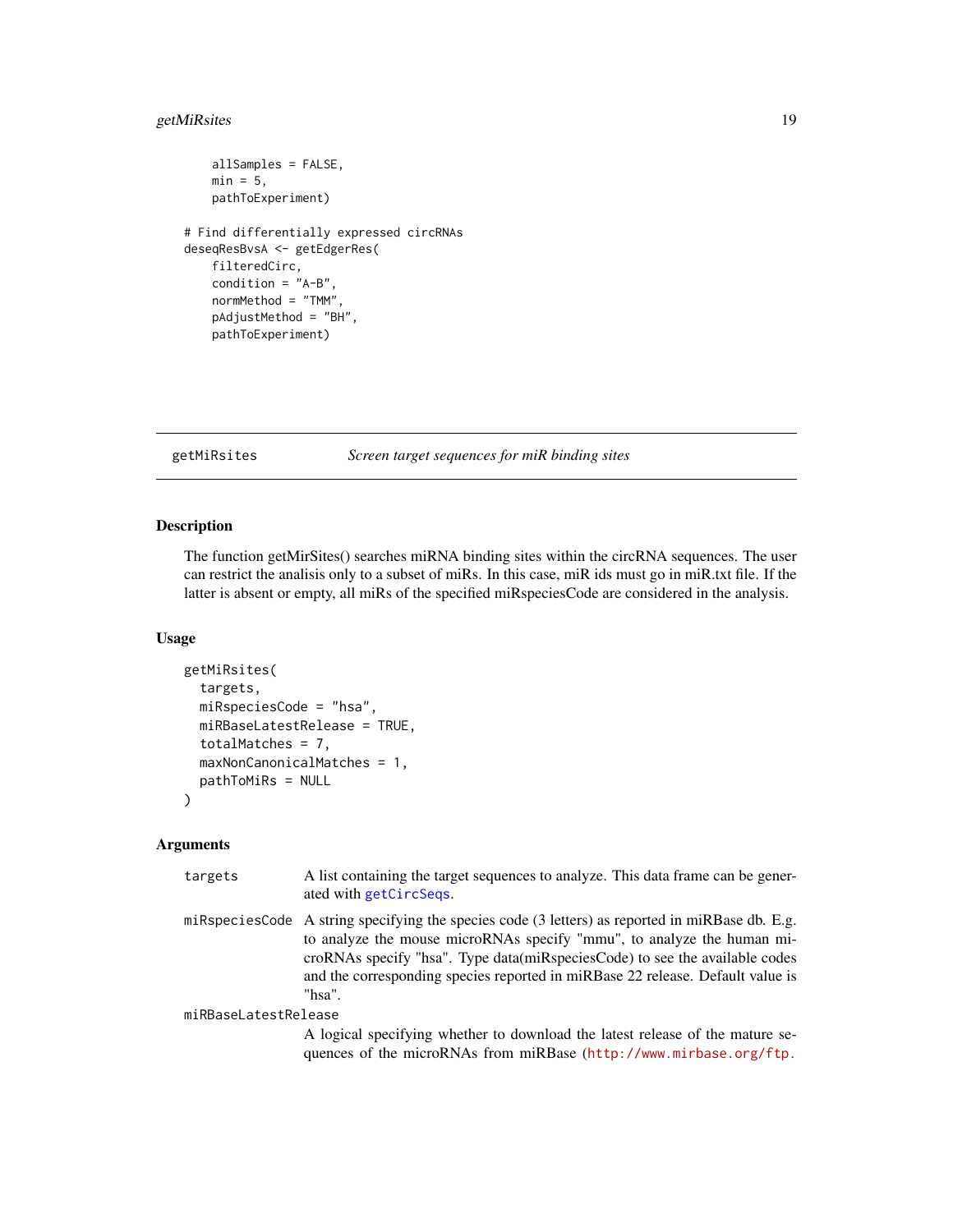| shtml). If TRUE is specified then the latest release is automatically down-     |
|---------------------------------------------------------------------------------|
| loaded. If FALSE is specified then a file named mature fa containing fasta for- |
| mat sequences of all mature miRNA sequences previously downloaded by the        |
| user from mirBase must be present in the working directory. Default value is    |
| TRUE.                                                                           |

totalMatches An integer specifying the total number of matches that have to be found between the seed region of the miR and the seed site of the target sequence. If the total number of matches found is less than the cut-off, the seed site is discarded. The maximun number of possible matches is 7. Default value is 7.

maxNonCanonicalMatches

An integer specifying the max number of non-canonical matches (G:U) allowed between the seed region of the miR and the seed site of the target sequence. If the max non-canonical matches found is greater than the cut-off, the seed site is discarded. Default value is 1.

pathToMiRs A string containing the path to the miRs.txt file. The file miRs.txt contains the microRNA ids from miRBase specified by the user. It must have one column with header id. The first row must contain the miR name starting with the ">", e.g >hsa-miR-1-3p. The sequences of the miRs will be automatically retrieved from the mirBase latest release or from the given mature.fa file, that should be present in the working directory. By default pathToMiRs is set to NULL and the file it is searched in the working directory. If miRs.txt is located in a different directory then the path needs to be specified. If this file is absent or empty, all miRs of the specified species are considered in the miRNA analysis.

#### Value

A list.

### Examples

```
# Load a data frame containing detected back-spliced junctions
data("mergedBSJunctions")
# Load short version of the gencode v19 annotation file
data("gtf")
# Annotate the first back-spliced junctions
annotatedBSJs <- annotateBSJs(mergedBSJunctions[1, ], gtf)
# Get genome
if (requireNamespace("BSgenome.Hsapiens.UCSC.hg19", quietly = TRUE)){
genome <- BSgenome::getBSgenome("BSgenome.Hsapiens.UCSC.hg19")
# Retrieve target sequences.
targets <- getCircSeqs(
   annotatedBSJs,
   gtf,
   genome)
```
# Screen target sequence for miR binding sites.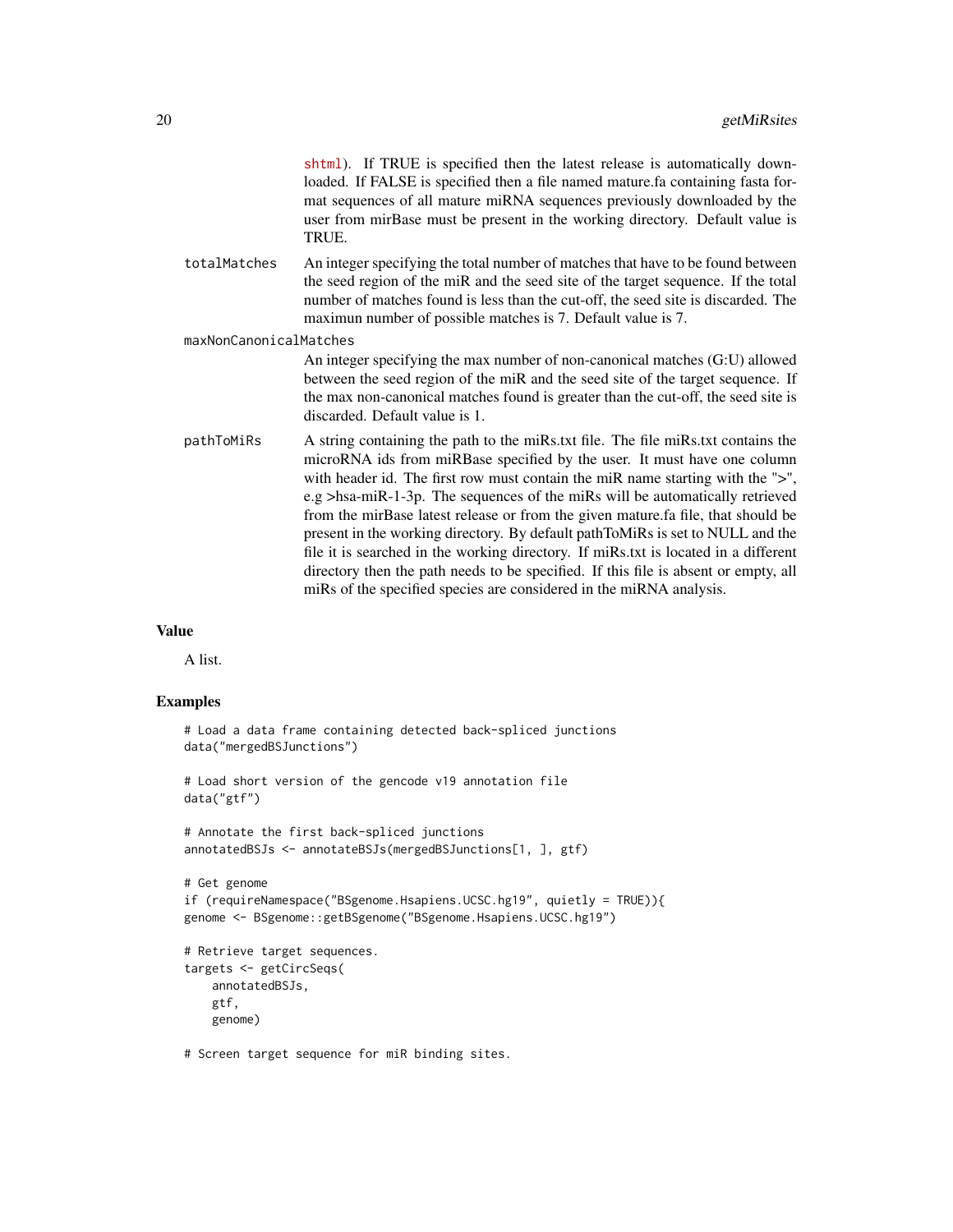#### <span id="page-20-0"></span>getMotifs 21

```
pathToMiRs <- system.file("extdata", "miRs.txt", package="circRNAprofiler")
#miRsites <- getMiRsites(
# targets,
# miRspeciesCode = "hsa",
# miRBaseLatestRelease = TRUE,
# totalMatches = 6,
# maxNonCanonicalMatches = 1,
# pathToMiRs )
}
```
<span id="page-20-1"></span>

getMotifs *Screen target sequences for recurrent motifs*

#### Description

The function getMotifs() scans the target sequences for the presence of recurrent motifs of a specific length defined in input. By setting rbp equals to TRUE, the identified motifs are matched with motifs of known RNA Binding Proteins (RBPs) deposited in the ATtRACT (<http://attract.cnic.es>) or MEME database (<http://meme-suite.org/>) and with motifs specified by the user. The user motifs must go in the file motifs.txt. If this file is absent or empty, only motifs from the ATtRACT or MEME database are considered in the analysis. By setting rbp equals to FALSE, only motifs that do not match with any motifs deposited in the databases or user motifs are reported in the final output. Location of the selected motifs is also reported. This corresponds to the start position of the motif within the sequence (1-index based).

#### Usage

```
getMotifs(
  targets,
  width = 6,
  database = "ATtRACT",
  species = "Hsapiens",
 memeIndexFilePath = 18,
  rbp = TRUE,reverse = FALSE,
 pathToMotifs = NULL
```

```
)
```
### Arguments

| targets | A list containing the target sequences to analyze. It can be generated with<br>getCircSegs, getSegsAcrossBSJs or getSegsFromGRs. |
|---------|----------------------------------------------------------------------------------------------------------------------------------|
| width   | An integer specifying the length of all possible motifs to extract from the target<br>sequences. Default value is 6.             |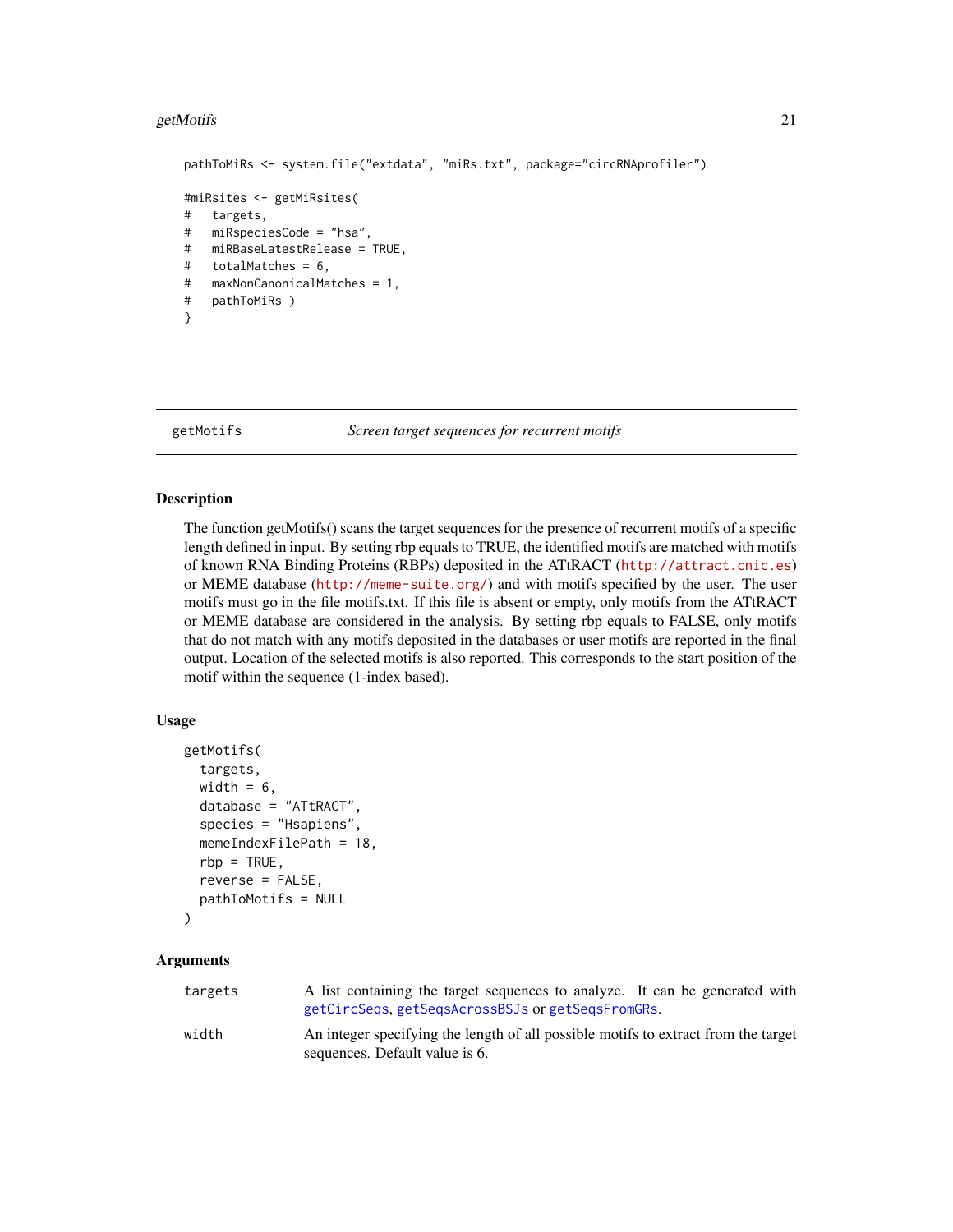| database          | A string specifying the RBP database to use. Possible options are ATtRACT or<br>MEME. Default database is "ATtRACT".                                                                                                                                                                                                                |
|-------------------|-------------------------------------------------------------------------------------------------------------------------------------------------------------------------------------------------------------------------------------------------------------------------------------------------------------------------------------|
| species           | A string specifying the species of the ATtRACT RBP motifs to use. Type<br>data(attractSpecies) to see the possible options. Default value is "Hsapiens".                                                                                                                                                                            |
| memeIndexFilePath |                                                                                                                                                                                                                                                                                                                                     |
|                   | An integer specifying the index of the file path of the meme file to use. Type<br>data(memeDB) to see the possible options. Default value is 18 corresponding to<br>the following file: motif_databases/RNA/Ray2013_rbp_Homo_sapiens.meme                                                                                           |
| rbp               | A logical specifying whether to report only motifs matching with known RBP<br>motifs from ATtRACT database or user motifs specified in motifs.txt. If FALSE<br>is specified only motifs that do not match with any of these motifs are reported.<br>Default values is TRUE.                                                         |
| reverse           | A logical specifying whether to reverse the motifs collected from ATtRACT<br>database and from motifs.txt. If TRUE is specified all the motifs are reversed and<br>analyzed together with the direct motifs as they are reported in the ATtRACT db<br>and motifs.txt. Default value is FALSE.                                       |
| pathToMotifs      | A string containing the path to the motifs.txt file. The file motifs.txt contains<br>motifs/regular expressions specified by the user. It must have 3 columns with<br>headers:                                                                                                                                                      |
|                   | id: (1st column) - name of the motif. - e.g. RBM20 or motif1).                                                                                                                                                                                                                                                                      |
|                   | <b>motif:</b> (2nd column) -motif/pattern to search.                                                                                                                                                                                                                                                                                |
|                   | <b>length:</b> (3rd column) - length of the motif.                                                                                                                                                                                                                                                                                  |
|                   | By default pathToMotifs is set to NULL and the file it is searched in the working<br>directory. If motifs.txt is located in a different directory then the path needs to be<br>specified. If this file is absent or empty only the motifs of RNA Binding Proteins<br>in the ATtRACT database are considered in the motifs analysis. |

### Value

A list.

### Examples

```
# Load data frame containing detected back-spliced junctions
data("mergedBSJunctions")
# Load short version of the gencode v19 annotation file
data("gtf")
```

```
# Example with the first back-spliced junction
# Multiple back-spliced junctions can also be analyzed at the same time
```

```
# Annotate the first back-spliced junction
annotatedBSJs <- annotateBSJs(mergedBSJunctions[1, ], gtf)
```

```
# Get genome
if (requireNamespace("BSgenome.Hsapiens.UCSC.hg19", quietly = TRUE)){
```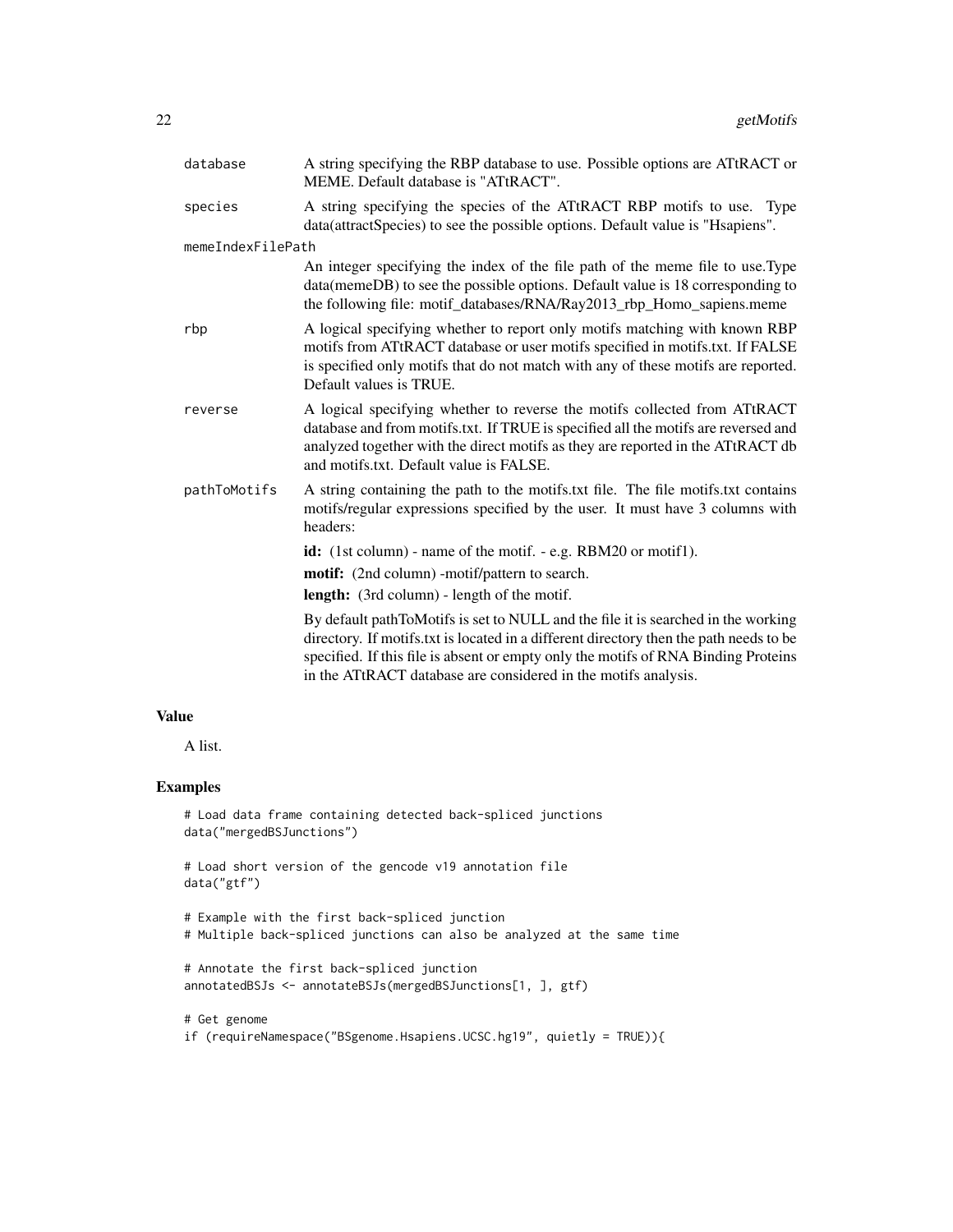```
genome <- BSgenome::getBSgenome("BSgenome.Hsapiens.UCSC.hg19")
# Retrieve target sequences
targets <- getSeqsFromGRs(
   annotatedBSJs,
   genome,
   lIntron = 200,
   lExon = 10,
   type = "ie")
# Get motifs
motifs <- getMotifs(
   targets,
   width = 6,
   database = 'ATtRACT',
   species = "Hsapiens",
   rbp = TRUE,reverse = FALSE)
}
```
<span id="page-22-1"></span>getRandomBSJunctions *Retrieve random back-spliced junctions*

## Description

The function getRandomBSJunctions() retrieves random back-spliced junctions from the user genome annotation.

#### Usage

```
getRandomBSJunctions(gtf, n = 100, f = 10, setSeed = NULL)
```
### Arguments

| gtf          | A dataframe containing genome annotation information This can be generated<br>with formatGTF.                                                       |
|--------------|-----------------------------------------------------------------------------------------------------------------------------------------------------|
| n.           | Integer specifying the number of randomly selected transcripts from which ran-<br>dom back-spliced junctions are extracted. Default value $= 100$ . |
| $\mathbf{f}$ | An integer specifying the fraction of single exon circRNAs that have to be<br>present in the output data frame. Default value is 10.                |
| setSeed      | An integer which is used for selecting random back-spliced junctions. Default<br>values is set to NULL.                                             |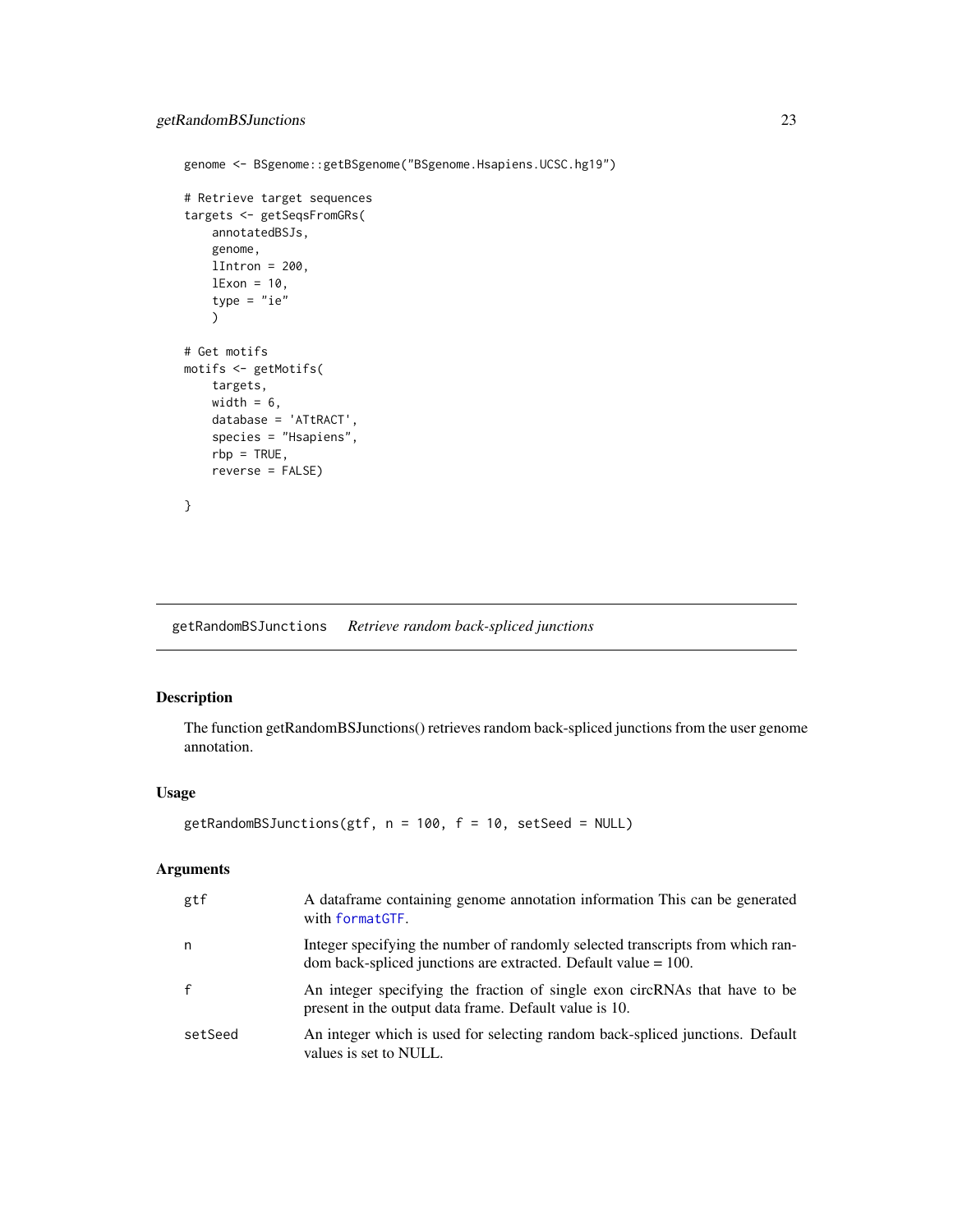### Value

A data frame.

### Examples

```
# Load short version of the gencode v19 annotation file
data("gtf")
```

```
# Get 10 random back-spliced junctions
randomBSJunctions <- getRandomBSJunctions(gtf, n = 10, f = 10)
```
getRegexPattern *Convert IUPAC sequence to an regular expression*

### Description

The function getRegexPattern() converts a nucleotide sequence with IUPAC codes to an regular expression.

### Usage

```
getRegexPattern(iupacSeq, isDNA = FALSE)
```
### Arguments

| iupacSeq | A character string with IUPAC codes.                                                |
|----------|-------------------------------------------------------------------------------------|
| isDNA    | A logical specifying whether the iupacSeq is DNA or RNA. Deafult value is<br>FALSE. |

### Value

A character string.

### Examples

```
regextPattern <- getRegexPattern("CGUKMBVNN", isDNA = FALSE)
```
<span id="page-23-0"></span>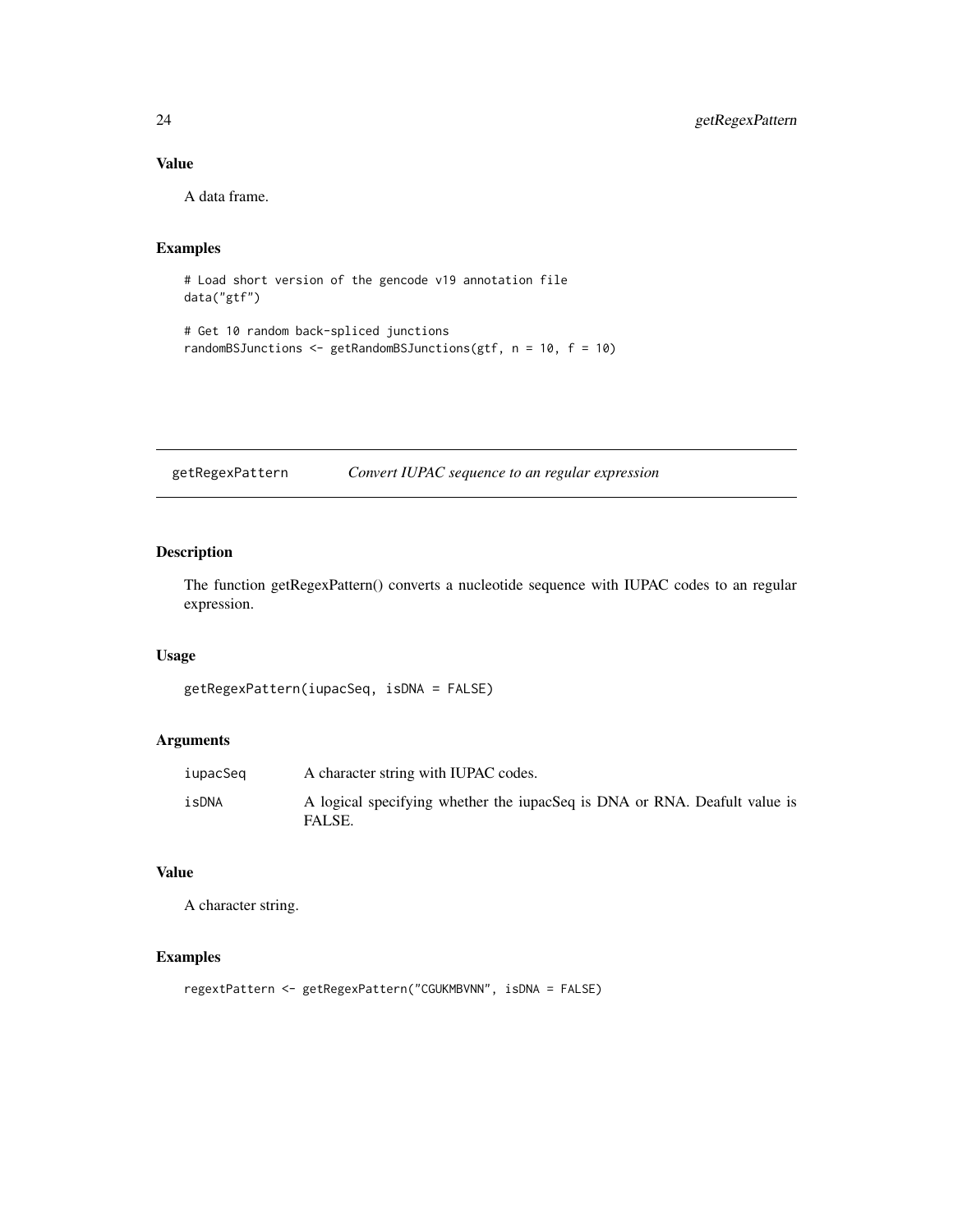<span id="page-24-1"></span><span id="page-24-0"></span>getSeqsAcrossBSJs *Retrieve back-spliced junction sequences*

#### Description

The function getSeqsAcrossBSJs() retrieves the sequences across the back-spliced junctions. A total of 11 nucleotides from each side of the back-spliced junction are taken and concatenated together.

#### Usage

getSeqsAcrossBSJs(annotatedBSJs, gtf, genome)

#### Arguments

| annotatedBSJs | A data frame with the annotated back-spliced junctions. It can be generated with<br>annotateBSJs.                                                                      |  |
|---------------|------------------------------------------------------------------------------------------------------------------------------------------------------------------------|--|
| gtf           | A dataframe containing genome annotation information. It can be generated<br>with formatGTF.                                                                           |  |
| genome        | A BS genome object containing the genome sequences. It can be generated<br>with getBSgenome. See available genomes to see the BSgenome package<br>currently available. |  |

### Value

A list.

### Examples

```
# Load a data frame containing detected back-spliced junctions
data("mergedBSJunctions")
# Load short version of the gencode v19 annotation file
data("gtf")
# Annotate the first back-spliced junctions
annotatedBSJs <- annotateBSJs(mergedBSJunctions[1, ], gtf)
# Get genome
if (requireNamespace("BSgenome.Hsapiens.UCSC.hg19", quietly = TRUE)){
genome <- BSgenome::getBSgenome("BSgenome.Hsapiens.UCSC.hg19")
# Retrieve target sequences
targets <- getSeqsAcrossBSJs(
   annotatedBSJs,
   gtf,
   genome)
}
```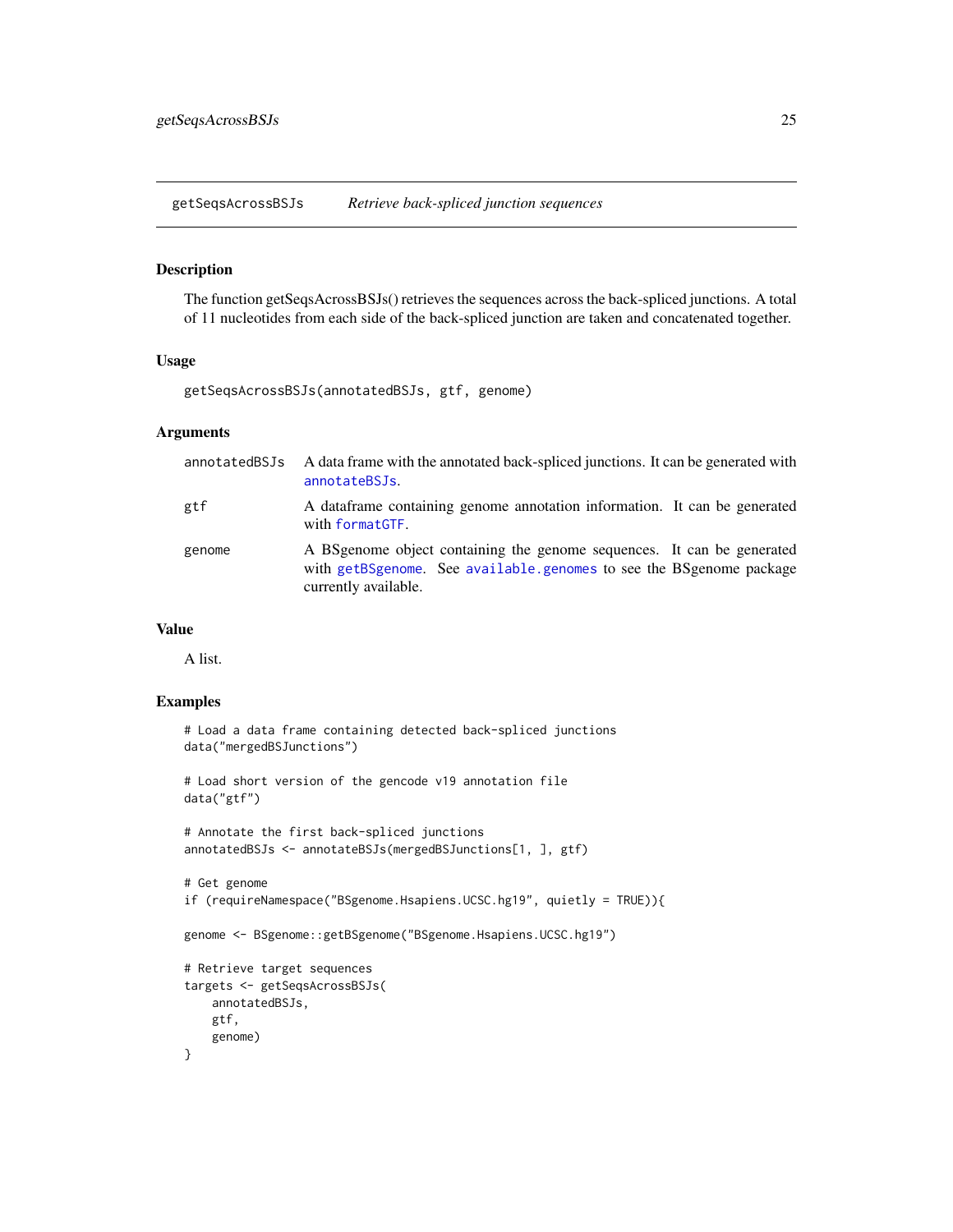```
getSeqsFromGRs Retrieve sequences flanking back-spliced junctions
```
### Description

The function getSeqsFromGRs() includes 3 modules to retrieve 3 types of sequences. Sequences of the introns flanking back-spliced junctions, sequences from a defined genomic window surrounding the back-spliced junctions and sequences of the back-spliced exons.

### Usage

```
getSeqsFromGRs(annotatedBSJs, genome, lIntron = 100, lExon = 10, type = "ie")
```
### Arguments

| annotatedBSJs | A data frame with the annotated back-spliced junctions. This data frame can be<br>generated with annotateBSJs.                                                                                                                                                                                                                                                                                    |
|---------------|---------------------------------------------------------------------------------------------------------------------------------------------------------------------------------------------------------------------------------------------------------------------------------------------------------------------------------------------------------------------------------------------------|
| genome        | A BSgenome object containing the genome sequences. It can be generated with<br>in getBSgenome. See available.genomes to see the BSgenome package cur-<br>rently available                                                                                                                                                                                                                         |
| lIntron       | An integer indicating how many nucleotides are taken from the introns flanking<br>the back-spliced junctions. This number must be positive. Default value is 100.                                                                                                                                                                                                                                 |
| <b>lExon</b>  | An integer indicating how many nucleotides are taken from the back-spliced<br>exons starting from the back-spliced junctions. This number must be positive.<br>Default value is 10.                                                                                                                                                                                                               |
| type          | A character string specifying the sequences to retrieve. If type $=$ "ie" the se-<br>quences are retrieved from the the genomic ranges defined by using the IIntron<br>and lExon given in input. If type = "bse" the sequences of the back-spliced exons<br>are retrieved. If type $=$ "fi" the sequences of the introns flanking the back-spliced<br>exons are retrieved. Default value is "ie". |

### Value

A list.

### Examples

# Load data frame containing predicted back-spliced junctions data("mergedBSJunctions")

# Load short version of the gencode v19 annotation file data("gtf")

# Annotate the first back-spliced junctions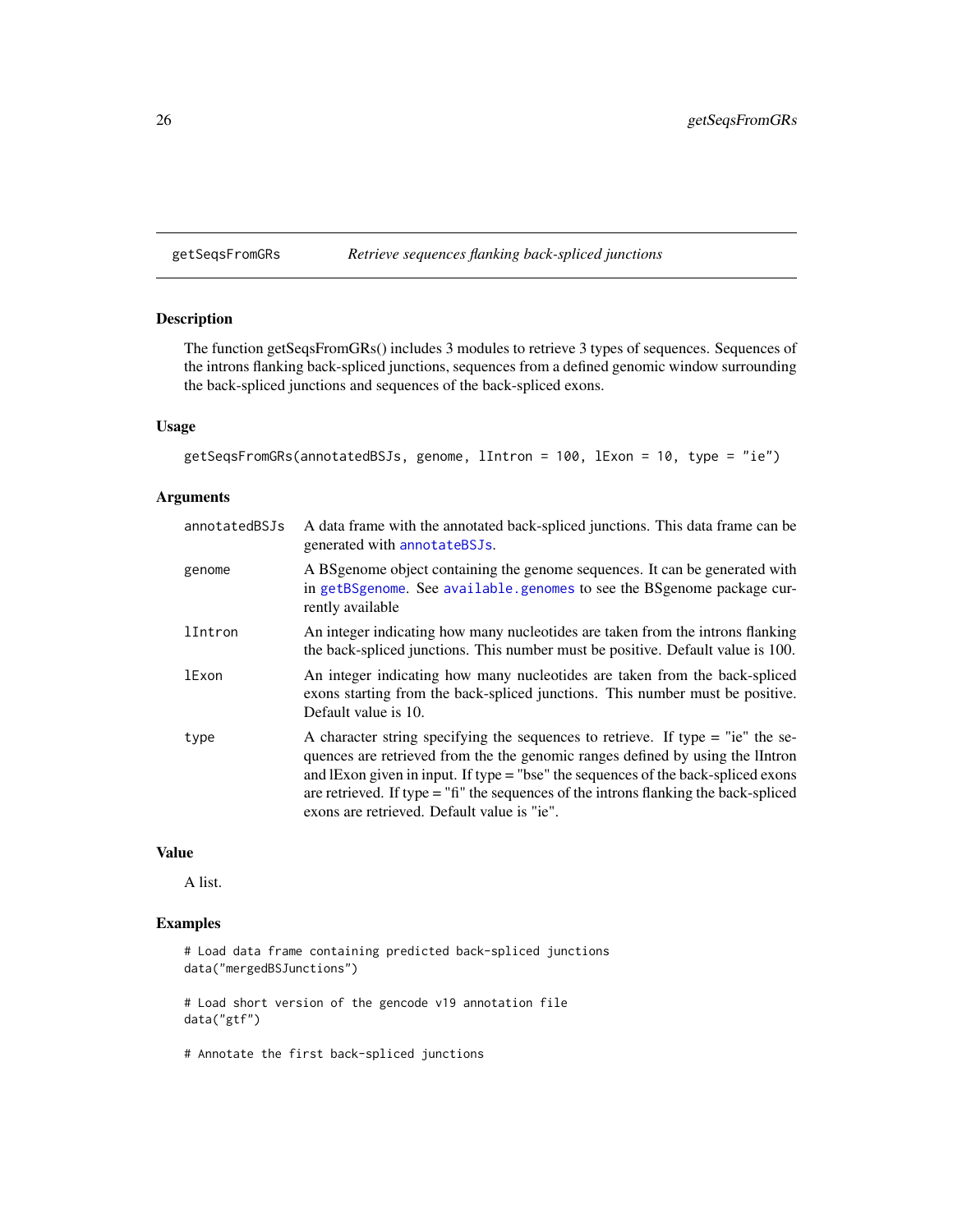```
annotatedBSJs <- annotateBSJs(mergedBSJunctions[1, ], gtf)
# Get genome
if (requireNamespace("BSgenome.Hsapiens.UCSC.hg19", quietly = TRUE)){
genome <- BSgenome::getBSgenome("BSgenome.Hsapiens.UCSC.hg19")
# Retrieve target sequences
targets <- getSeqsFromGRs(
   annotatedBSJs,
   genome,
   lIntron = 200,
   lExon = 10,
    type = "ie")
}
```
gtf *gtf*

#### Description

A data frame containing a short version of the already formatted gencode v19 based-genome annotations. This data frame can be generated with [formatGTF](#page-11-1).

### Usage

data(gtf)

### Format

An object of class data. frame with 4401 rows and 9 columns.

#### Examples

data(gtf)

gwasTraits *gwasTraits*

### Description

A data frame containing the traits/disease extracted on the 31th October 2018 from the GWAS catalog. See also <https://www.ebi.ac.uk/gwas/> for more detail.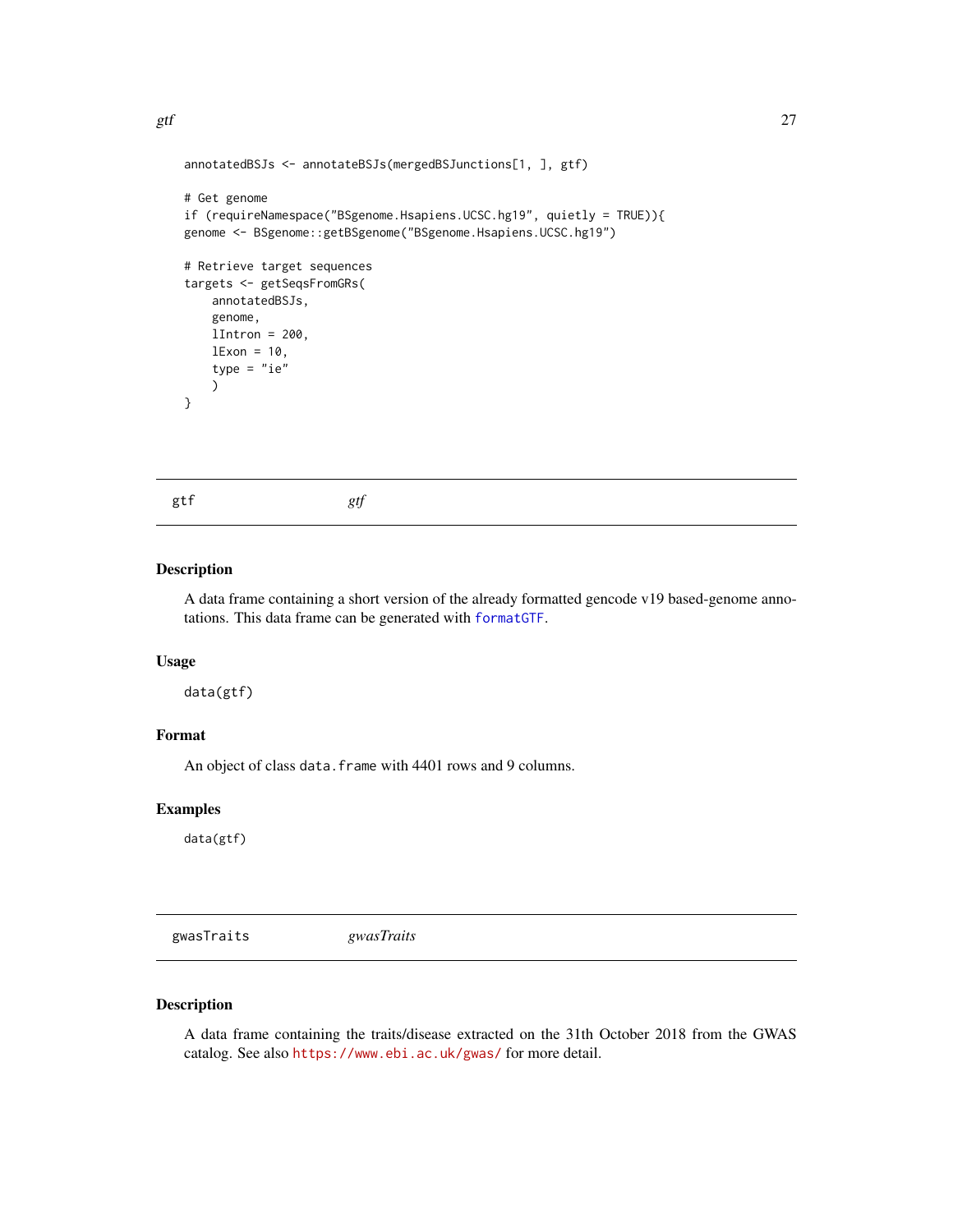#### Usage

data(gwasTraits)

#### Format

A data frame with 653 rows and 1 columns

id is the trait/disease as reported in the GWAS catalog

#### Examples

data(gwasTraits)

<span id="page-27-1"></span>initCircRNAprofiler *Initialize the project folder*

#### Description

The function initCircRNAprofiler() initializes the project forlder.

#### Usage

initCircRNAprofiler(projectFolderName, detectionTools)

### Arguments

projectFolderName

A character string specifying the name of the project folder.

detectionTools A character vector specifying the tools used to predict circRNAs. The following options are allowed: mapsplice, nclscan, knife, circexplorer2, circmarker and uroborus. If the tool is not mapsplice, nclscan, knife, circexplorer2, uroborus or circmarker then use the option other. The user can choose 1 or multiple tools. Subfolders named as the specified tools will be generated under the working directory.

#### Value

A NULL object

#### Examples

```
## Not run:
initCircRNAprofiler(projectFolderName = "circProject",
    detectionTools = "mapsplice")
```
## End(Not run)

<span id="page-27-0"></span>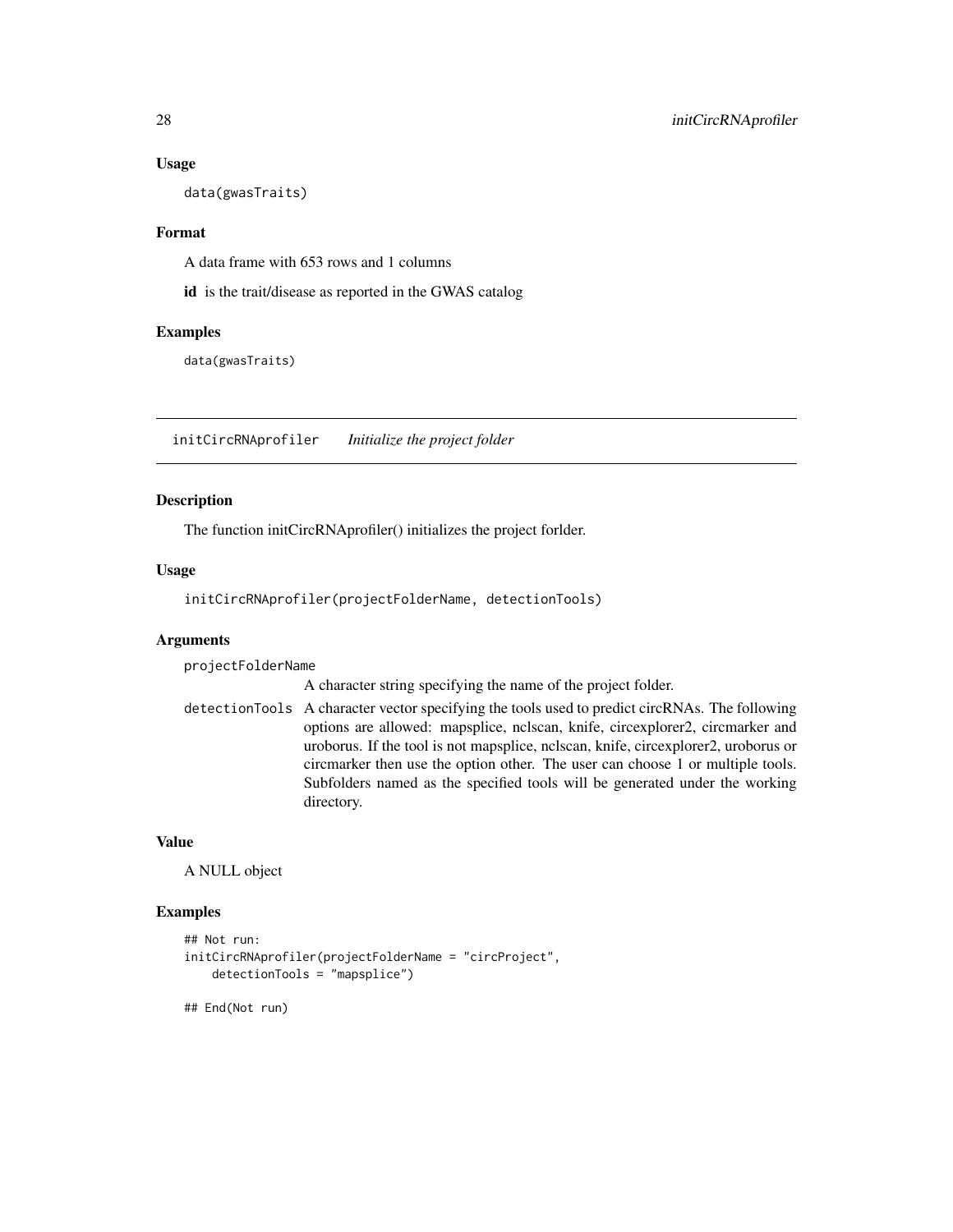<span id="page-28-0"></span>iupac *iupac*

### Description

A data frame containing IUPAC codes and the correspoding regular expression.

### Usage

data(iupac)

### Format

A data frame with 18 rows and 4 columns

code is the IUPAC nucleotide code

base is the base

regexDNA is the regular expression of the corresponding IUPAC code

regexRNA is the regular expression of the corresponding IUPAC code

### Examples

data(iupac)

liftBSJcoords *LiftOver back-spliced junction coordinates*

### Description

The function liftBSJcoords() maps back-spliced junction coordinates between species ad genome assemblies by using the liftOver utility from UCSC. Only back-spliced junction coordinates where the mapping was successful are reported.

### Usage

```
liftBSJcoords(
  backSplicedJunctions,
  map = "hg19ToMm9",annotationHubID = "AH14155"
\mathcal{E}
```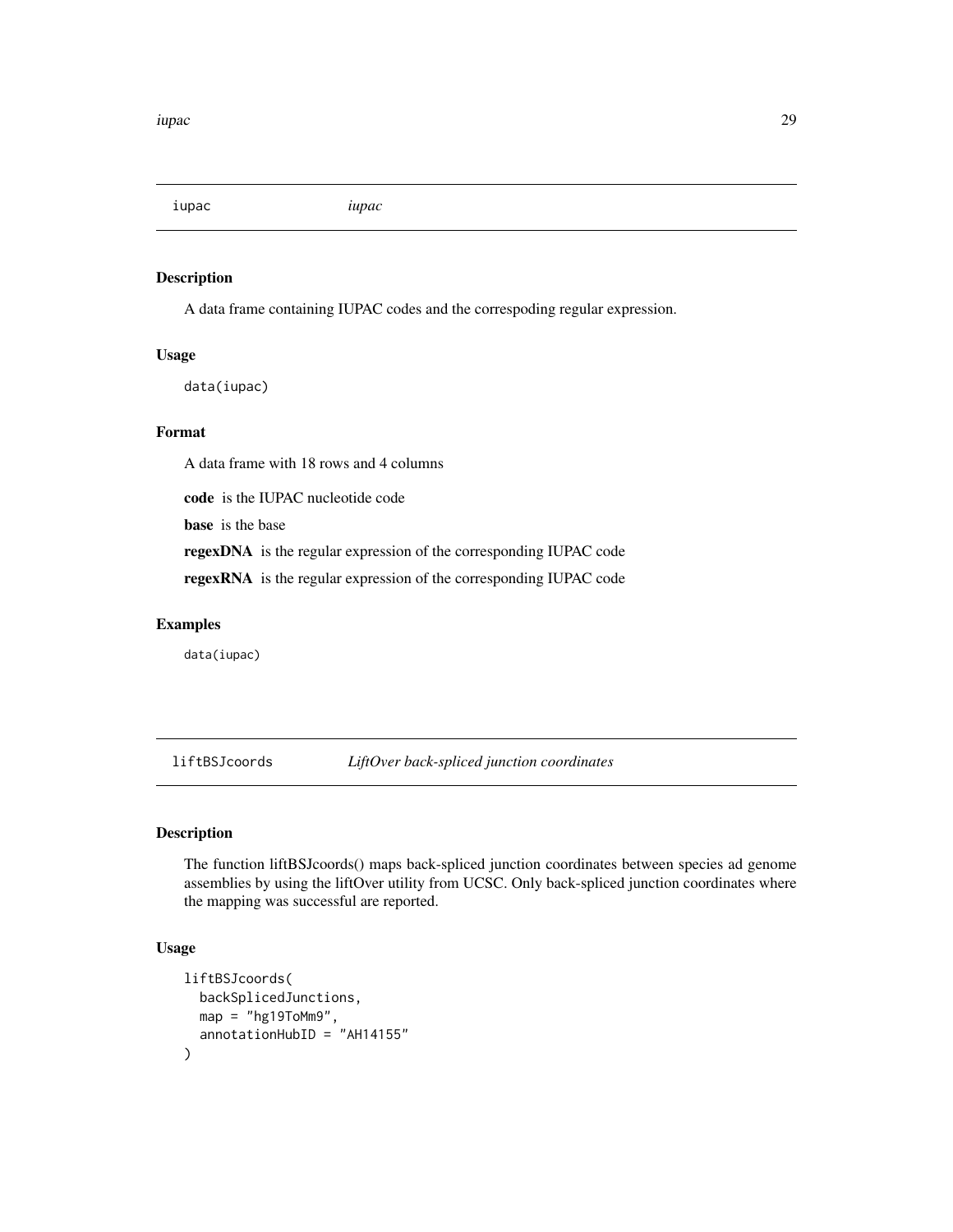#### <span id="page-29-0"></span>Arguments

backSplicedJunctions

A data frame containing the back-spliced junction coordinates (predicted or randomly selected). See [getRandomBSJunctions](#page-22-1), [getBackSplicedJunctions](#page-12-1) and [mergeBSJunctions](#page-30-1) (to group circRNAs detected by multiple detection tools), on how to generated this data frame.

map A character string in the format <db1>To<Db2> (e.g. "hg19ToMm9") specifying the reference genome mapping logic associated with a valid .chain file. Default value is "hg19ToMm9".

annotationHubID

A string specifying the AnnotationHub id associated with a valid \*.chain file. Type data(ahChainFiles) to see all possibile options. E.g. if AH14155 is specified, the hg19ToMm9.over.chain.gz will be used to convert the hg19 (Human GRCh37) coordinates to mm10 (Mouse GRCm38). Default value is "AH14155".

#### Value

a data frame.

#### Examples

# Load a data frame containing detected back-spliced junctions data("mergedBSJunctions")

# LiftOver the first 10 back-spliced junction coordinates liftedBSJcoords <- liftBSJcoords(mergedBSJunctions[1:10,], map = "hg19ToMm9")

memeDB *memeDB*

#### Description

A dataframe containing the file paths of the files containing the RBP motifs in meme format available in MEME db. See also <http://meme-suite.org/doc/download.html>. File paths extracted from RNA folder of motif\_databases.12.19.tgz (Motif Databases updated 28 Oct 2019)

#### Usage

data(memeDB)

#### Format

A character vector with 25 rows ans 2 columns

path is the file path

index index of the file path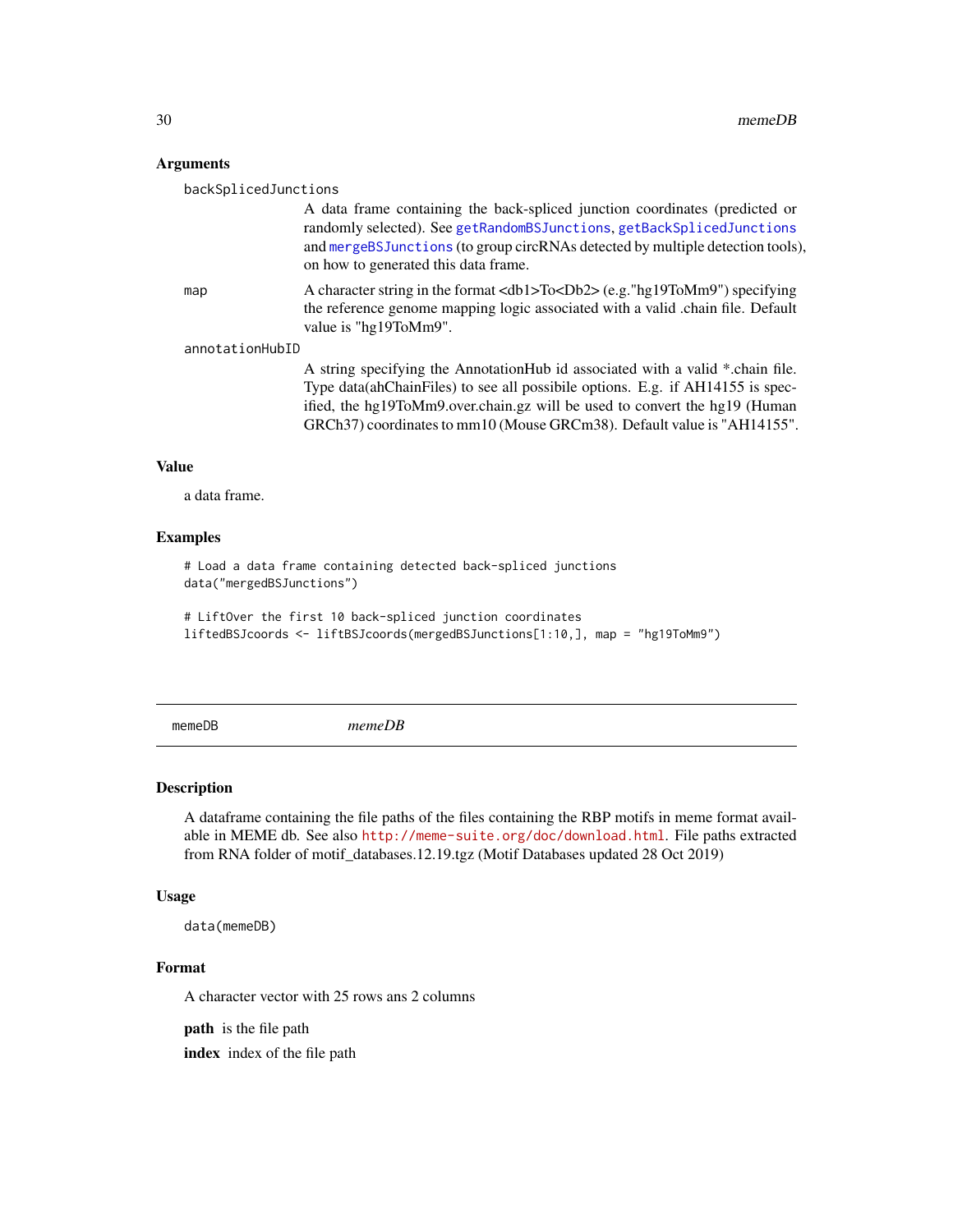#### <span id="page-30-0"></span>mergeBSJunctions 31

### Examples

data(memeDB)

<span id="page-30-1"></span>mergeBSJunctions *Group circRNAs identified by multiple prediction tools*

#### Description

The function mergeBSJunctions() shrinks the data frame by grouping back-spliced junctions commonly identified by multiple detection tools. The read counts of the samples reported in the final data frame will be the ones of the tool that detected the highest total mean across all samples. All the tools that detected the back-spliced junctions are then listed in the column "tool" of the final data frame. See [getDetectionTools](#page-16-1) for more detail about the code corresponding to each circRNA detection tool.

NOTE: Since different detection tools can report sligtly different coordinates before grouping the back-spliced junctions, it is possible to fix the latter using the gtf file. In this way the back-spliced junctions coordinates will correspond to the exon coordinates reported in the gtf file. A difference of maximum 2 nucleodites is allowed between the bsj and exon coordinates. See param fixBSJsWith-GTF.

#### Usage

```
mergeBSJunctions(
  backSplicedJunctions,
  gtf,
 pathToExperiment = NULL,
  exportAntisense = FALSE,
  fixBSJsWithGTF = FALSE
)
```
#### Arguments

backSplicedJunctions

A data frame containing back-spliced junction coordinates and counts generated with [getBackSplicedJunctions](#page-12-1).

gtf A data frame containing genome annotation information, generated with format GTF.

pathToExperiment

A string containing the path to the experiment.txt file. The file experiment.txt contains the experiment design information. It must have at least 3 columns with headers: - label (1st column): unique names of the samples (short but informative). - fileName (2nd column): name of the input files - e.g. circRNAs\_X.txt, where x can be can be 001, 002 etc. - group (3rd column): biological conditions - e.g. A or B; healthy or diseased if you have only 2 conditions.

By default pathToExperiment i set to NULL and the file it is searched in the working directory. If experiment.txt is located in a different directory then the path needs to be specified.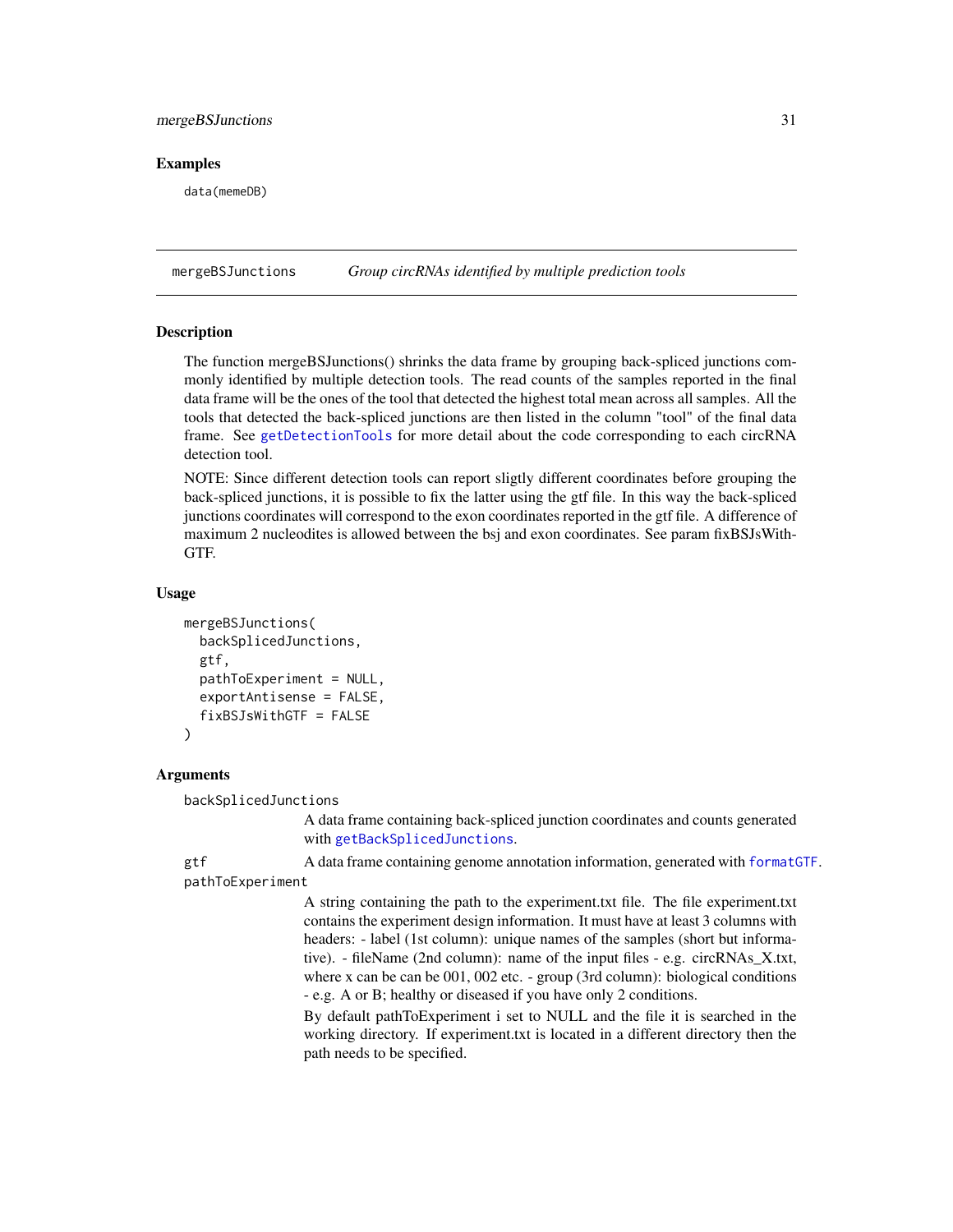<span id="page-31-0"></span>

| exportAntisense |                                                                                                                                          |
|-----------------|------------------------------------------------------------------------------------------------------------------------------------------|
|                 | A logical specifying whether to export the identified antisense circRNAs in a                                                            |
|                 | file named antisense CircRNAs.txt. Default value is FALSE. A circRNA is de-                                                              |
|                 | fined antisense if the strand reported in the prediction results is different from                                                       |
|                 | the strand reported in the genome annotation file. The antisense circRNAs are<br>removed from the returned data frame.                   |
|                 | fixBSJsWithGTF A logical specifying whether to fix the back-spliced junctions coordinates using<br>the GTF file. Default value is FALSE. |

#### Value

A data frame.

#### Examples

```
# Load detected back-soliced junctions
data("backSplicedJunctions")
# Load short version of the gencode v19 annotation file
data("gtf")
pathToExperiment <- system.file("extdata", "experiment.txt",
   package ="circRNAprofiler")
# Merge commonly identified circRNAs
mergedBSJunctions <- mergeBSJunctions(backSplicedJunctions, gtf,
   pathToExperiment)
```
<span id="page-31-1"></span>mergedBSJunctions *mergedBSJunctions*

### Description

A data frame containing genomic coordinates (genome assembly hg19) detected in human LV tissues of controls and diseased hearts. This data frame was generated with [mergedBSJunctions](#page-31-1) which grouped circRNAs commonly identified by the three tools (CircMarker(cm), MapSplice2 (m) and NCLscan (n)) used for circRNAs detection.

### Usage

data(mergedBSJunctions)

#### Format

A data frame with 41558 rows and 16 columns

id Unique identifier

gene is the gene name whose exon coordinates overlap that of the given back-spliced junctions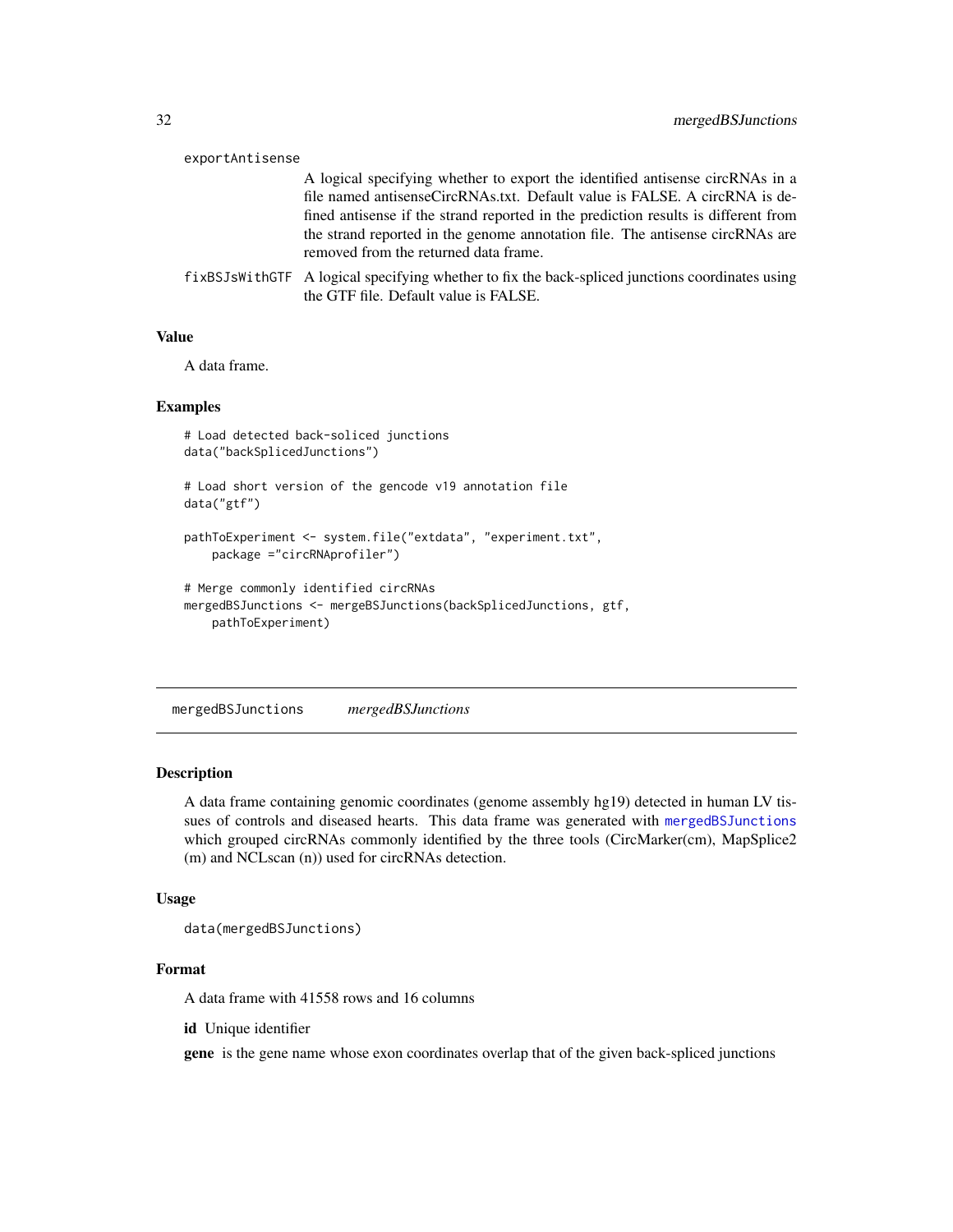<span id="page-32-0"></span>strand is the strand where the gene is transcribed

- chrom the chromosome from which the circRNA is derived
- startUpBSE is the 5' coordinate of the upstream back-spliced exon in the transcript. This corresponds to the back-spliced junction / acceptor site
- endDownBSE is the 3' coordinate of the downstream back-spliced exon in the transcript. This corresponds to the back-spliced junction / donor site
- tool are the tools that identified the back-spliced junctions
- C1 Number of occurences of each circRNA in control 1
- C2 Number of occurences of each circRNA in control 2
- C3 Number of occurences of each circRNA in control 3
- D1 Number of occurences of each circRNA in DCM 1
- D<sub>2</sub> Number of occurences of each circRNA in DCM 2
- D3 Number of occurences of each circRNA in DCM 3
- H1 Number of occurences of each circRNA in HCM 1
- H2 Number of occurences of each circRNA in HCM 2
- H3 Number of occurences of each circRNA in HCM 3

#### Examples

data(mergedBSJunctions)

<span id="page-32-1"></span>mergeMotifs *Group motifs shared by multiple RBPs*

### Description

A same RBP can recognize multiple motifs, the function mergeMotifs() groups all the motifs found for each RBP and report the total counts.

#### Usage

mergeMotifs(motifs)

#### Arguments

motifs A data frame generated with [getMotifs](#page-20-1).

#### Value

A data frame.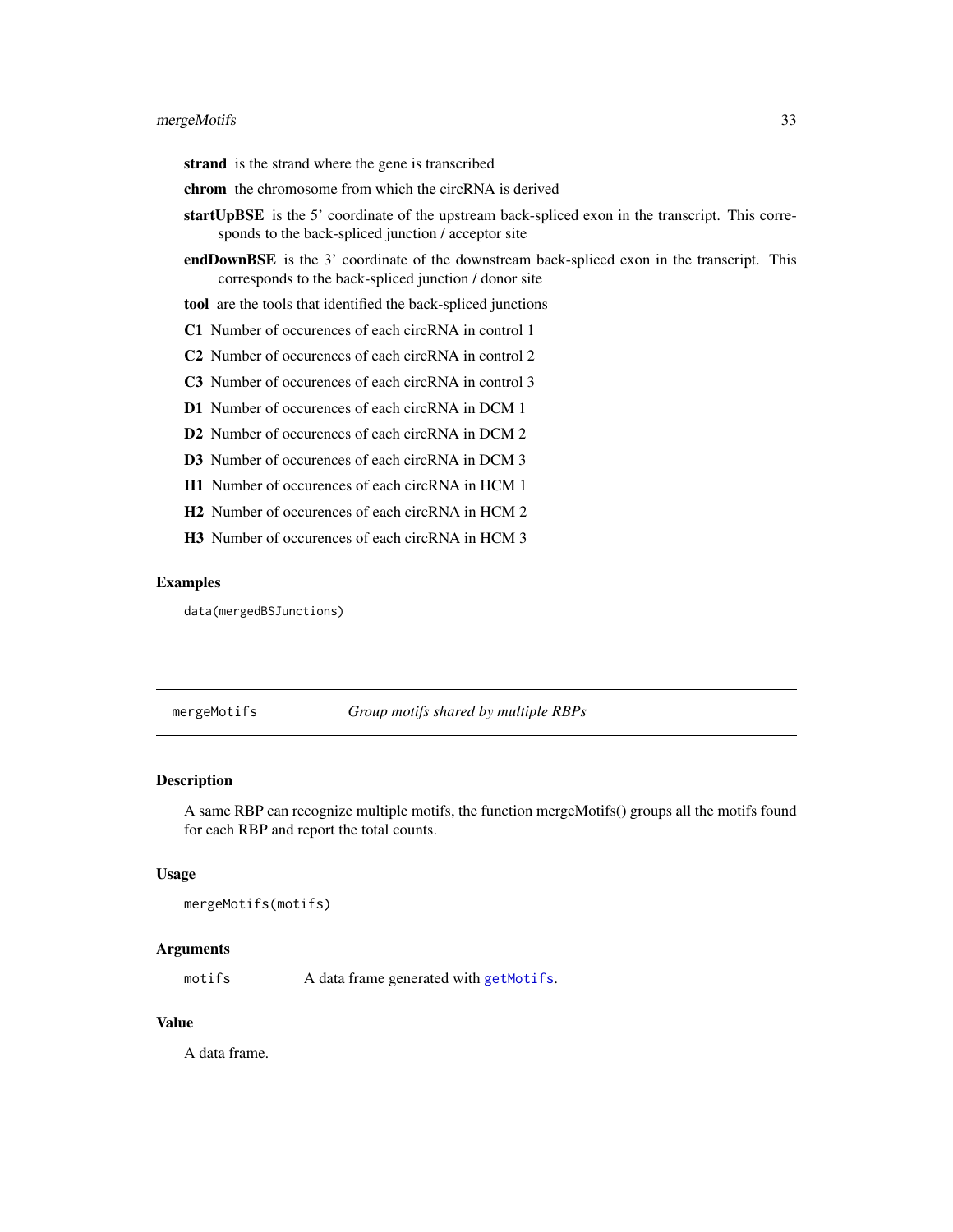#### Examples

```
# Load data frame containing detected back-spliced junctions
data("mergedBSJunctions")
# Load short version of the gencode v19 annotation file
data("gtf")
# Example with the first back-spliced junctions.
# Multiple back-spliced junctions can also be analyzed at the same time.
# Annotate detected back-spliced junctions
annotatedBSJs <- annotateBSJs(mergedBSJunctions[1, ], gtf)
# Get genome
genome <- BSgenome::getBSgenome("BSgenome.Hsapiens.UCSC.hg19")
# Retrieve target sequences
targets <- getSeqsFromGRs(
   annotatedBSJs,
   genome,
   llintron = 200,
   lExon = 10,
    type = "ie")
# Get motifs
motifs <-
getMotifs(
   targets,
   width = 6,
   species = "Hsapiens",
   rbp = TRUE,reverse = FALSE)
# Group motifs
mergedMotifs <- mergeMotifs(motifs)
```
miRspeciesCodes *miRspeciesCodes*

### Description

A data frame containing the code of the species as reported in miRBase 22 release. See also [http:](http://www.mirbase.org) [//www.mirbase.org](http://www.mirbase.org)

### Usage

data(miRspeciesCodes)

<span id="page-33-0"></span>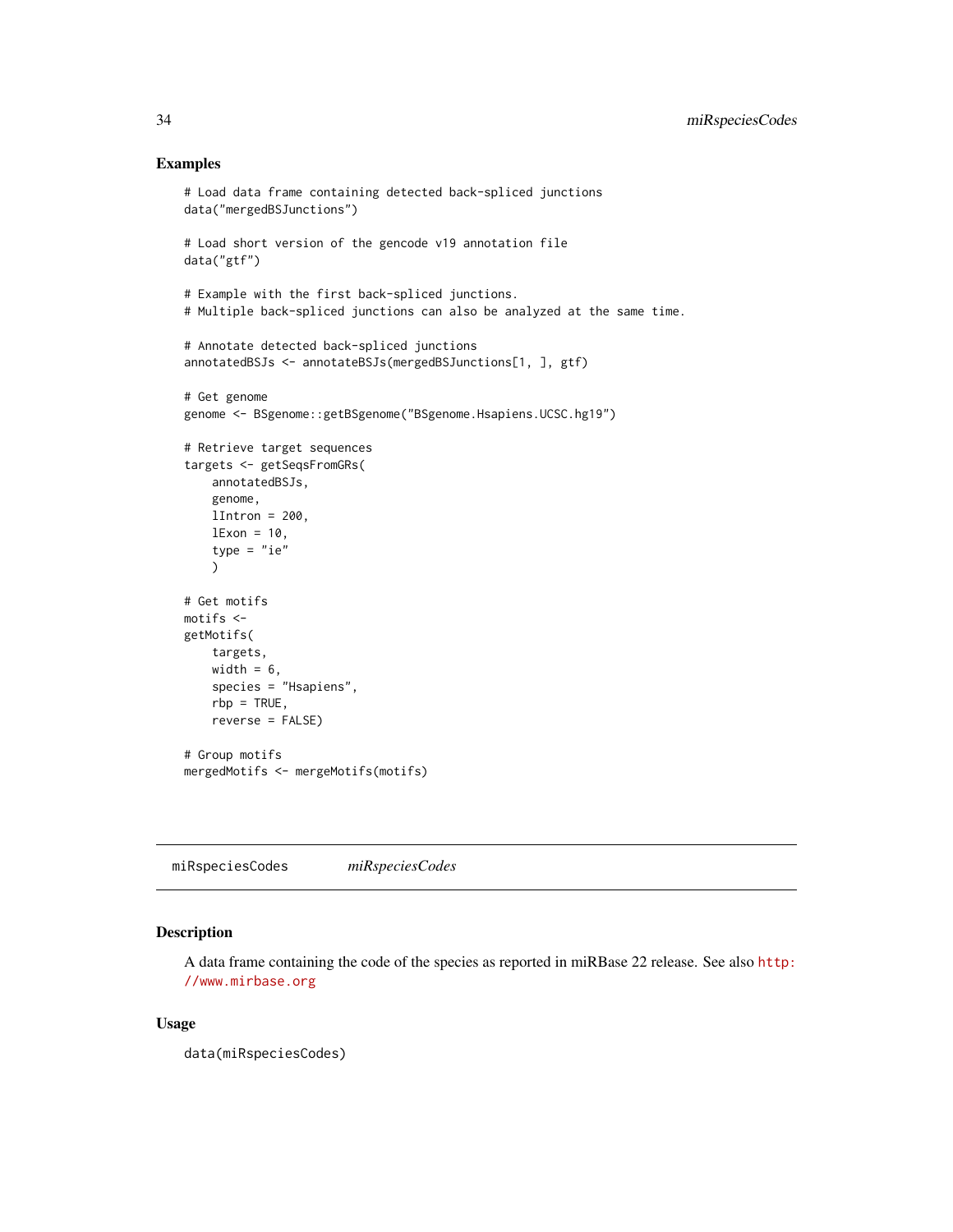### <span id="page-34-0"></span>plotExBetweenBSEs 35

### Format

A data frame with 271 rows and 2 columns

code is the unique identifier of the species as reported in miRBase db species is the species

### Examples

data(miRspeciesCodes)

plotExBetweenBSEs *Plot exons between back-spliced junctions*

### Description

The function plotExBetweenBSEs() generates a bar chart showing the no. of exons in between the back-spliced junctions.

#### Usage

```
plotExBetweenBSEs(annotatedBSJs, title = "")
```
#### Arguments

|       | annotated BSJs A data frame with the annotated back-spliced junctions. This data frame can be |
|-------|-----------------------------------------------------------------------------------------------|
|       | generated with annotateBSJs.                                                                  |
| title | A character string specifying the title of the plot.                                          |

#### Value

A ggplot object.

### Examples

```
# Load data frame containing detected back-spliced junctions
data("mergedBSJunctions")
```

```
# Load short version of the gencode v19 annotation file
data("gtf")
```

```
# Annotate the first 10 back-spliced junctions
annotatedBSJs <- annotateBSJs(mergedBSJunctions[1:10, ], gtf)
```

```
# Plot
p <- plotExBetweenBSEs(annotatedBSJs, title = "")
p
```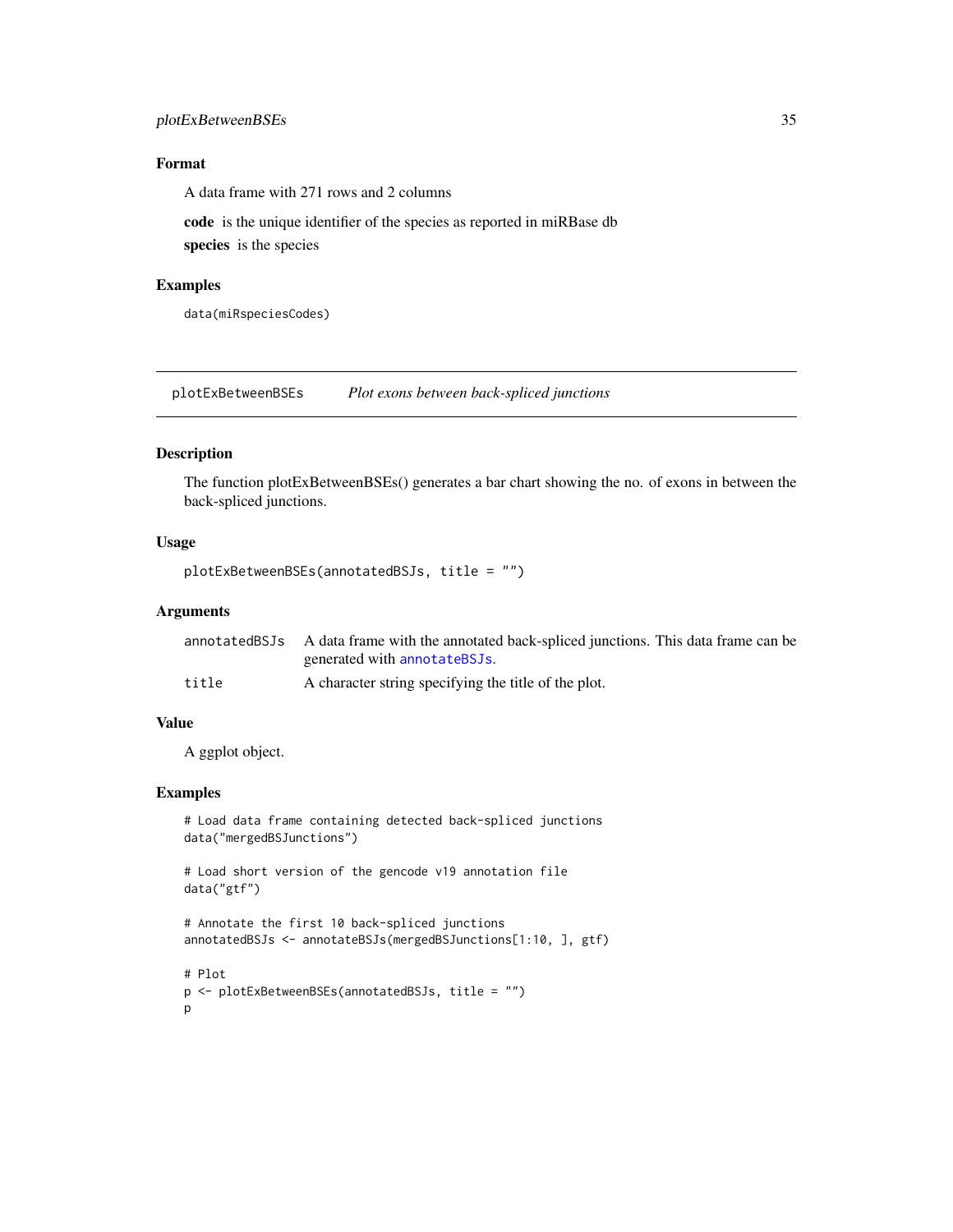<span id="page-35-0"></span>

### Description

The function plotExPosition() generates a bar chart showing the position of the back-spliced exons within the transcript.

### Usage

```
plotExPosition(annotatedBSJs, title = "", n = 0, flip = FALSE)
```
### Arguments

| annotatedBSJs | A data frame with the annotated back-spliced junctions. This data frame can be<br>generated with annotateBSJs.                                                                                                              |
|---------------|-----------------------------------------------------------------------------------------------------------------------------------------------------------------------------------------------------------------------------|
| title         | A character string specifying the title of the plot.                                                                                                                                                                        |
| n             | An integer specyfing the position counts cut-off. If 0 is specified all position are<br>plotted. Deafult value is 0.                                                                                                        |
| flip          | A logical specifying whether to flip the transcripts. If TRUE all transcripts are<br>flipped and the last exons will correspond to the first ones, the second last exons<br>to the second ones etc. Default value is FALSE. |

### Value

A ggplot object.

### Examples

# Load data frame containing detected back-spliced junctions data("mergedBSJunctions")

# Load short version of the gencode v19 annotation file data("gtf")

```
# Annotate the first 10 back-spliced junctions
annotatedBSJs <- annotateBSJs(mergedBSJunctions[1:10, ], gtf)
```
# Plot p <- plotExPosition(annotatedBSJs, title = "", n = 0, flip = FALSE) p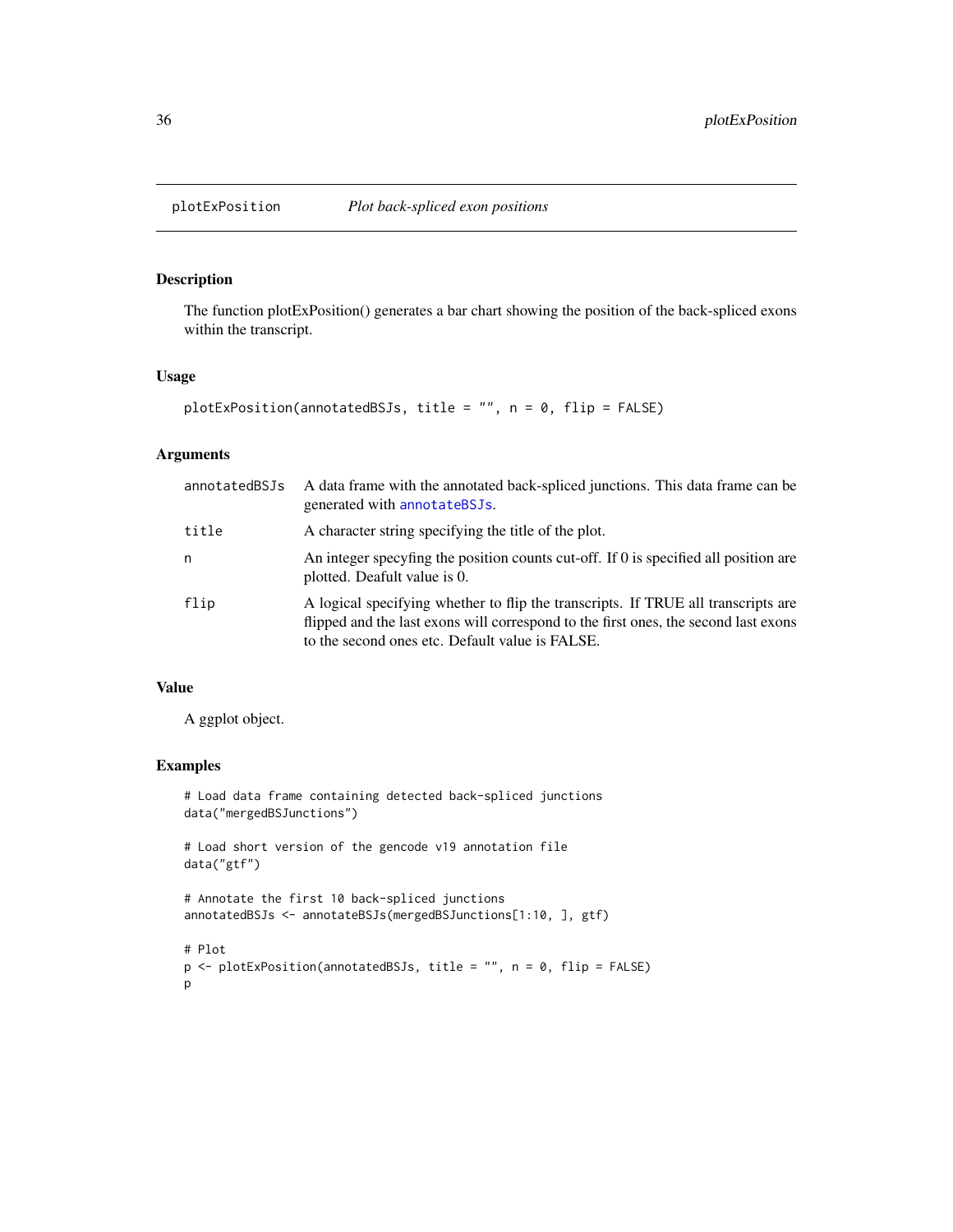<span id="page-36-0"></span>plotHostGenes *Plot circRNA host genes*

#### Description

The function plotHostGenes() generates a bar chart showing the no. of circRNAs produced from each the circRNA host gene.

#### Usage

```
plotHostGenes(annotatedBSJs, title = "")
```
### Arguments

|       | annotatedBSJs A data frame with the annotated back-spliced junctions. This data frame can be |
|-------|----------------------------------------------------------------------------------------------|
|       | generated with annotateBSJs.                                                                 |
| title | A character string specifying the title of the plot.                                         |

#### Value

A ggplot object.

### Examples

```
# Load data frame containing detected back-spliced junctions
data("mergedBSJunctions")
# Load short version of the gencode v19 annotation file
data("gtf")
# Annotate the first 10 back-spliced junctions
annotatedBSJs <- annotateBSJs(mergedBSJunctions[1:10, ], gtf)
# Plot
```

```
p <- plotHostGenes(annotatedBSJs, title = "")
p
```
plotLenBSEs *Plot length back-spliced exons*

#### Description

The function plotLenBSEs() generates vertical boxplots for comparison of length of back-spliced exons (e.g. detected Vs randomly selected).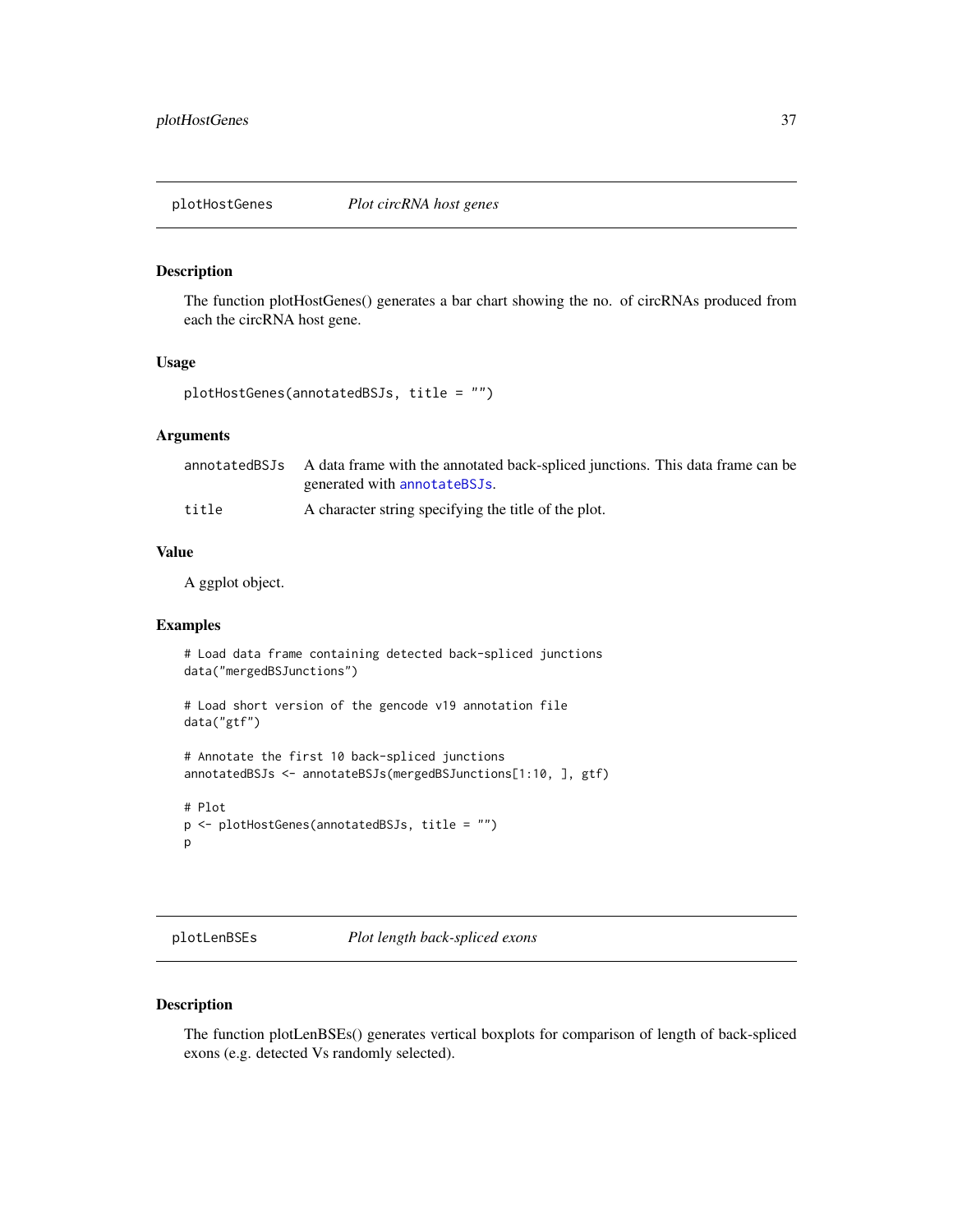### Usage

```
plotLenBSEs(
  annotatedFBSJs,
  annotatedBBSJs,
 df1Name = "foreground",
  df2Name = "background",
  title = ",
  setyLim = FALSE,
 ylim = c(0, 8))
```
### Arguments

|         | annotated FBSJs A data frame with the annotated back-spliced junctions (e.g. detected). It can be<br>generated with annotate BSJs. These act as foreground back-spliced junctions.         |
|---------|--------------------------------------------------------------------------------------------------------------------------------------------------------------------------------------------|
|         | annotatedBBSJs A data frame with the annotated back-spliced junctions (e.g. randomly selected).<br>It can generated with annotate BSJs. These act as background back-spliced<br>junctions. |
| df1Name | A string specifying the name of the first data frame. This will be displayed in<br>the legend of the plot.                                                                                 |
| df2Name | A string specifying the name of the first data frame. This will be displayed in<br>the legend of the plot.                                                                                 |
| title   | A character string specifying the title of the plot                                                                                                                                        |
| setyLim | A logical specifying whether to set y scale limits. If TRUE the value in ylim<br>will be used. Deafult value is FALSE.                                                                     |
| ylim    | An integer specifying the lower and upper $y$ axis limits Deafult values are $c(0, 0)$<br>8).                                                                                              |

### Value

A ggplot object.

### Examples

```
# Load data frame containing detected back-spliced junctions
data("mergedBSJunctions")
# Load short version of the gencode v19 annotation file
data("gtf")
# Annotate the first 10 back-spliced junctions
annotatedFBSJs <- annotateBSJs(mergedBSJunctions[1:10, ], gtf)
# Get random back-spliced junctions
randomBSJunctions \leq getRandomBSJunctions(n = 10, f = 10, gtf)
# Annotate random back-spliced junctions
```
annotatedBBSJs <- annotateBSJs(randomBSJunctions, gtf, isRandom = TRUE)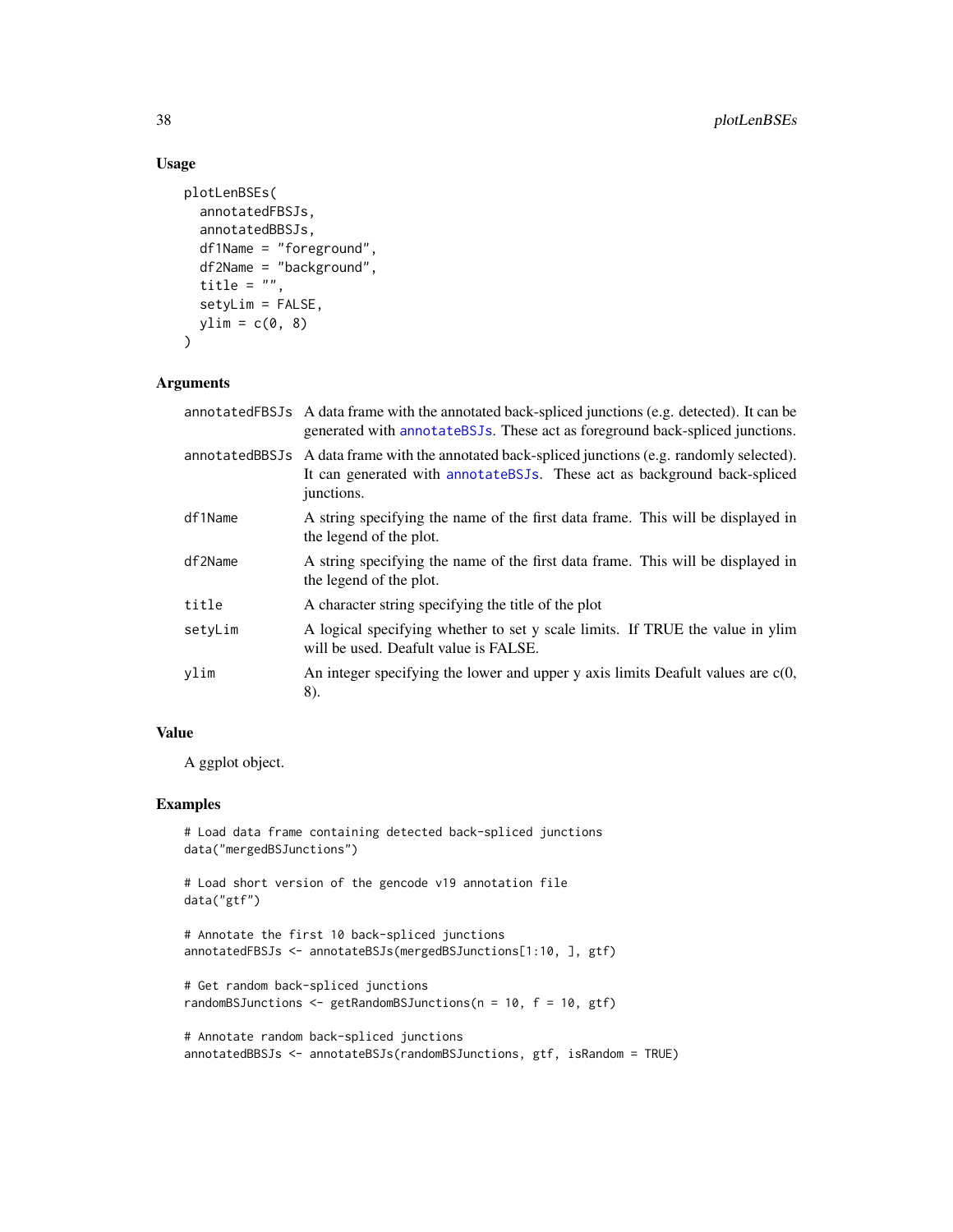### <span id="page-38-0"></span>plotLenIntrons 39

```
# Plot
p <- plotLenBSEs(
   annotatedFBSJs,
   annotatedBBSJs,
   df1Name = "foreground",
   df2Name = "background",
   title = ")
p
```
plotLenIntrons *Plot length introns flanking back-spliced junctions*

### Description

The function plotLenIntrons() generates vertical boxplots for comparison of length of introns flanking the back-spliced junctions (e.g. detected Vs randomly selected).

### Usage

```
plotLenIntrons(
 annotatedFBSJs,
 annotatedBBSJs,
 df1Name = "foreground",
 df2Name = "background",
 title = ",
  setyLim = FALSE,
 ylim = c(0, 8))
```
### Arguments

|         | annotatedFBSJs A data frame with the annotated back-spliced junctions (e.g. detected). It can be<br>generated with annotate BSJs. These act as foreground back-spliced junctions.          |
|---------|--------------------------------------------------------------------------------------------------------------------------------------------------------------------------------------------|
|         | annotatedBBSJs A data frame with the annotated back-spliced junctions (e.g. randomly selected).<br>It can generated with annotate BSJs. These act as background back-spliced<br>junctions. |
| df1Name | A string specifying the name of the first data frame. This will be displayed in<br>the legend of the plot. Deafult value is "foreground".                                                  |
| df2Name | A string specifying the name of the first data frame. This will be displayed in<br>the legend of the plot. Deafult value is "background".                                                  |
| title   | A character string specifying the title of the plot.                                                                                                                                       |
| setyLim | A logical specifying whether to set y scale limits. If TRUE the value in ylim<br>will be used. Deafult value is FALSE.                                                                     |
| vlim    | An integer specifying the lower and upper $y$ axis limits Deafult values are $c(0, 0)$<br>8).                                                                                              |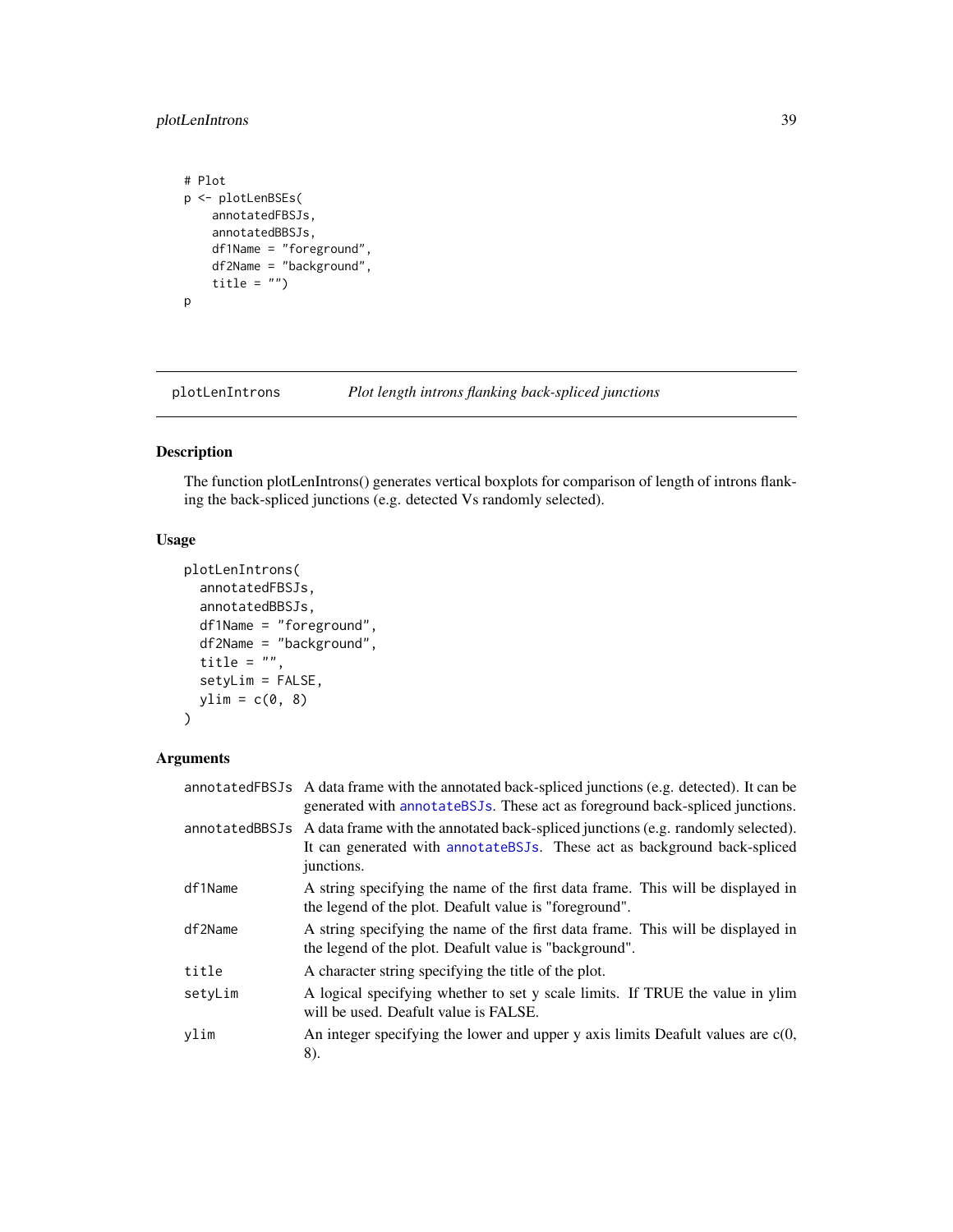### Value

A ggplot object.

### Examples

```
# Load data frame containing detected back-spliced junctions
data("mergedBSJunctions")
# Load short version of the gencode v19 annotation file
data("gtf")
# Annotate the first 10 back-spliced junctions
annotatedFBSJs <- annotateBSJs(mergedBSJunctions[1:10, ], gtf)
# Get random back-spliced junctions
randomBSJunctions <- getRandomBSJunctions( gtf, n = 10, f = 10)
# Annotate random back-spliced junctions
annotatedBBSJs <- annotateBSJs(randomBSJunctions, gtf, isRandom = TRUE)
# Plot
p <- plotLenIntrons(
   annotatedFBSJs,
   annotatedBBSJs,
   df1Name = "foreground",
   df2Name = "background",
   title = ")
p
```
plotMiR *Plot miRNA analysis results*

#### Description

The function plotMiR() generates a scatter plot showing the number of miRNA binding sites for each miR found in the target sequence.

#### Usage

```
plotMiR(rearragedMiRres, n = 40, color = "blue", miRid = FALSE, id = 1)
```
#### Arguments

rearragedMiRres

A list containing containing rearranged miRNA analysis results. See [getMiRsites](#page-18-1) and then [rearrangeMiRres](#page-44-1).

<span id="page-39-0"></span>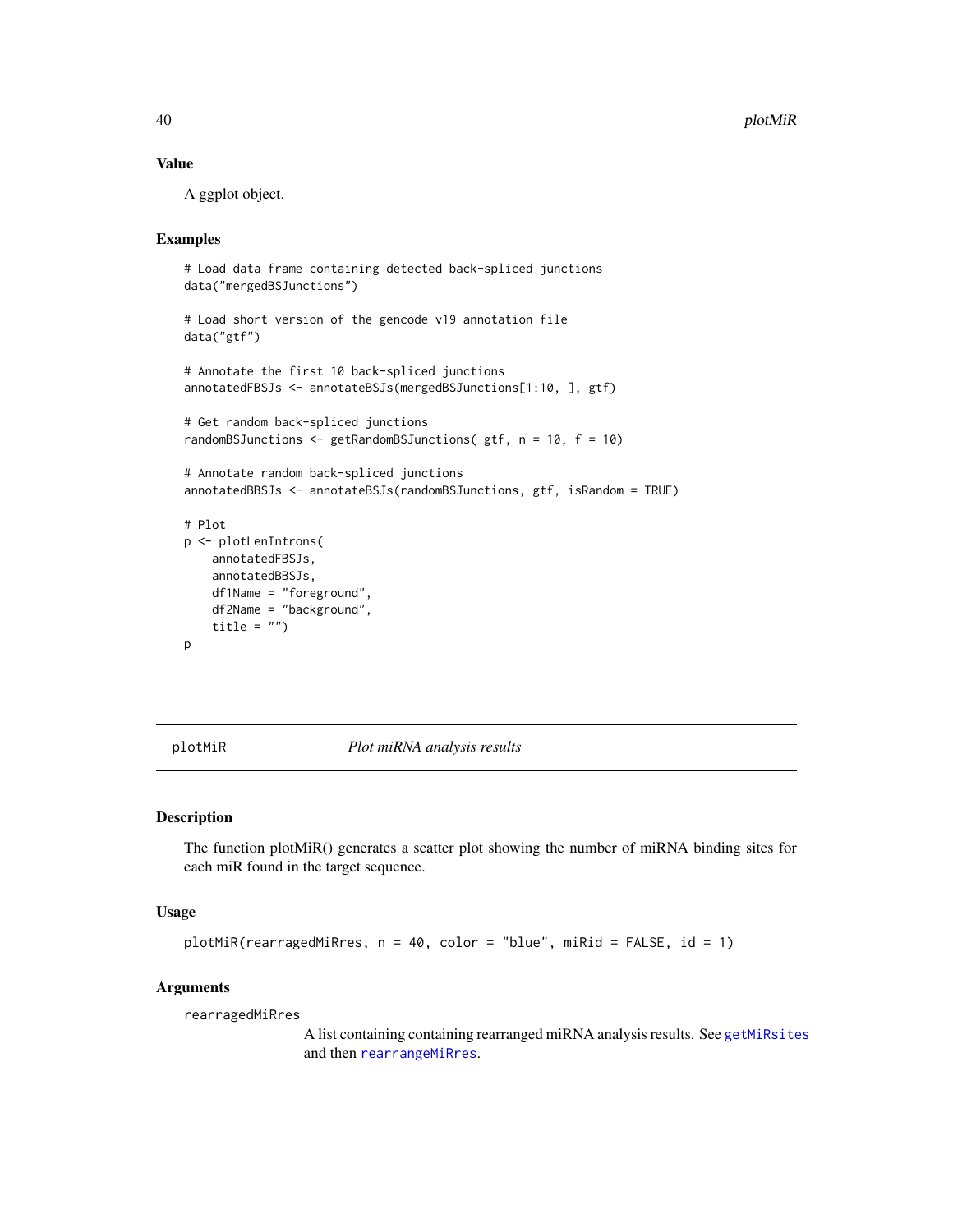#### plotMiR 41

| n     | An integer specifying the miRNA binding sites cut-off. The miRNA with a<br>number of binding sites equals or higher to the cut-off will be colored. Deafaut<br>value is 40.    |
|-------|--------------------------------------------------------------------------------------------------------------------------------------------------------------------------------|
| color | A string specifying the color of the top n miRs. Default value is "blue".                                                                                                      |
| miRid | A logical specifying whether or not to show the miR ids in the plot. default<br>value is FALSE.                                                                                |
| id    | An integer specifying which element of the list rearraged Mikres to plot. Each<br>element of the list contains the miR results relative to one circRNA. Deafult<br>value is 1. |

#### Value

A ggplot object.

### Examples

```
# Load data frame containing detected back-spliced junctions
data("mergedBSJunctions")
# Load short version of the gencode v19 annotation file
```

```
data("gtf")
```

```
# Annotate the first back-spliced junctions
annotatedBSJs <- annotateBSJs(mergedBSJunctions[1, ], gtf)
```

```
# Get genome
genome <- BSgenome::getBSgenome("BSgenome.Hsapiens.UCSC.hg19")
```

```
# Retrieve target sequences.
targets <- getCircSeqs(
   annotatedBSJs,
   gtf,
   genome)
```

```
# Screen target sequence for miR binding sites.
pathToMiRs <- system.file("extdata", "miRs.txt", package="circRNAprofiler")
```

```
# miRsites <- getMiRsites(
# targets,
# miRspeciesCode = "hsa",
# miRBaseLatestRelease = TRUE,
# totalMatches = 6,
# maxNonCanonicalMatches = 1,
# pathToMiRs)
```

```
# Rearrange miR results
# rearragedMiRres <- rearrangeMiRres(miRsites)
# Plot
# p <- plotMiR(
# rearragedMiRres,
```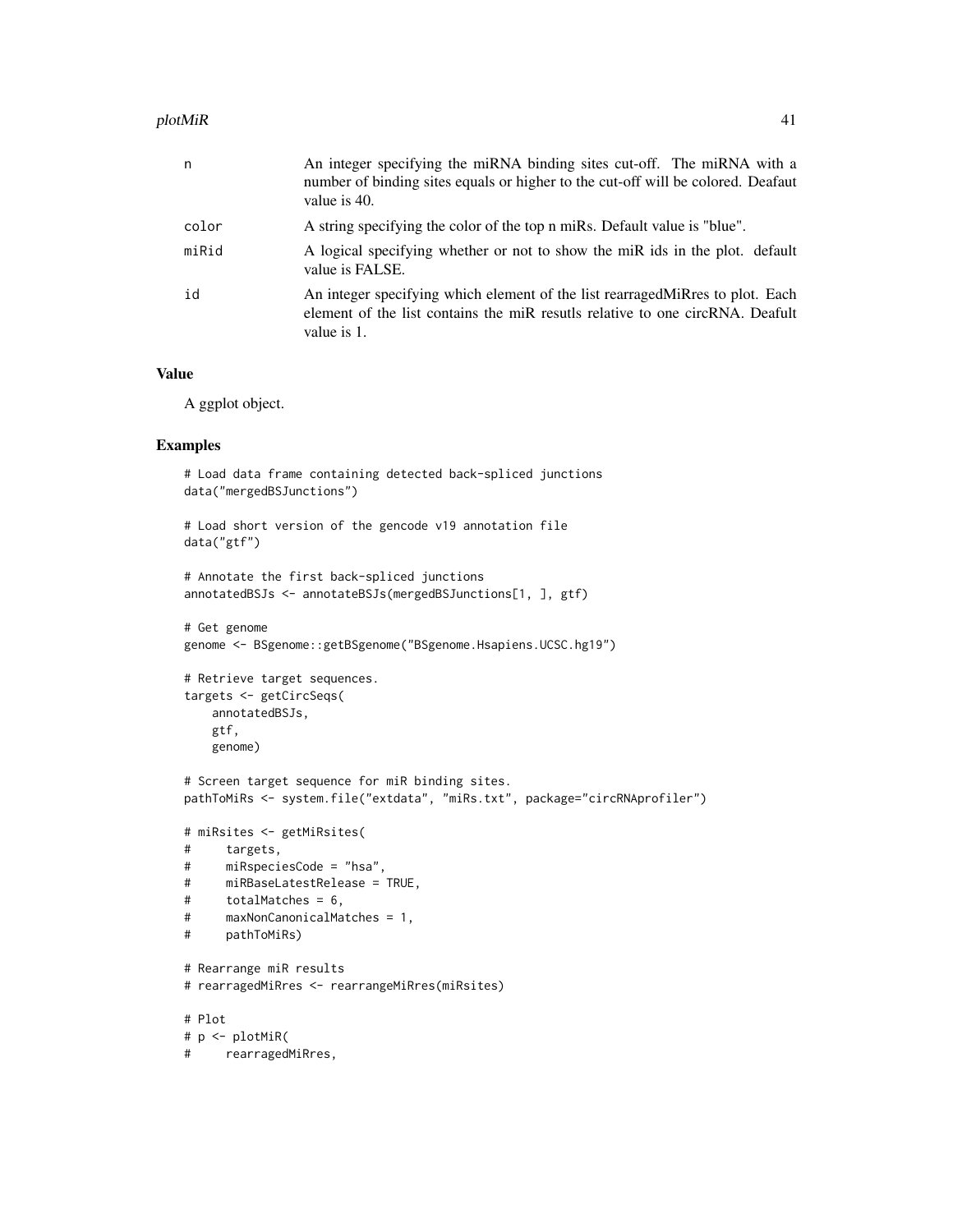```
# \t n = 20,# color = "blue",
# miRid = TRUE,<br># id = 3)
      id = 3)# p
```
#### plotMotifs *Plot motifs analysis results*

#### Description

The function plotMotifs() generates 2 bar charts showing the log2FC and the number of occurences of each motif found in the target sequences (e.g detected Vs randomly selected).

#### Usage

```
plotMotifs(
 mergedMotifsFTS,
 mergedMotifsBTS,
 log2FC = 1,
 n = 0,
  removeNegLog2FC = FALSE,
  nf1 = 1,nf2 = 1,df1Name = "foreground",
  df2Name = "background",
  angle = \theta)
```
the normalization.

#### **Arguments**

```
mergedMotifsFTS
                  A data frame containing the number of occurences of each motif found in fore-
                  ground target sequences (e.g from detected back-spliced junctions). It can be
                  generated with the mergeMotifs.
mergedMotifsBTS
                  A data frame containing the number of occurences of each motif found in the
                  background target sequences (e.g. from random back-spliced junctions). It can
                  be generated with the mergeMotifs.
log2FC An integer specifying the log2FC cut-off. Default value is 1.
                  NOTE: log2FC is calculated as follow: normalized number of occurences of
                  each motif found in the foreground target sequences / normalized number of
                  occurences of each motif found in the background target sequences.
                  To avoid infinity as a value for fold change, 1 was added to number of occurences
                  of each motif found in the foreground and background target sequences before
```
<span id="page-41-0"></span>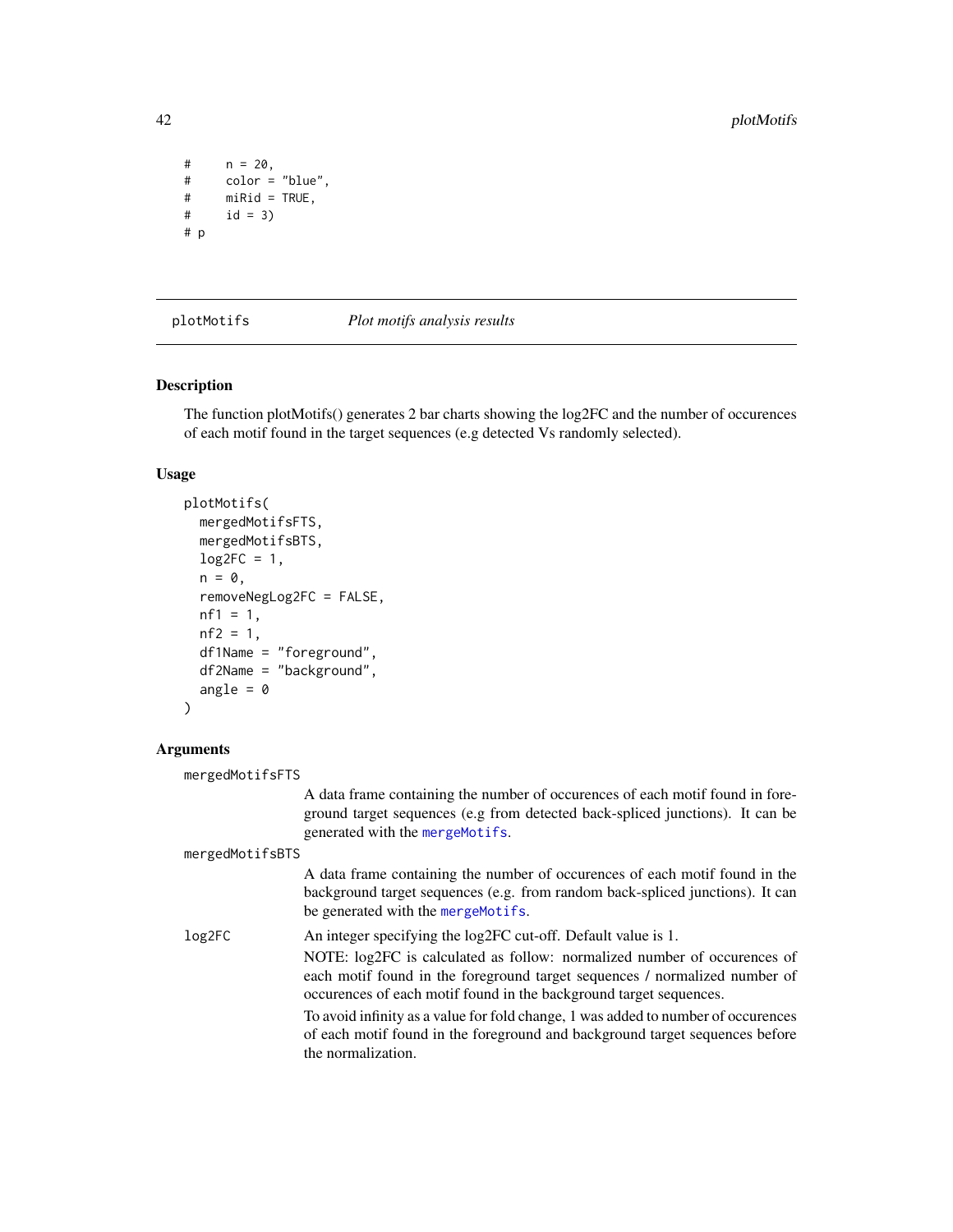### plotMotifs 43

| n               | An integer specifying the number of motifs cutoff. E.g. if 3 is specifiyed only<br>motifs that are found at least 3 times in the foreground or background target<br>sequences are retained. Deafaut value is 0.                                                                                                                                                                                                                                                                                                                                         |  |
|-----------------|---------------------------------------------------------------------------------------------------------------------------------------------------------------------------------------------------------------------------------------------------------------------------------------------------------------------------------------------------------------------------------------------------------------------------------------------------------------------------------------------------------------------------------------------------------|--|
| removeNegLog2FC |                                                                                                                                                                                                                                                                                                                                                                                                                                                                                                                                                         |  |
|                 | A logical specifying whether to remove the RBPs having a negative log2FC. If<br>TRUE then only positive log2FC will be visualized. Default value is FALSE.                                                                                                                                                                                                                                                                                                                                                                                              |  |
| nf1             | An integer specifying the normalization factor for the first data frame merged-<br>MotifsFTS. The occurrences of each motif plus 1 are divided by nf1. The nor-<br>malized values are then used for fold-change calculation. Set this to the number<br>or length of target sequences (e.g from detected back-spliced junctions) where<br>the motifs were extracted from. Default value is 1.                                                                                                                                                            |  |
| nf2             | An integer specifying the normalization factor for the second data frame merged-<br>MotifsBTS. The occurrences of each motif plus 1 are divided by nf2. The The<br>normalized values are then used for fold-change calculation. Set this to the<br>number of target sequences (e.g from random back-spliced junctions) where the<br>motifs were extracted from. Default value is 1.<br>NOTE: If nf1 and nf2 is set equals to 1, the number or length of target sequences<br>(e.g detected Vs randomly selected) where the motifs were extrated from, is |  |
|                 | supposed to be the same.                                                                                                                                                                                                                                                                                                                                                                                                                                                                                                                                |  |
| df1Name         | A string specifying the name of the first data frame. This will be displayed in<br>the legend of the plot. Deafult value is "foreground".                                                                                                                                                                                                                                                                                                                                                                                                               |  |
| df2Name         | A string specifying the name of the first data frame. This will be displayed in<br>the legend of the plot. Deafult value is "background".                                                                                                                                                                                                                                                                                                                                                                                                               |  |
| angle           | An integer specifying the rotation angle of the axis labels. Default value is 0.                                                                                                                                                                                                                                                                                                                                                                                                                                                                        |  |
|                 |                                                                                                                                                                                                                                                                                                                                                                                                                                                                                                                                                         |  |

#### Value

A ggplot object.

### Examples

```
# Load data frame containing detected back-spliced junctions
data("mergedBSJunctions")
# Load short version of the gencode v19 annotation file
data("gtf")
# Annotate the first back-spliced junctions
annotatedFBSJs <- annotateBSJs(mergedBSJunctions[1, ], gtf)
# Get random back-spliced junctions
randomBSJunctions <- getRandomBSJunctions(gtf, n = 1, f = 10)
# Annotate random back-spliced junctions
annotatedBBSJs <- annotateBSJs(randomBSJunctions, gtf, isRandom = TRUE)
# Get genome
```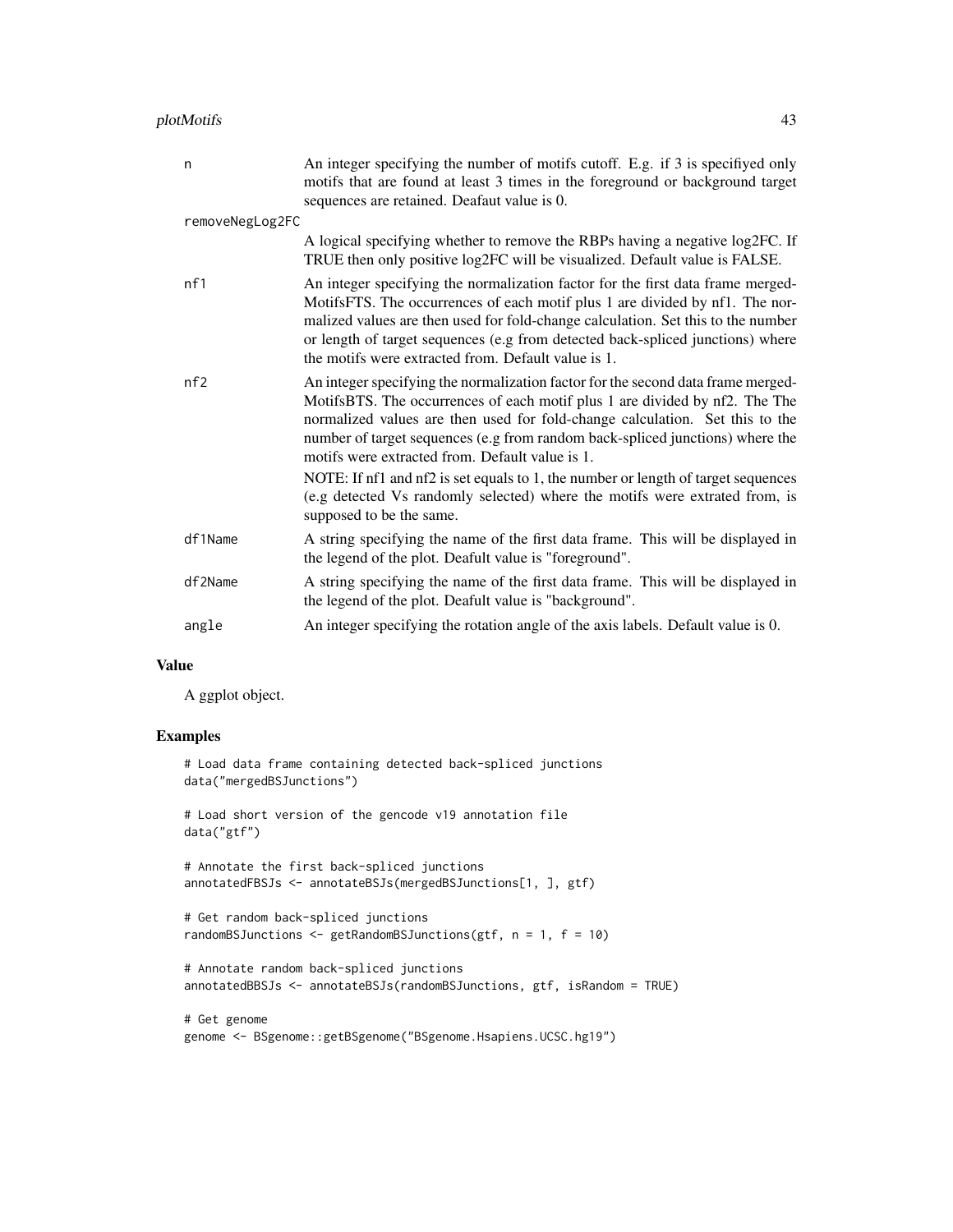```
# Retrieve target sequences from detected back-spliced junctions
targetsFTS <- getSeqsFromGRs(
   annotatedFBSJs,
  genome,
  lIntron = 200,
  lExon = 10,
   type = "ie"\lambda# Retrieve target sequences from random back-spliced junctions
targetsBTS <- getSeqsFromGRs(
   annotatedBBSJs,
   genome,
  lIntron = 200,
  lExon = 10,
   type = "ie")
# Get motifs
 motifsFTS <- getMotifs(
     targetsFTS,
     width = 6,
     database = 'ATtRACT',
     species = "Hsapiens",
     rbp = TRUE,reverse = FALSE)
motifsBTS <- getMotifs(
    targetsBTS,
     width = 6,
     database = 'ATtRACT',
     species = "Hsapiens",
     rbp = TRUE,reverse = FALSE)
# Merge motifs
 mergedMotifsFTS <- mergeMotifs(motifsFTS)
 mergedMotifsBTS <- mergeMotifs(motifsBTS)
# Plot
 p <- plotMotifs(
     mergedMotifsFTS,
    mergedMotifsBTS,
     log2FC = 2,
     nf1 = nrow(annotatedFBSJs),
     nf2 = nrow(annotatedBBSJs),
     df1Name = "foreground",
     df2Name = "background")
```
plotTotExons *Plot exons in the circRNA host transcript*

<span id="page-43-0"></span>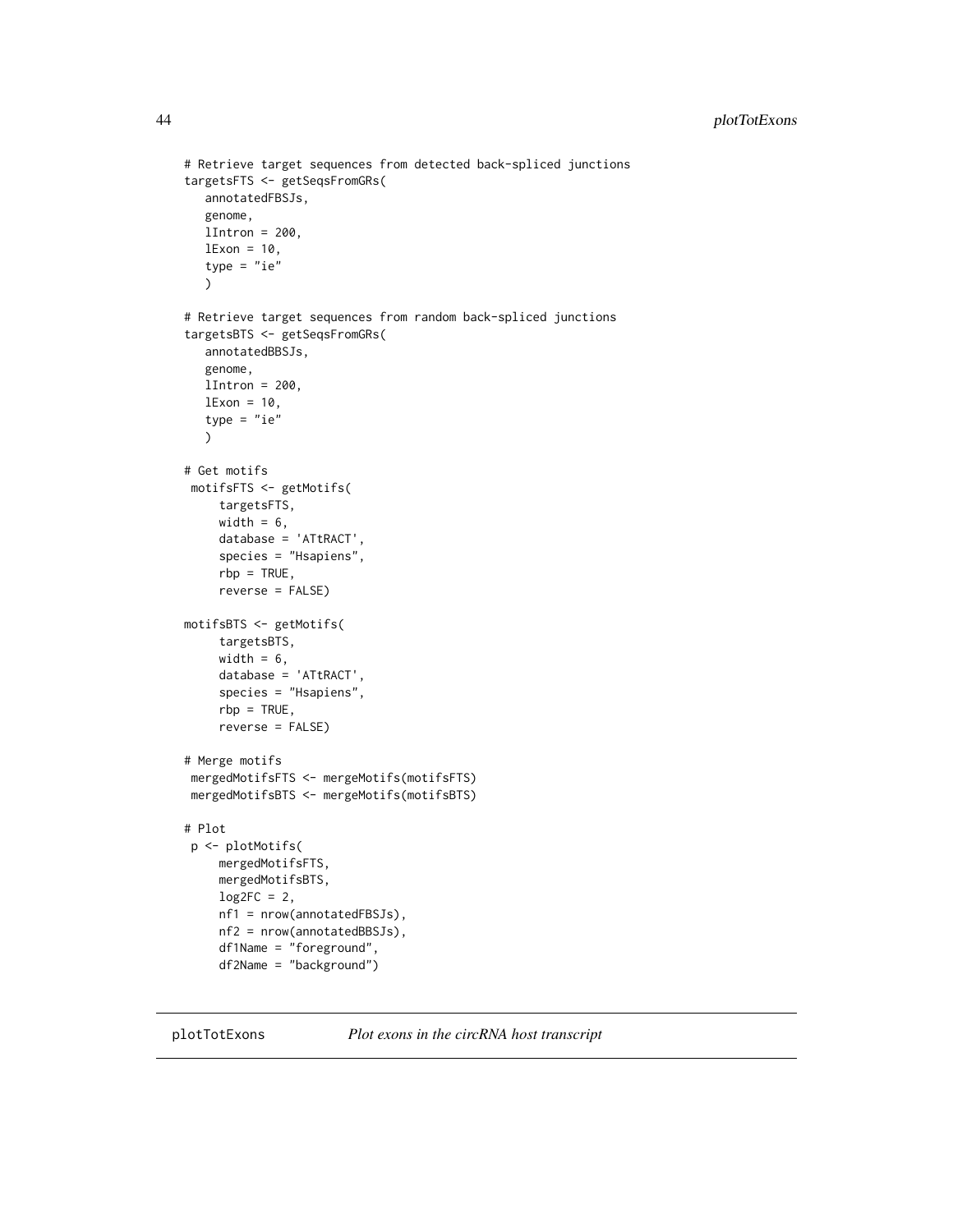### <span id="page-44-0"></span>rearrangeMiRres 45

### Description

The function plotTotExons() generates a bar chart showing the total number of exons (totExon column) in the transcripts selected for the downstream analysis.

### Usage

```
plotTotExons(annotatedBSJs, title = "")
```
#### Arguments

|       | annotatedBSJs A data frame with the annotated back-spliced junctions. This data frame can be |
|-------|----------------------------------------------------------------------------------------------|
|       | generated with annotateBSJs.                                                                 |
| title | A character string specifying the title of the plot                                          |

### Value

A ggplot object.

#### Examples

```
# Load data frame containing detected back-spliced junctions
data("mergedBSJunctions")
# Load short version of the gencode v19 annotation file
data("gtf")
# Annotate the first 10 back-spliced junctions
annotatedBSJs <- annotateBSJs(mergedBSJunctions[1:10, ], gtf)
# Plot
p <- plotTotExons(annotatedBSJs, title = "")
p
```
<span id="page-44-1"></span>rearrangeMiRres *Rearrange miR results*

### Description

The function rearrangeMiRres() rearranges the results of the getMiRsites() function. Each element of the list contains the miR results relative to one circRNA. For each circRNA only miRNAs for which at least 1 miRNA binding site is found are reported.

#### Usage

```
rearrangeMiRres(miRsites)
```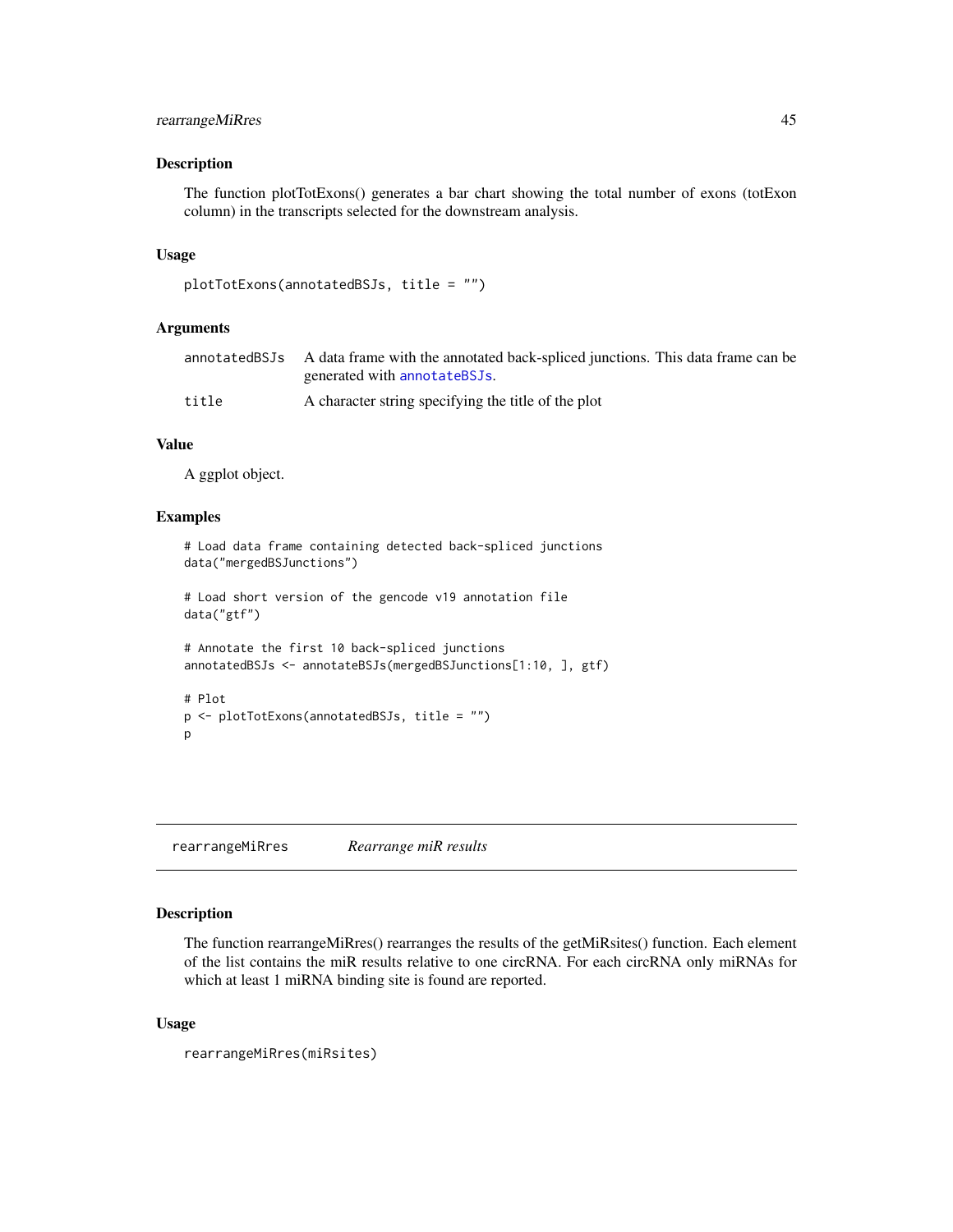#### <span id="page-45-0"></span>Arguments

miRsites A list containing the miR sites found in the RNA target sequence. it can be generated with [getMiRsites](#page-18-1).

### Value

A list.

### Examples

```
# Load data frame containing predicted back-spliced junctions
data("mergedBSJunctions")
# Load short version of the gencode v19 annotation file
data("gtf")
# Annotate the first back-spliced junctions
annotatedBSJs <- annotateBSJs(mergedBSJunctions[1, ], gtf)
# Get genome
genome <- BSgenome::getBSgenome("BSgenome.Hsapiens.UCSC.hg19")
# Retrieve target sequences.
targets <- getCircSeqs(
     annotatedBSJs,
     gtf,
     genome)
# Screen target sequence for miR binding sites.
pathToMiRs <- system.file("extdata", "miRs.txt",package="circRNAprofiler")
# miRsites <- getMiRsites(
# targets,
# miRspeciesCode = "hsa",
# miRBaseLatestRelease = TRUE,
# totalMatches = 6,
# maxNonCanonicalMatches = 1,
# pathToMiRs)
# Rearrange miR results
# rearragedMiRres <- rearrangeMiRres(miRsites)
```
volcanoPlot *Plot differential circRNA expression results*

### Description

The function volcanoPlot() generates a volcano plot with the results of the differential expression analysis.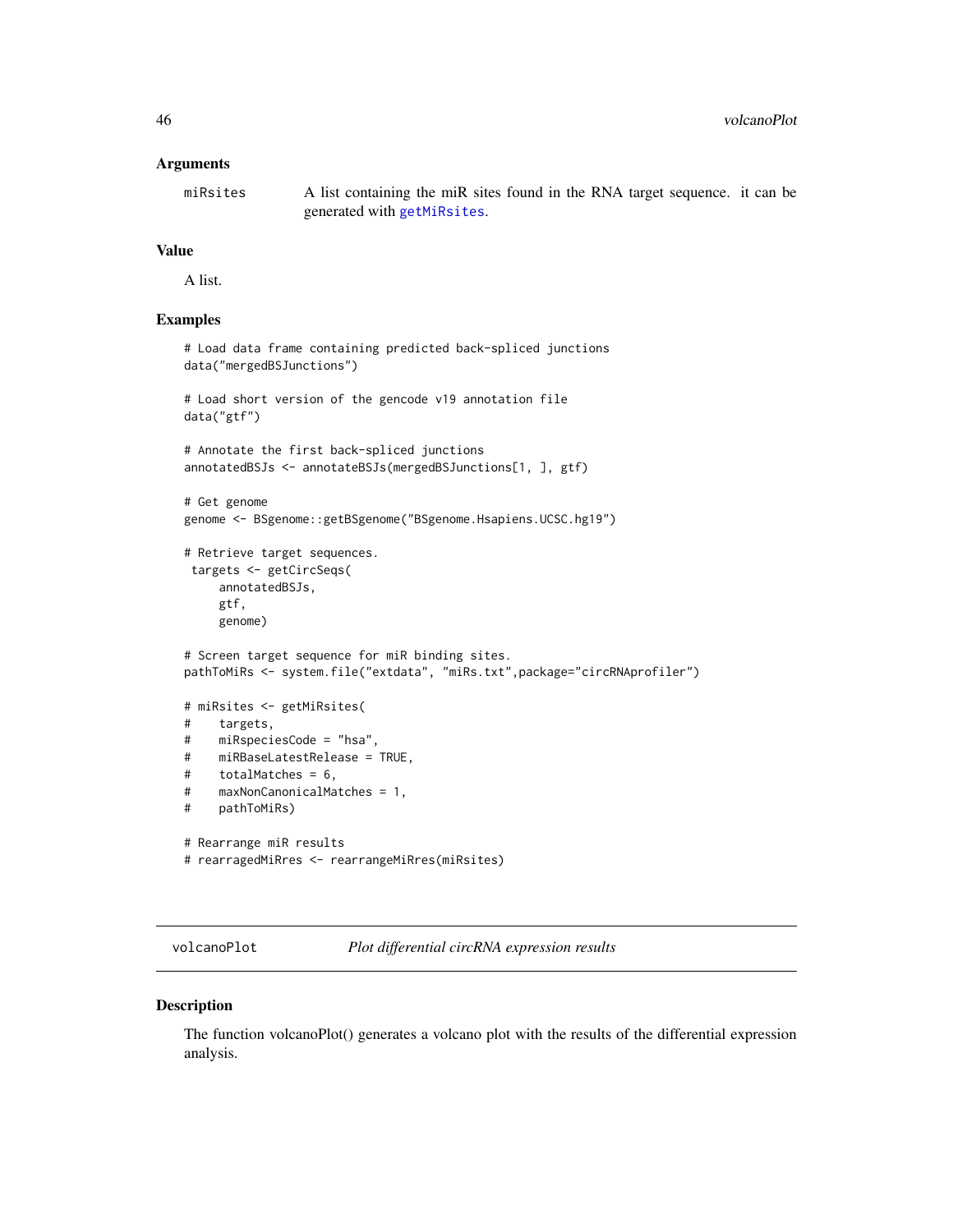### <span id="page-46-0"></span>volcanoPlot 47

## Usage

```
volcanoPlot(
  res,
  log2FC = 1,
  padj = 0.05,
  title = ",
  gene = FALSE,
 geneSet = c(""),
  setxLim = FALSE,
  xlim = c(-8, 8),setyLim = FALSE,
  ylim = c(0, 5),color = "blue"
\mathcal{L}
```
### Arguments

| res     | A data frame containing the the differential expression resuls. It can be gener-<br>ated with getDeseqRes or getEdgerRes.                                                                 |
|---------|-------------------------------------------------------------------------------------------------------------------------------------------------------------------------------------------|
| log2FC  | An integer specifying the log2FC cut-off. Deafult value is 1.                                                                                                                             |
| padj    | An integer specifying the adjusted P value cut-off. Deafult value is 0.05.                                                                                                                |
| title   | A character string specifying the title of the plot.                                                                                                                                      |
| gene    | A logical specifying whether to show all the host gene names of the differentially<br>expressed circRNAs to the plot. Deafult value is FALSE.                                             |
| geneSet | A character vector specifying which host gene name of the differentially ex-<br>pressed circRNAs to show in the plot. Multiple host gene names can be specofied.<br>E.g. $c('TTN, RyR2')$ |
| setxLim | A logical specifying whether to set x scale limits. If TRUE the value in xlim<br>will be used. Deafult value is FALSE.                                                                    |
| xlim    | A numeric vector specifying the lower and upper x axis limits. Deafult values<br>are $c(-8, 8)$ .                                                                                         |
| setyLim | A logical specifying whether to set y scale limits. If TRUE the value in ylim<br>will be used. Deafult value is FALSE.                                                                    |
| ylim    | An integer specifying the lower and upper $y$ axis limits Deafult values are $c(0, 0)$<br>$5)$ .                                                                                          |
| color   | A string specifying the color of the differentially expressed circRNAs. Default<br>value is "blue".                                                                                       |

### Value

A ggplot object.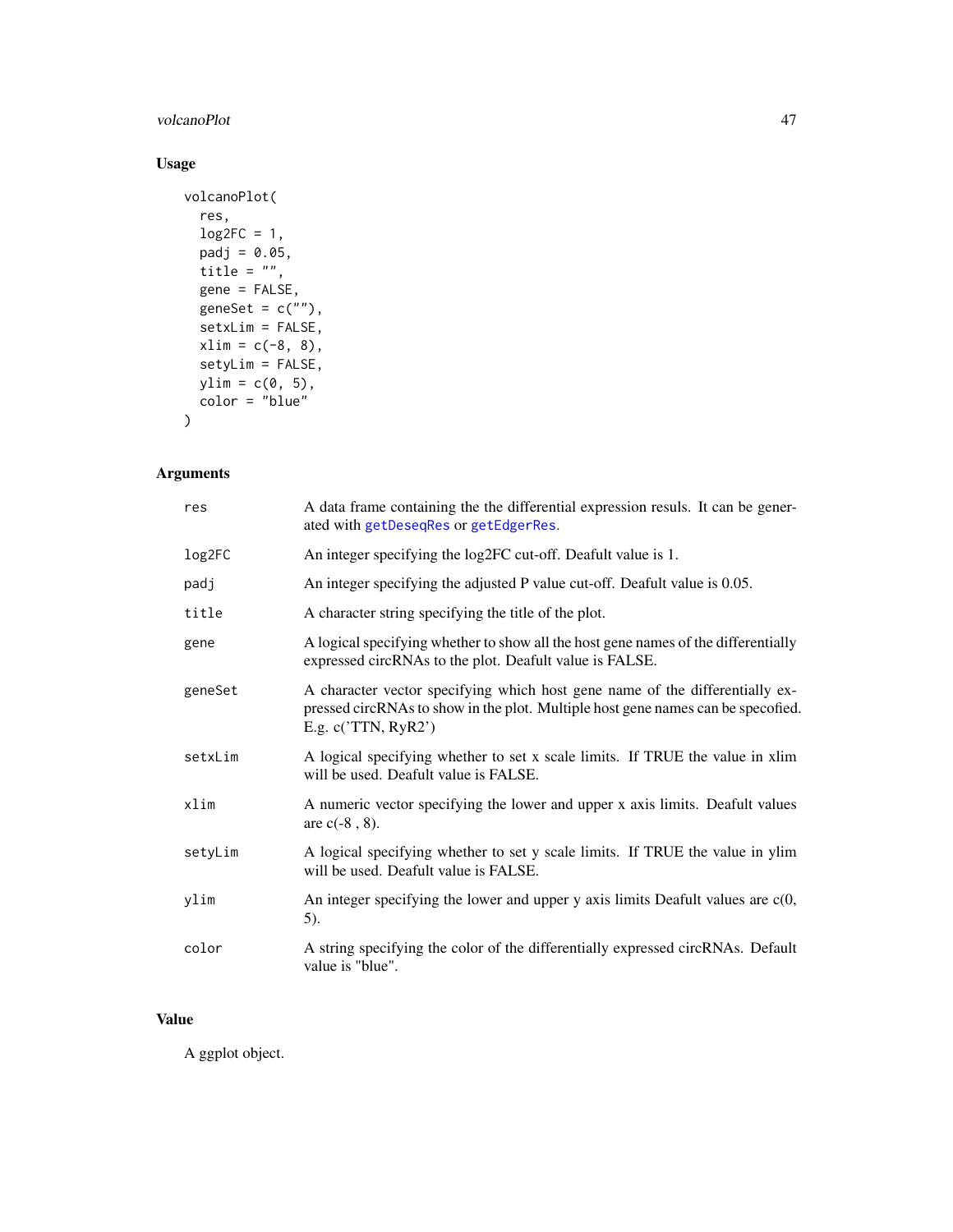### Examples

```
# Load data frame containing detected back-spliced junctions
data("mergedBSJunctions")
pathToExperiment <- system.file("extdata", "experiment.txt",
   package ="circRNAprofiler")
# Filter circRNAs
filterdCirc <- filterCirc(
   mergedBSJunctions,
   allSamples = FALSE,
   min = 5,
   pathToExperiment)
# Find differentially expressed circRNAs
 deseqResBvsA <- getDeseqRes(
   filterdCirc,
   condition = "A-B",
   pAdjustMethod = "BH",
   pathToExperiment)
# Plot
p <- volcanoPlot(
    deseqResBvsA,
   log2FC = 1,
   padj = 0.05,title = ",
   setxLim = TRUE,
   xlim = c(-8, 7.5),setyLim = FALSE,
   ylim = c(0, 4),gene = FALSE)
p
```